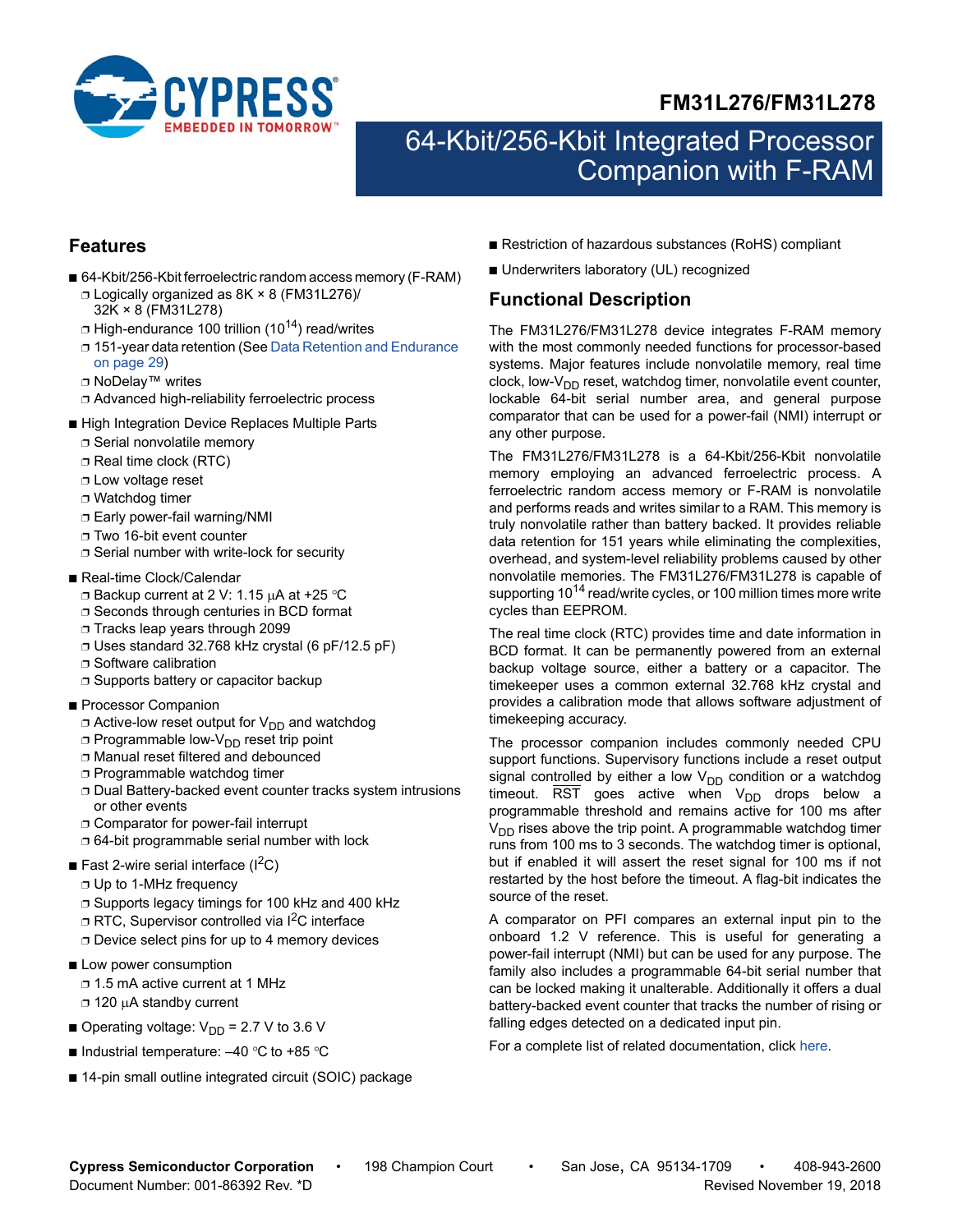

# **Logic Block Diagram**

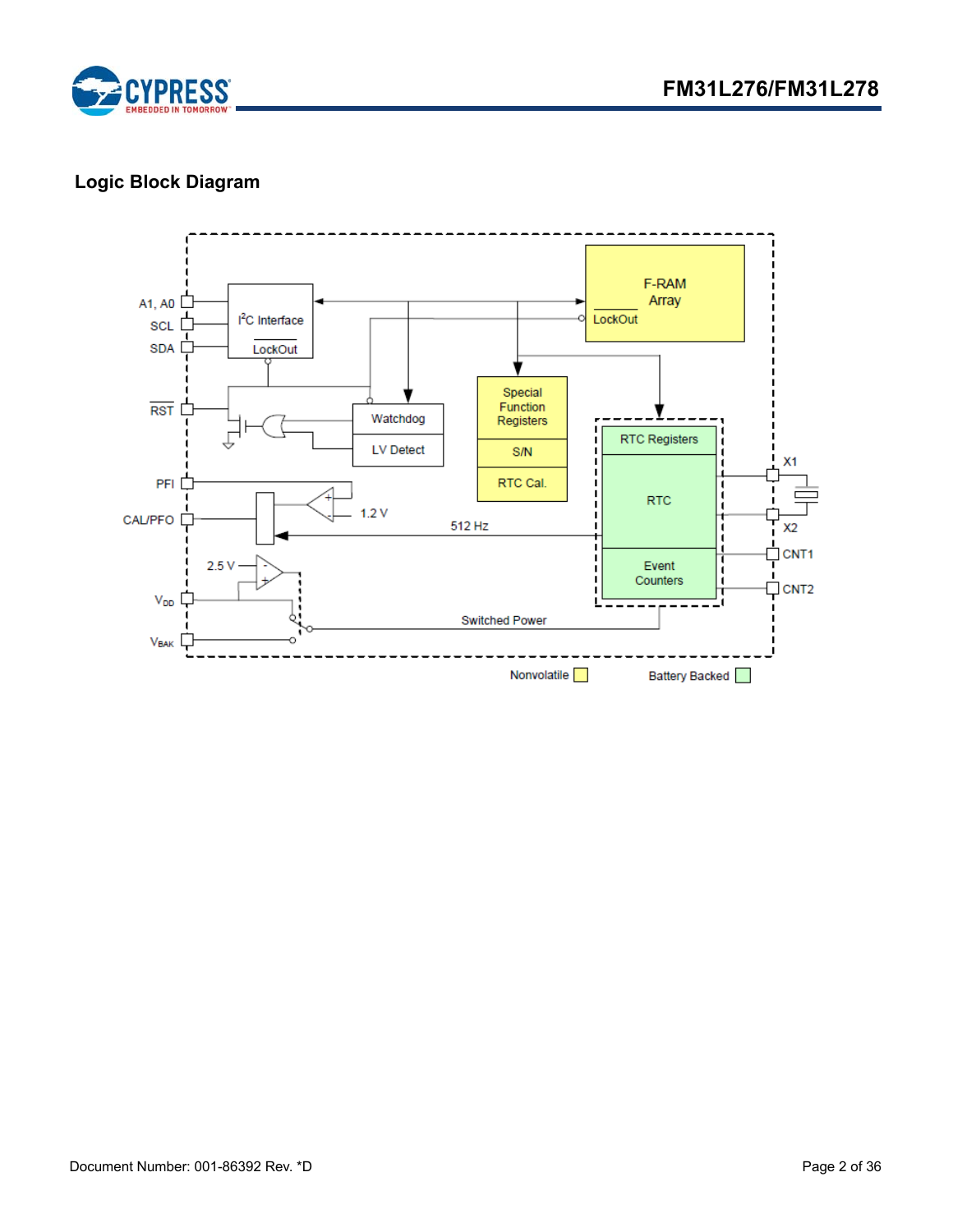

# **Contents**

| Addressing Overview - RTC & Companion 23 |  |
|------------------------------------------|--|
|                                          |  |
|                                          |  |
|                                          |  |
|                                          |  |

| RTC/Companion Write Operation  26           |  |
|---------------------------------------------|--|
| RTC/Companion Read Operation  26            |  |
| <b>Addressing FRAM Array</b>                |  |
| in the FM31L276/FM31L278 Family  26         |  |
|                                             |  |
|                                             |  |
|                                             |  |
|                                             |  |
|                                             |  |
|                                             |  |
|                                             |  |
|                                             |  |
|                                             |  |
|                                             |  |
|                                             |  |
|                                             |  |
|                                             |  |
|                                             |  |
|                                             |  |
|                                             |  |
|                                             |  |
| Sales, Solutions, and Legal Information  36 |  |
| Worldwide Sales and Design Support  36      |  |
|                                             |  |
|                                             |  |
| Cypress Developer Community  36             |  |
|                                             |  |
|                                             |  |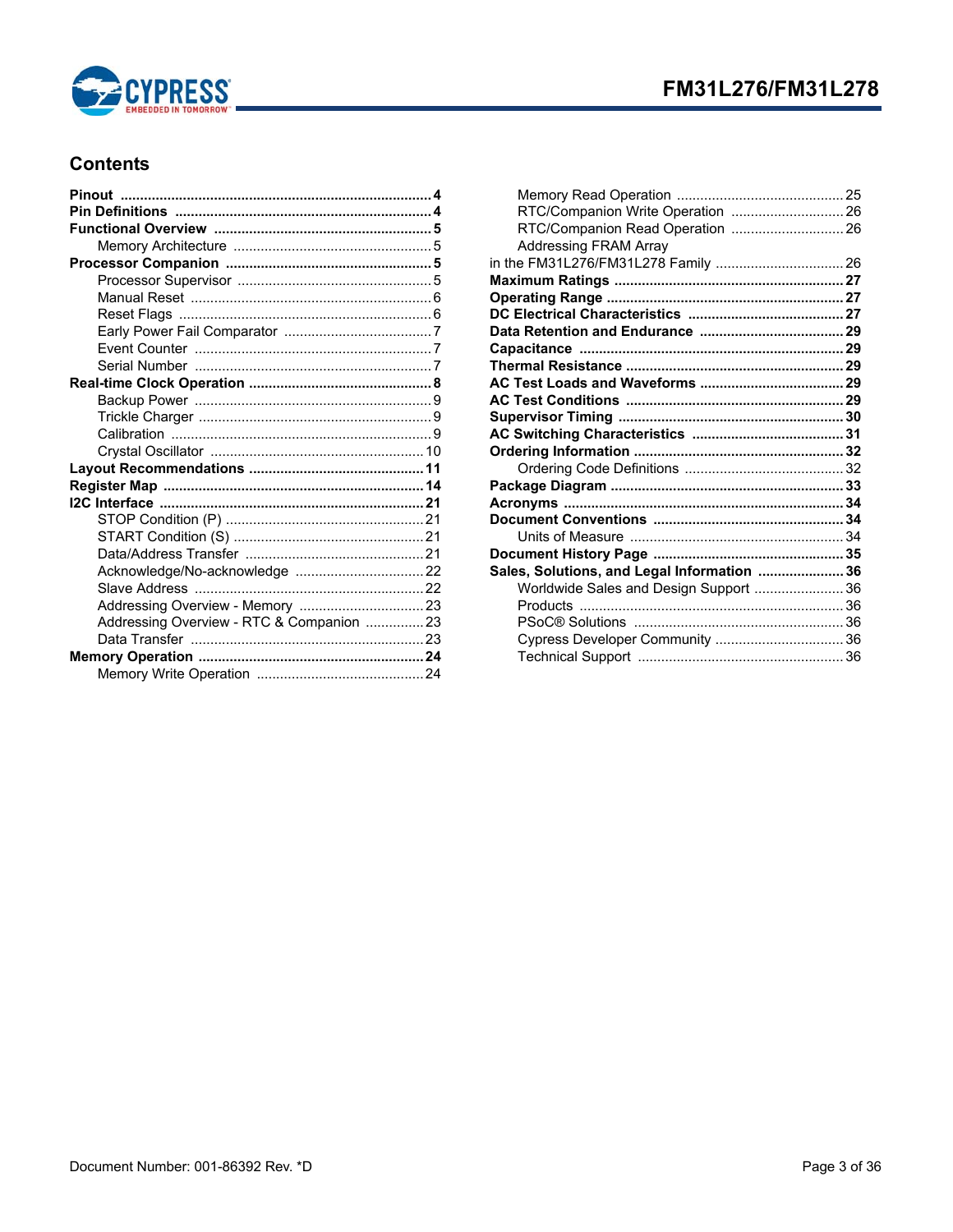



# <span id="page-3-0"></span>**Pinout**

### **Figure 1. 14-pin SOIC pinout**



# <span id="page-3-1"></span>**Pin Definitions**

| <b>Pin Name</b> | I/O Type     | <b>Description</b>                                                                                                                                                                                                                                                                                                                                                |
|-----------------|--------------|-------------------------------------------------------------------------------------------------------------------------------------------------------------------------------------------------------------------------------------------------------------------------------------------------------------------------------------------------------------------|
| $A1 - A0$       | Input        | Device Select Address 1-0. These pins are used to select one of up to 4 devices of the same type<br>on the same 1 <sup>2</sup> C bus. To select the device, the address value on the three pins must match the<br>corresponding bits contained in the slave address. The address pins are pulled down internally.                                                 |
| <b>SDA</b>      | Input/Output | Serial Data/Address. This is a bi-directional pin for the I <sup>2</sup> C interface. It is open-drain and is intended<br>to be wire-OR'd with other devices on the $12C$ bus. The input buffer incorporates a Schmitt trigger for<br>noise immunity and the output driver includes slope control for falling edges. An external pull-up<br>resistor is required. |
| <b>SCL</b>      | Input        | Serial Clock. The serial clock pin for the I <sup>2</sup> C interface. Data is clocked out of the device on the falling<br>edge, and into the device on the rising edge. The SCL input also incorporates a Schmitt trigger input<br>for noise immunity.                                                                                                           |
| CNT1, CNT2      | Input        | Event Counter Inputs. These battery-backed inputs increment counters when an edge is detected<br>on the corresponding CNT pin. The polarity is programmable. These pins should not be left floating.<br>Tie to ground if these pins are not used.                                                                                                                 |
| X1, X2          | Input/Output | 32.768 kHz crystal connection. When using an external oscillator, apply the clock to X1 and a DC<br>mid-level to X2. These pins should be left unconnected if RTC is not used.                                                                                                                                                                                    |
| <b>RST</b>      |              | Input/Output   Reset. This active-low output is open drain with weak pull-up. It is also an input when used as a manual<br>reset. This pin should be left floating if unused.                                                                                                                                                                                     |
| PFI             | Input        | Early Power-fail Input. Typically connected to an unregulated power supply to detect an early power<br>failure. This pin must be tied to ground if unused.                                                                                                                                                                                                        |
| CAL/PFO         | Output       | Calibration/Early Power-fail Output. In calibration mode, this pin supplies a 512 Hz square-wave<br>output for clock calibration. In normal operation, this is the early power-fail output.                                                                                                                                                                       |
| $V_{BAK}$       | Power supply | Backup supply voltage. Connected to a 3 V battery or a large value capacitor. If no backup supply<br>is used, this pin should be tied to ground and the VBC bit should be cleared in the RTC register 0Bh.<br>The trickle charger is UL recognized and ensures no excessive current when using a lithium battery.                                                 |
| $V_{SS}$        |              | Power supply Ground for the device. Must be connected to the ground of the system.                                                                                                                                                                                                                                                                                |
| V <sub>DD</sub> |              | Power supply Power supply input to the device.                                                                                                                                                                                                                                                                                                                    |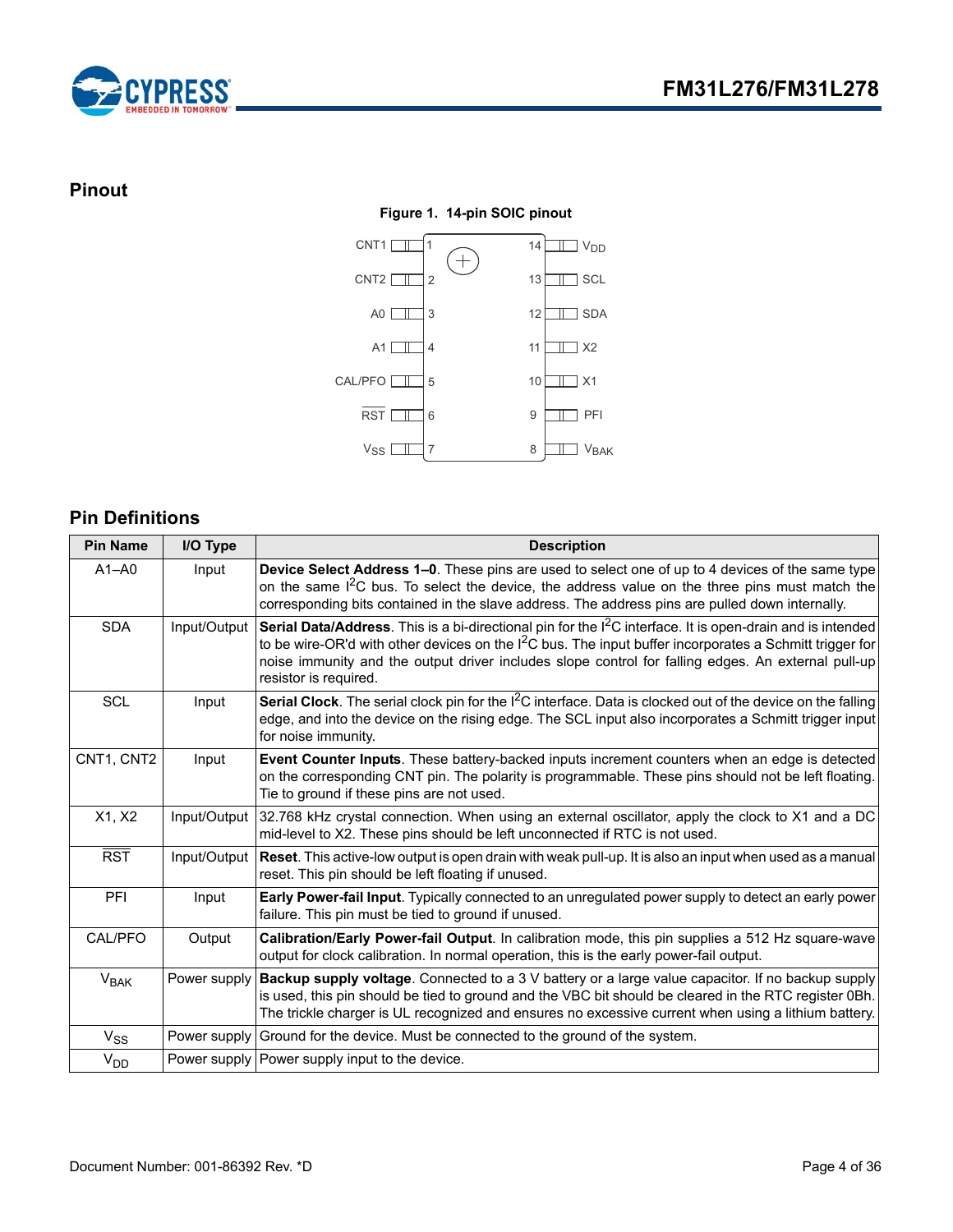

# <span id="page-4-0"></span>**Functional Overview**

The FM31L276/FM31L278 device combines a serial nonvolatile RAM with a real time clock (RTC) and a processor companion. The companion is a highly integrated peripheral including a processor supervisor, a comparator used for early power-fail warning, nonvolatile event counters, and a 64-bit serial number. The FM31L276/FM31L278 integrates these complementary but distinct functions under a common interface in a single package. The product is organized as two logical devices. The first is a memory and the second is the companion which includes all the remaining functions. From the system perspective they appear to be two separate devices with unique IDs on the serial bus.

The memory is organized as a standalone nonvolatile  $I^2C$ memory using standard device ID value. The real time clock and supervisor functions are accessed with a separate I<sup>2</sup>C device ID. This allows clock/calendar data to be read while maintaining the most recently used memory address. The clock and supervisor functions are controlled by 25 special function registers. The RTC and event counter circuits are maintained by the power source on the V<sub>BAK</sub> pin, allowing them to operate from battery or backup capacitor power when V<sub>DD</sub> drops below a set threshold. Each functional block is described below.

### <span id="page-4-1"></span>**Memory Architecture**

The FM31L276/FM31L278 device is available in memory size 64-Kbit/256-Kbit. The device uses two-byte addressing for the memory portion of the chip. This makes the device software compatible with its standalone memory counterparts, but makes them compatible within the entire family.

#### The memory array is logically organized as 8,192 × 8 bits/

 $32,768 \times 8$  bits and is accessed using an industry-standard I<sup>2</sup>C interface. The memory is based on F-RAM technology. Therefore it can be treated as RAM and is read or written at the speed of the I<sup>2</sup>C bus with no delays for write operations. It also offers effectively unlimited write endurance unlike other nonvolatile memory technologies. The  $I^2C$  protocol is described on [I2C Interface on page 21.](#page-20-0)

The memory array can be write-protected by software. Two bits in the processor companion area (WP1, WP0 in register 0Bh) control the protection setting. Based on the setting, the protected addresses cannot be written and the I<sup>2</sup>C interface will not acknowledge any data to protected addresses. The special function registers containing these bits are described in detail in [Table 1](#page-4-6) below.

<span id="page-4-6"></span>

|  | <b>Table 1. Block Memory Write Protection</b> |  |  |
|--|-----------------------------------------------|--|--|
|--|-----------------------------------------------|--|--|

| WP <sub>1</sub> | WP <sub>0</sub> | <b>Protected Address Range</b> |
|-----------------|-----------------|--------------------------------|
|                 |                 | None                           |
|                 |                 | Bottom 1/4                     |
|                 |                 | Bottom 1/2                     |
|                 |                 | Full array                     |

# <span id="page-4-2"></span>**Processor Companion**

In addition to nonvolatile RAM, the FM31L276/FM31L278 incorporates a real time clock and highly integrated processor companion. The companion includes a low- $V_{DD}$  reset, a programmable watchdog timer, a battery-backed event counters, a comparator for early power-fail detection or other purposes, and a 64-bit serial number.

### <span id="page-4-3"></span>**Processor Supervisor**

Supervisors provide a host processor two basic functions: detection of power supply fault conditions and a watchdog timer to escape a software lockup condition. The FM31L276/FM31L278 has a reset pin (RST) to drive a processor reset input during power faults, power-up, and software lockups. It is an open drain output with a weak internal pull-up to  $V_{DD}$ . This allows other reset sources to be wire-OR'd to the RST pin. When  $V_{DD}$  is above the programmed trip point,  $\overline{RST}$  output is pulled weakly to  $V_{DD}$ . If  $V_{DD}$  drops below the reset trip point voltage level ( $V<sub>TP</sub>$ ), the RST pin will be driven LOW. It will remain LOW until  $V_{DD}$  falls too low for circuit operation which is the  $V_{RST}$  level. When  $V_{DD}$  rises again above  $V_{TP}$ , RST continues to drive LOW for at least 100 ms  $(t_{RPU})$  to ensure a robust system reset at a reliable  $V_{DD}$  level. After t<sub>RPU</sub> has been met, the RST pin will return to the weak HIGH state. While RST is asserted, serial bus activity is locked out even if a transaction occurred as  $V_{DD}$ dropped below  $V_{\text{TP}}$ . A memory operation started while  $V_{\text{DD}}$  is above  $V_{TP}$  will be completed internally.

[Table 2](#page-4-4) below shows how bit VTP controls the trip point of the low-V<sub>DD</sub> reset. They are located in register 0Bh, bits 1 and 0. The reset pin will drive LOW when  $V_{DD}$  is below the selected  $V_{TP}$ voltage, and the  $I^2C$  interface and F-RAM array will be locked out. Note that the bit 1 location is a don't care. [Figure 2](#page-4-5) illustrates the reset operation in response to a low  $V_{DD}$ .

#### <span id="page-4-4"></span>**Table 2. VTP setting**

| <b>VTP Setting</b> | <b>VTP</b> |
|--------------------|------------|
| 2.6V               |            |
| 2.9V               |            |

#### <span id="page-4-5"></span>Figure 2. Low V<sub>DD</sub> Reset

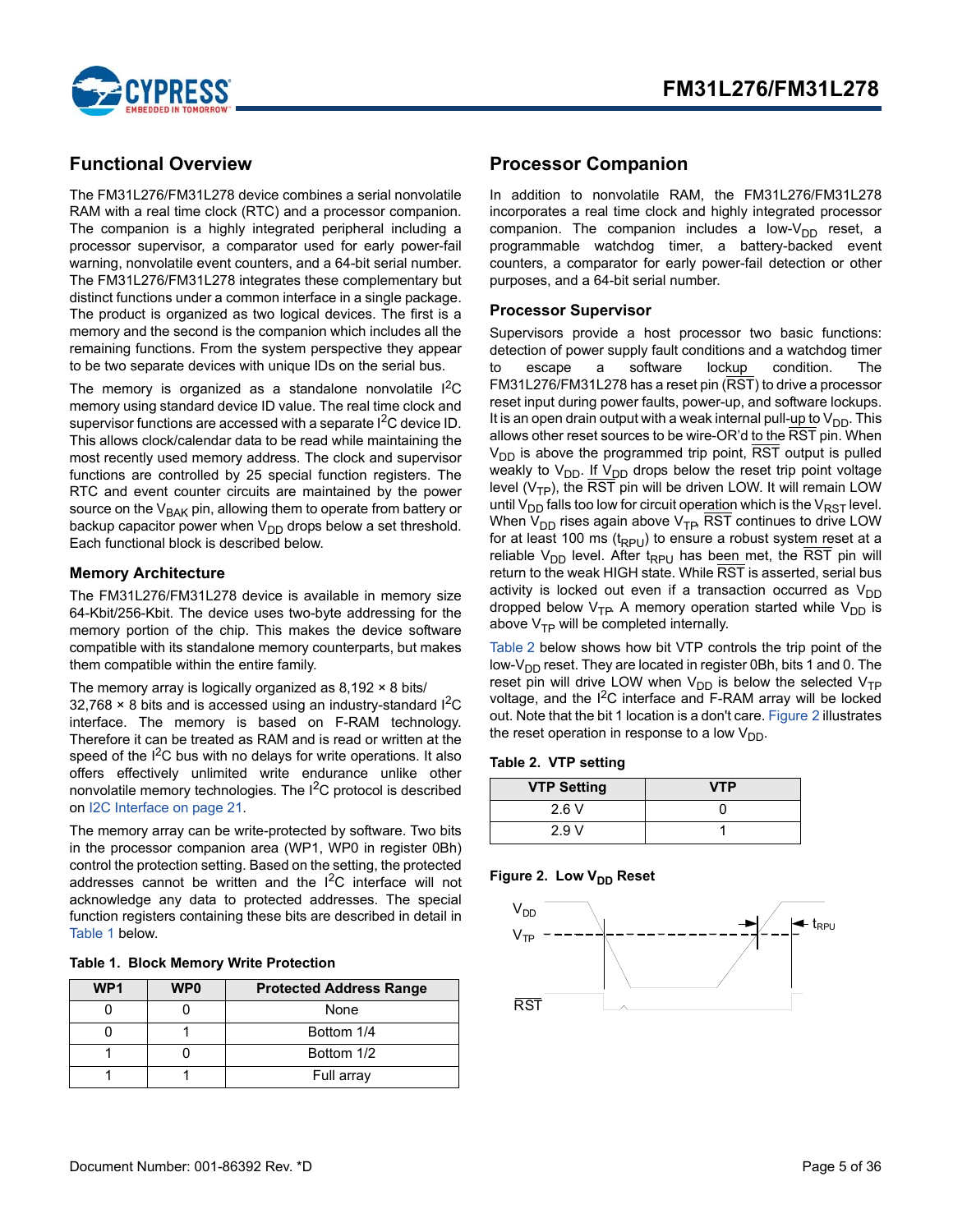

A watchdog timer can also be used to drive an active reset signal. The watchdog is a free-running programmable timer. The timeout period can be software programmed from 100 ms to 3 seconds in 100 ms increments via a 5-bit nonvolatile register. All programmed settings are minimum values and vary with temperature according to the operating specifications. The watchdog has two additional controls associated with its operation, a watchdog enable bit (WDE) and timer restart bits (WR). Both the enable bit must be set and the watchdog must timeout in order to drive RST active. If a reset event occurs, the timer will automatically restart on the rising edge of the reset pulse. If WDE = '0', the watchdog timer runs but a watchdog fault will not cause RST to be asserted LOW. The WTR flag will be set, indicating a watchdog fault. This setting is useful during software development if the developer does not want RST to drive. Note that setting the maximum timeout setting (11111b) disables the counter to save power. The second control is a nibble that restarts the timer preventing a reset. The timer should be restarted after changing the timeout value.

The watchdog timeout value is located in register 0Ah, bits 4:0, and the watchdog enable is bit 7. The watchdog is restarted by writing the pattern 1010b to the lower nibble of register 09h. Writing this pattern will also cause the timer to load new timeout values. Writing other patterns to this address will not affect its operation. Note the watchdog timer is free-running. Prior to enabling it, users should restart the timer as described above. This assures that the full timeout period will be set immediately after enabling. The watchdog is disabled when  $V_{DD}$  is below  $V_{TP}$ . The following table summarizes the watchdog bits. A block diagram follows.

| Watchdog Timeout | WDT(4:0)   | 0Ah. bits 4:0 |
|------------------|------------|---------------|
| Watchdog Enable  | <b>WDE</b> | 0Ah. bit 7    |
| Watchdog Restart | WR(3:0)    | 09h, bits 3:0 |

#### **Figure 3. Watchdog Timer**



### <span id="page-5-0"></span>**Manual Reset**

The RST is a bi-directional signal allowing the FM31L276/FM31L278 to filter and de-bounce a manual reset switch. The RST input detects an external low condition and responds by driving the RST signal LOW for 100 ms.

#### **Figure 4. Manual Reset**



**Note** The internal weak pull-up eliminates the need for additional external components.

### <span id="page-5-1"></span>**Reset Flags**

In case of a reset condition, a flag bit will be set to indicate the source of the reset. A low- $V_{DD}$  reset is indicated by the POR flag, register 09h bit 6. A watchdog reset is indicated by the WTR flag, register 09h bit 7. Note that the flags are internally set in response to reset sources, but they must be cleared by the user. When the register is read, it is possible that both flags are set if both have occurred since the user last cleared them.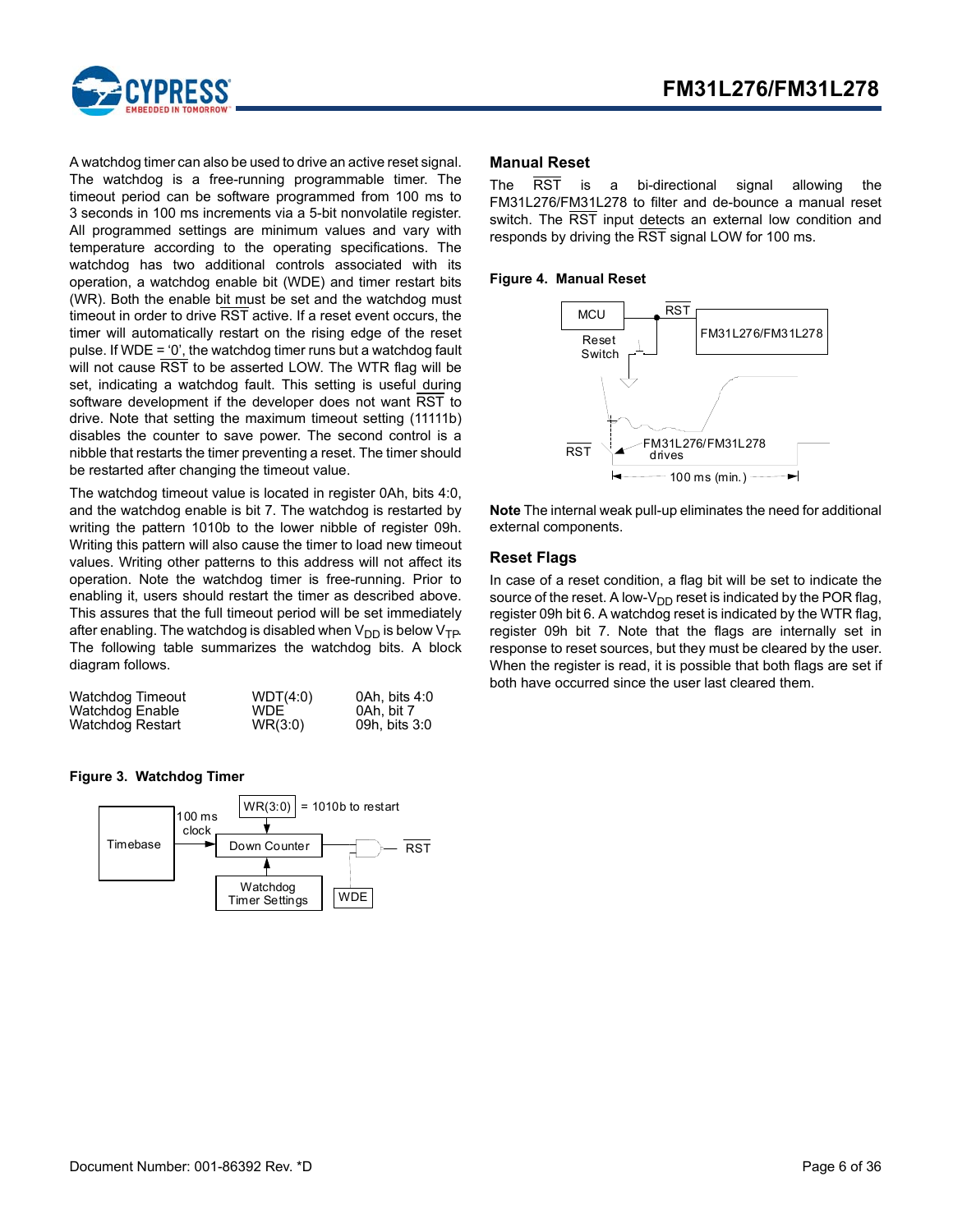

### <span id="page-6-0"></span>**Early Power Fail Comparator**

An early power fail warning can be provided to the processor well before  $V_{DD}$  drops out of spec. The comparator is used to create a power fail interrupt (NMI). This can be accomplished by connecting the PFI pin to the unregulated power supply via a resistor divider. An application circuit is shown below.

**Figure 5. Comparator as a Power-Fail Warning**



The voltage on the PFI input pin is compared to an onboard 1.2 V reference. When the PFI input voltage drops below this threshold, the comparator will drive the CAL/PFO pin to a LOW state. The comparator has 100 mV (max) of hysteresis to reduce noise sensitivity, only for a rising PFI signal. For a falling PFI edge, there is no hysteresis.

The comparator is a general purpose device and its application is not limited to the NMI function.

The comparator is not integrated into the special function registers except as it shares its output pin with the CAL output. When the RTC calibration mode is invoked by setting the CAL bit (register 00h, bit 2), the CAL/PFO output pin will be driven with a 512 Hz square wave and the comparator will be ignored. Since most users only invoke the calibration mode during production, this should have no impact on system operations using the comparator.

**Note** The maximum voltage on the comparator input PFI is limited to 3.75 V under normal operating conditions.

### <span id="page-6-1"></span>**Event Counter**

The FM31L276/FM31L278 offers the user two battery-backed event counters. Input pins CNT1 and CNT2 are programmable edge detectors. Each clocks a 16-bit counter. When an edge occurs, the counters will increment their respective registers. Counter 1 is located in registers 0Dh and 0Eh, Counter 2 is located in registers 0Fh and 10h. These register values can be

read anytime V<sub>DD</sub> is above V<sub>TP</sub>, and they will be incremented as long as a valid V<sub>BAK</sub> power source is provided. To read, set the<br>RC bit register 0Ch bit 3 to 1. This takes a snapshot of all four counter bytes allowing a stable value even if a count occurs during the read. The registers can be written by software allowing the counters to be cleared or initialized by the system. Counts are blocked during a write operation. The two counters can be cascaded to create a single 32-bit counter by setting the CC control bit (register 0Ch, bit 2). When cascaded, the CNT1 input will cause the counter to increment. CNT2 is not used in this mode and should be tied to ground.

#### **Figure 6. Event Counter**



The control bits for event counting are located in register 0Ch. Counter 1 Polarity is bit C1P, bit 0; Counter 2 Polarity is C2P, bit 1; the Cascade Control is CC, bit 2; and the Read Counter bit is RC, bit 3.

The polarity bits must be set prior to setting the counter value(s). If a polarity bit is changed, the counter may inadvertently increment. If the counter pins are not being used, tie them to ground.

### <span id="page-6-2"></span>**Serial Number**

A memory location to write a 64-bit serial number is provided. It is a writeable nonvolatile memory block that can be locked by the user once the serial number is set. The 8 bytes of data and the lock bit are all accessed via the device ID for the Processor Companion. Therefore the serial number area is separate and distinct from the memory array. The serial number registers can be written an unlimited number of times, so these locations are general purpose memory. However, once the lock bit is set, the values cannot be altered and the lock cannot be removed. Once locked the serial number registers can still be read by the system.

The serial number is located in registers 11h to 18h. The lock bit is SNL (register 0Bh, bit 7). Setting the SNL bit to a '1' disables writes to the serial number registers, and the SNL bit cannot be cleared.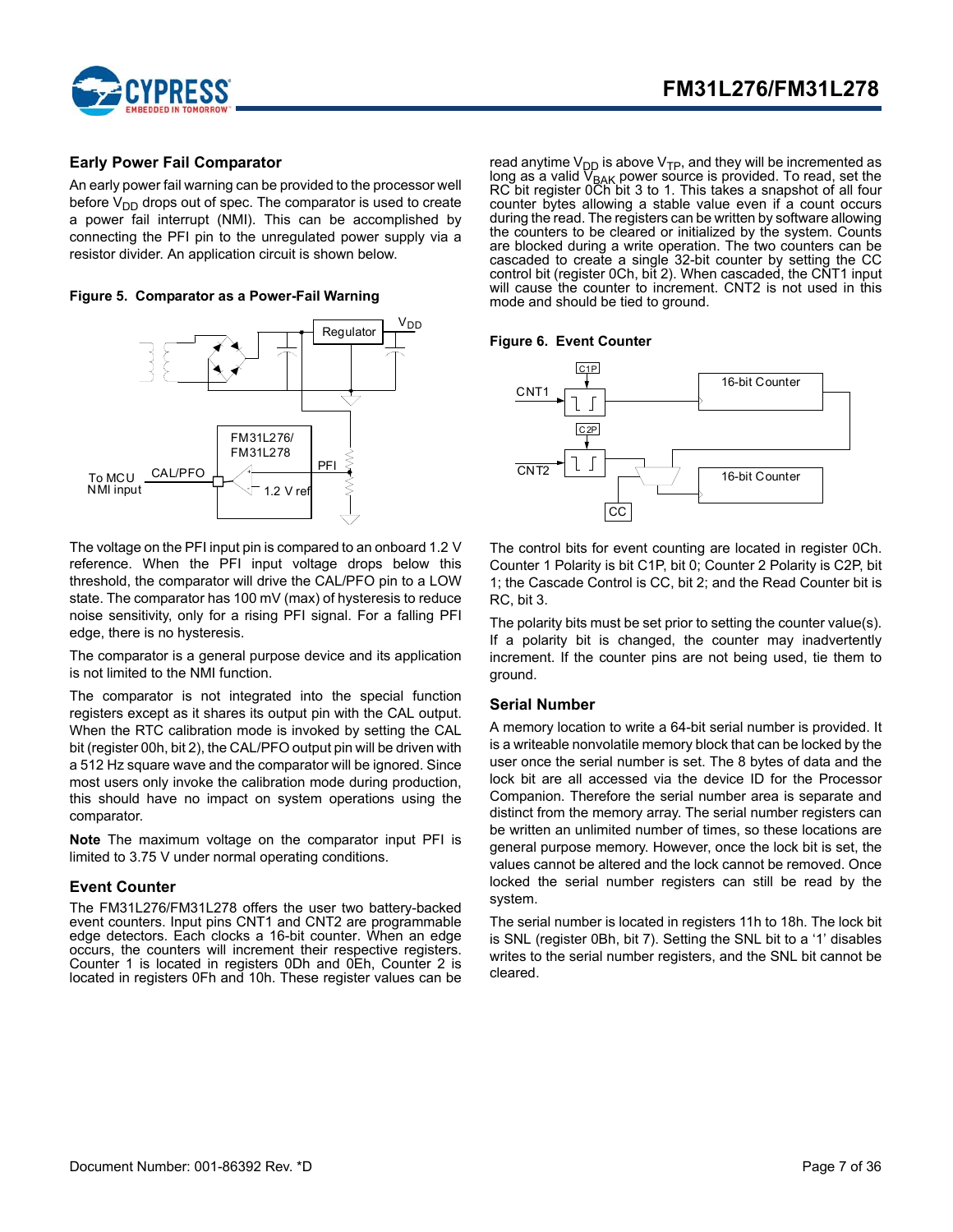

# <span id="page-7-0"></span>**Real-time Clock Operation**

The real-time clock (RTC) is a timekeeping device that can be battery or capacitor backed for permanently-powered operation. It offers a software calibration feature that allows high accuracy.

The RTC consists of an oscillator, clock divider, and a register system for user access. It divides down the 32.768 kHz time-base and provides a minimum resolution of seconds (1 Hz). Static registers provide the user with read/write access to the time values. It includes registers for seconds, minutes, hours, day-of-the-week, date, months, and years. A block diagram ([Figure 7\)](#page-7-1) illustrates the RTC function.

The user registers are synchronized with the timekeeper core using R and W bits in register 00h described below. Changing the R bit from '0' to '1' transfers timekeeping information from the core into holding registers that can be read by the user. If a timekeeper update is pending when R is set, then the core will be updated prior to loading the user registers. The registers are frozen and will not be updated again until the R bit is cleared to '0'. R is used for reading the time.

Setting the W bit to '1' locks the user registers. Clearing it to '0' causes the values in the user registers to be loaded into the timekeeper core. W bit is used for writing new time values. Users should be certain not to load invalid values, such as FFh, to the timekeeping registers. Updates to the timekeeping core occur continuously except when locked.

<span id="page-7-1"></span>

#### **Figure 7. Real-Time Clock Core Block Diagram**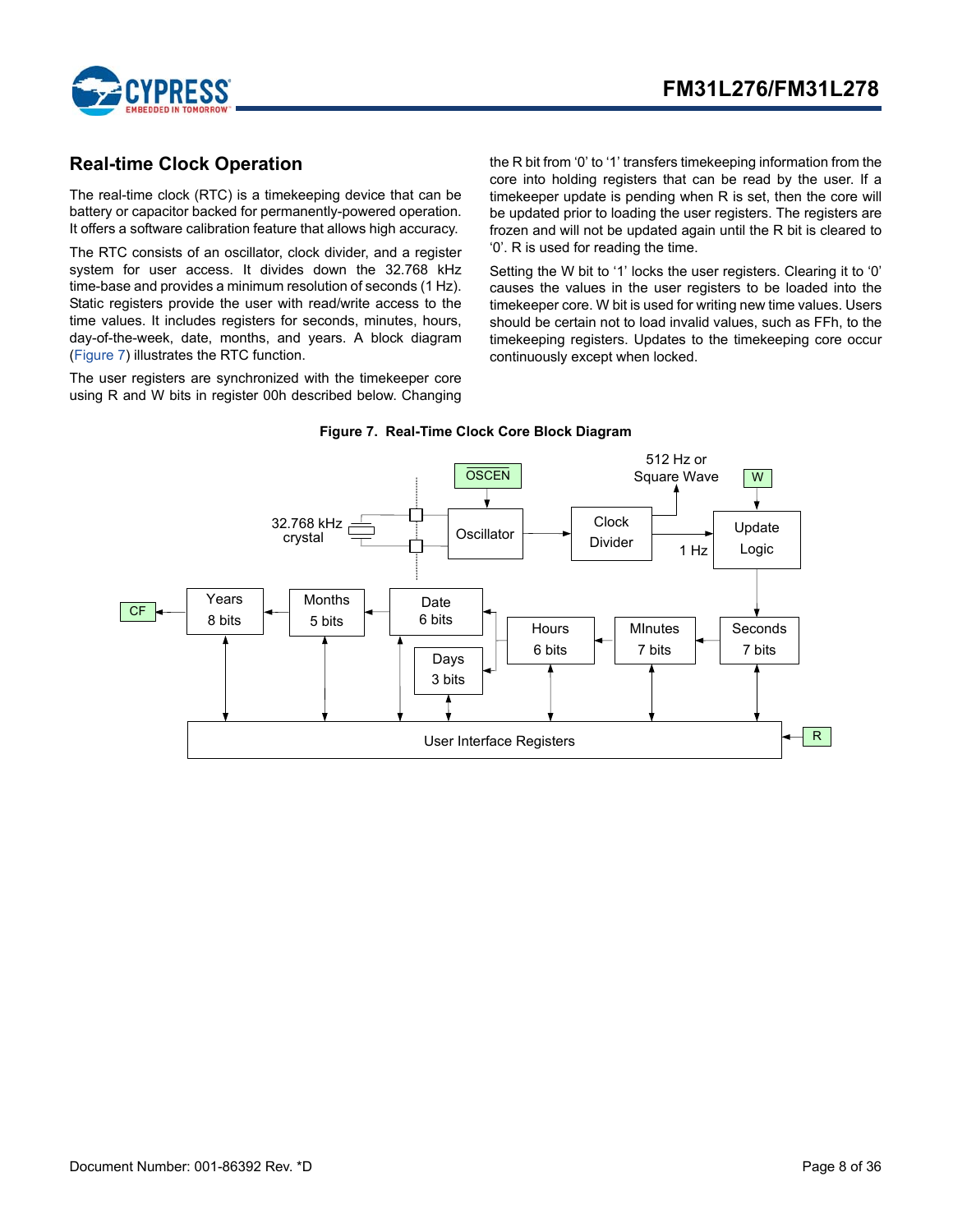

### <span id="page-8-0"></span>**Backup Power**

The real-time clock/calendar is intended to be permanently powered. When the primary system power fails, the voltage on the V<sub>DD</sub> pin will drop. When V<sub>DD</sub> is less than 2.5 V, the RTC (and event counters) will switch to the backup power supply on  $V_{BAK}$ . The clock operates at extremely low current in order to maximize battery or capacitor life. However, an advantage of combining a clock function with F-RAM memory is that data is not lost regardless of the backup power source.

The  $I_{BAK}$  current varies with temperature and voltage (see [DC](#page-26-2) [Electrical Characteristics on page 27\)](#page-26-2). The following graph shows  $I_{BAK}$  as a function of  $V_{BAK}$ . These curves are useful for calculating backup time when a capacitor is used as the  $V_{\text{BAK}}$ source.

#### Figure 8. I<sub>BAK</sub> vs. V<sub>BAK</sub> Voltage



The minimum  $V_{BAK}$  voltage varies linearly with temperature. The user can expect the minimum  $V_{BAK}$  voltage to be 1.23 V at +85 °C and 1.90 V at -40 °C. The tested limit is 1.55 V at +25 °C.

**Note** The minimum V<sub>BAK</sub> voltage has been characterized at -40 °C and +85 °C but is not 100% tested.





### <span id="page-8-1"></span>**Trickle Charger**

To facilitate capacitor backup the  $V_{\text{BAK}}$  pin can optionally provide a trickle charge current. When the VBC bit (register 0Bh, bit 2) is set to '1', the  $V_{BAK}$  pin will source approximately 80 µA until  $V_{BAK}$ reaches  $V_{DD}$ . This charges the capacitor to  $V_{DD}$  without an external diode and resistor charger. There is a Fast Charge mode which is enabled by the FC bit (register 0Bh, bit 5). In this mode the trickle charger current is set to approximately 1 mA, allowing a large backup capacitor to charge more quickly.

In the case where no battery is used, the  $V_{\text{BAK}}$  pin should be tied to  $V_{SS}$ . Be sure to turn off the trickle charger (VBC = '0'), otherwise charger current will be shunted to ground from  $V_{DD}$ .

**Note** Systems using lithium batteries should clear the VBC bit to '0' to prevent battery charging. The V<sub>BAK</sub> circuitry includes an internal 1 K $\Omega$  series resistor as a safety element. The trickle charger is UL Recognized.

#### <span id="page-8-2"></span>**Calibration**

When the CAL bit in the register 00h is set to '1', the clock enters calibration mode. In calibration mode, the CAL/PFO output pin is dedicated to the calibration function and the power fail output is temporarily unavailable. Calibration operates by applying a digital correction to the counter based on the frequency error. In this mode, the CAL/PFO pin is driven with a 512 Hz (nominal) square wave. Any measured deviation from 512 Hz translates into a timekeeping error. The user converts the measured error in ppm and writes the appropriate correction value to the calibration register. The correction factors are listed in the table below. Positive ppm errors require a negative adjustment that removes pulses. Negative ppm errors require a positive correction that adds pulses. Positive ppm adjustments have the CALS (sign) bit set to '1', whereas negative ppm adjustments have CALS = '0'. After calibration, the clock will have a maximum error of ±2.17 ppm or ±0.09 minutes per month at the calibrated temperature.

The calibration setting is stored in F-RAM so it is not lost should the backup source fail. It is accessed with bits CAL(4:0) in register 01h. This value can be written only when the CAL bit is set to a '1'. To exit the calibration mode, the user must clear the CAL bit to a '0'. When the CAL bit is '0', the CAL/PFO pin will revert to the power fail output function.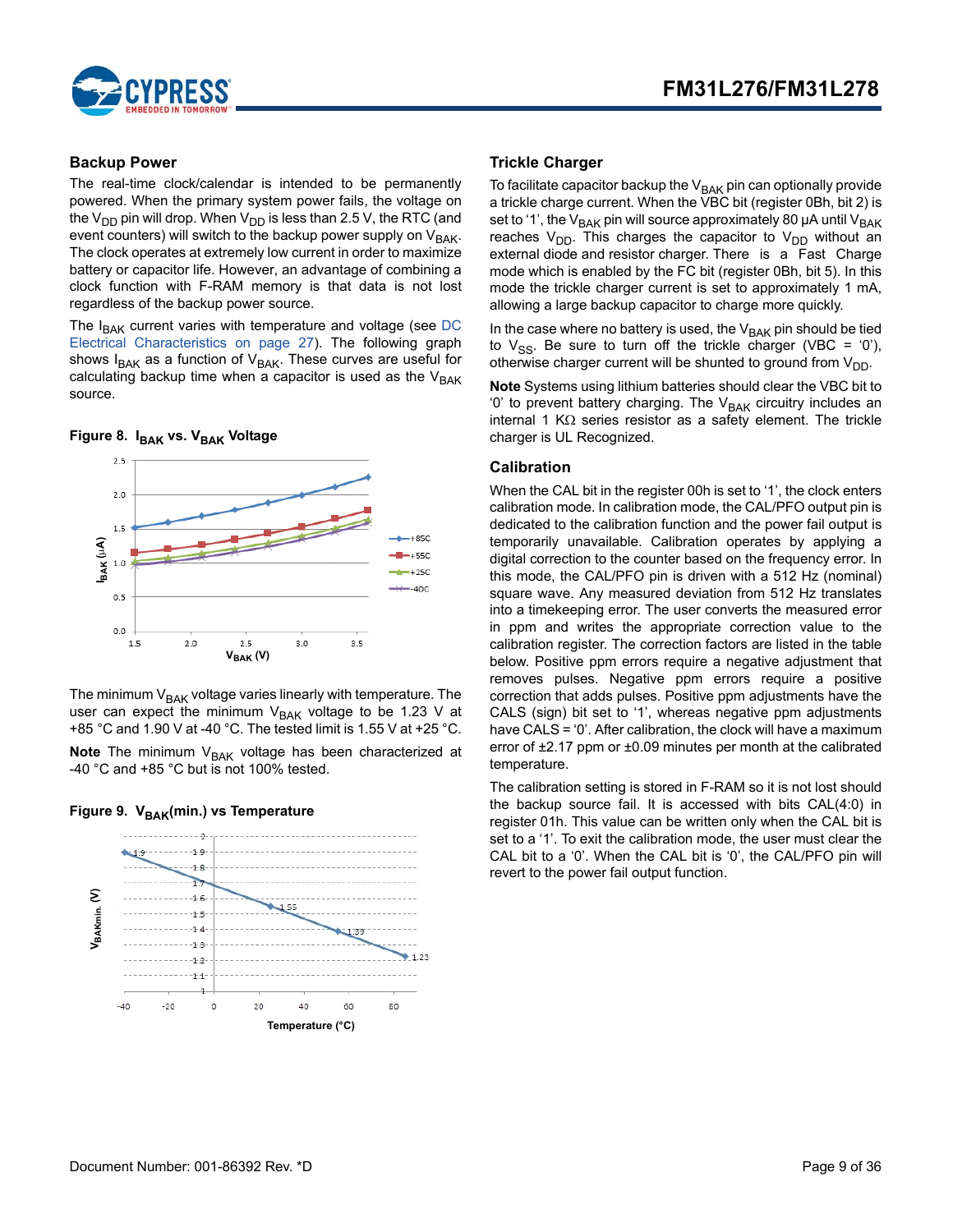



### <span id="page-9-0"></span>**Crystal Oscillator**

The crystal oscillator is designed to use a 6 pF/12.5 pF crystal without the need for external components, such as loading capacitors. The FM31L276/FM31L278 device has built-in loading capacitors that are optimized for use with 6 pF crystals, but which work well with 12.5 pF crystals. For either crystal, no additional external loading capacitors are required nor suggested.

If a 32.768 kHz crystal is not used, an external oscillator may be connected to the FM31L276/FM31L278. Apply the oscillator to the X1 pin. Its high and low voltage levels can be driven rail-to-rail or amplitudes as low as approximately 500 mV p-p. To ensure proper operation, a DC bias must be applied to the X2 pin. It should be centered between the high and low levels on the X1 pin. This can be accomplished with a voltage divider.

### **Figure 10. External Oscillator**



In the example, R1 and R2 are chosen such that the X2 voltage is centered around the X1 oscillator drive levels. If you wish to avoid the DC current, you may choose to drive X1 with an external clock and X2 with an inverted clock using a CMOS inverter.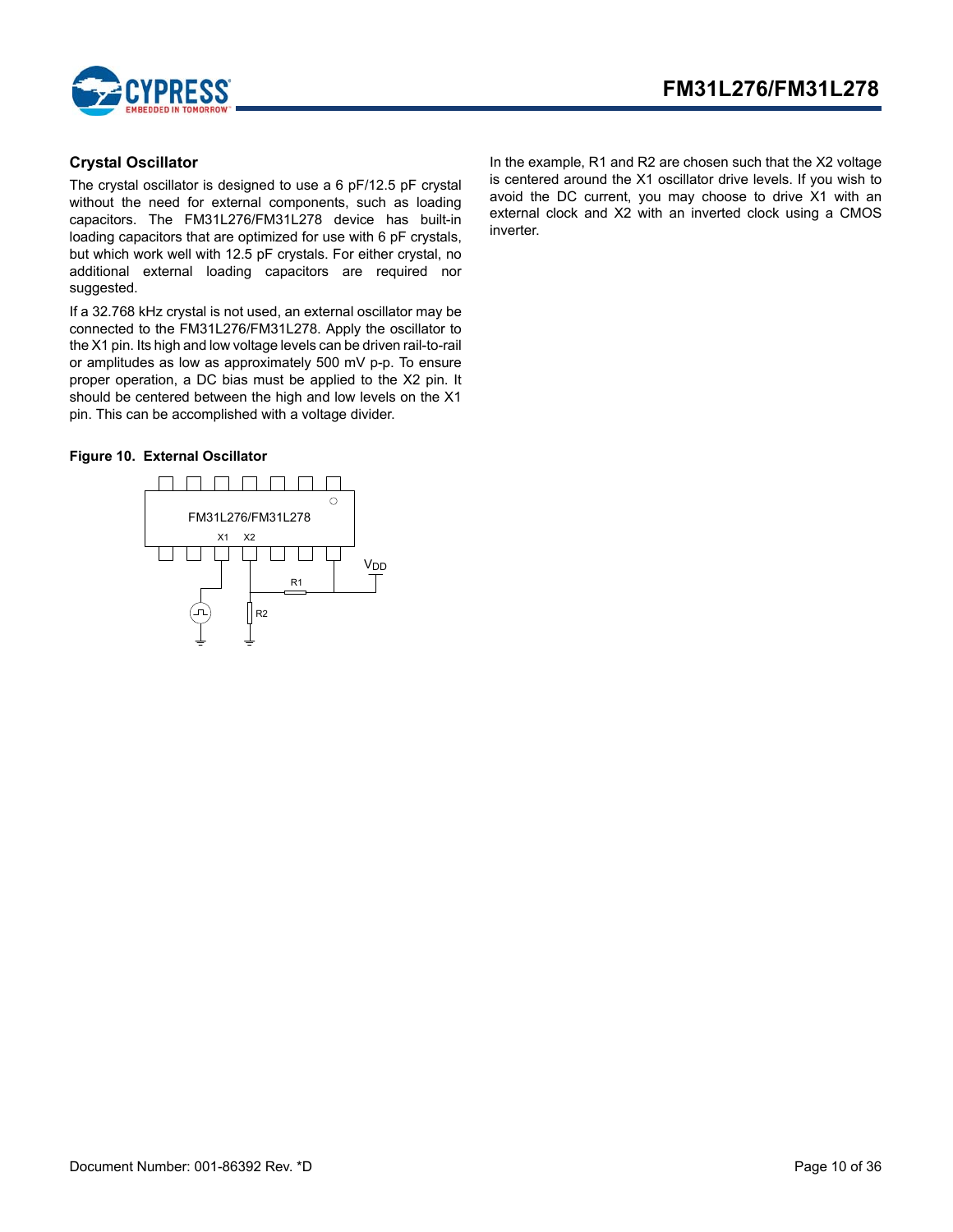

# <span id="page-10-0"></span>**Layout Recommendations**

The X1 and X2 crystal pins employ very high impedance circuits and the oscillator connected to these pins can be upset by noise or extra loading. To reduce RTC clock errors from signal switching noise, a guard ring must be placed around these pads and the guard ring grounded. SDA and SCL traces should be

routed away from the X1 / X2 pads. The X1 and X2 trace lengths should be less than 5 mm. The use of a ground plane on the backside or inner board layer is preferred. See layout example. Red is the top layer, green is the bottom layer.



Layout for Surface Mount Crystal (red = top layer, green = bottom layer)

**Figure 11. Layout Recommendations**



Layout for Through Hole Crystal (red = top layer, green = bottom layer)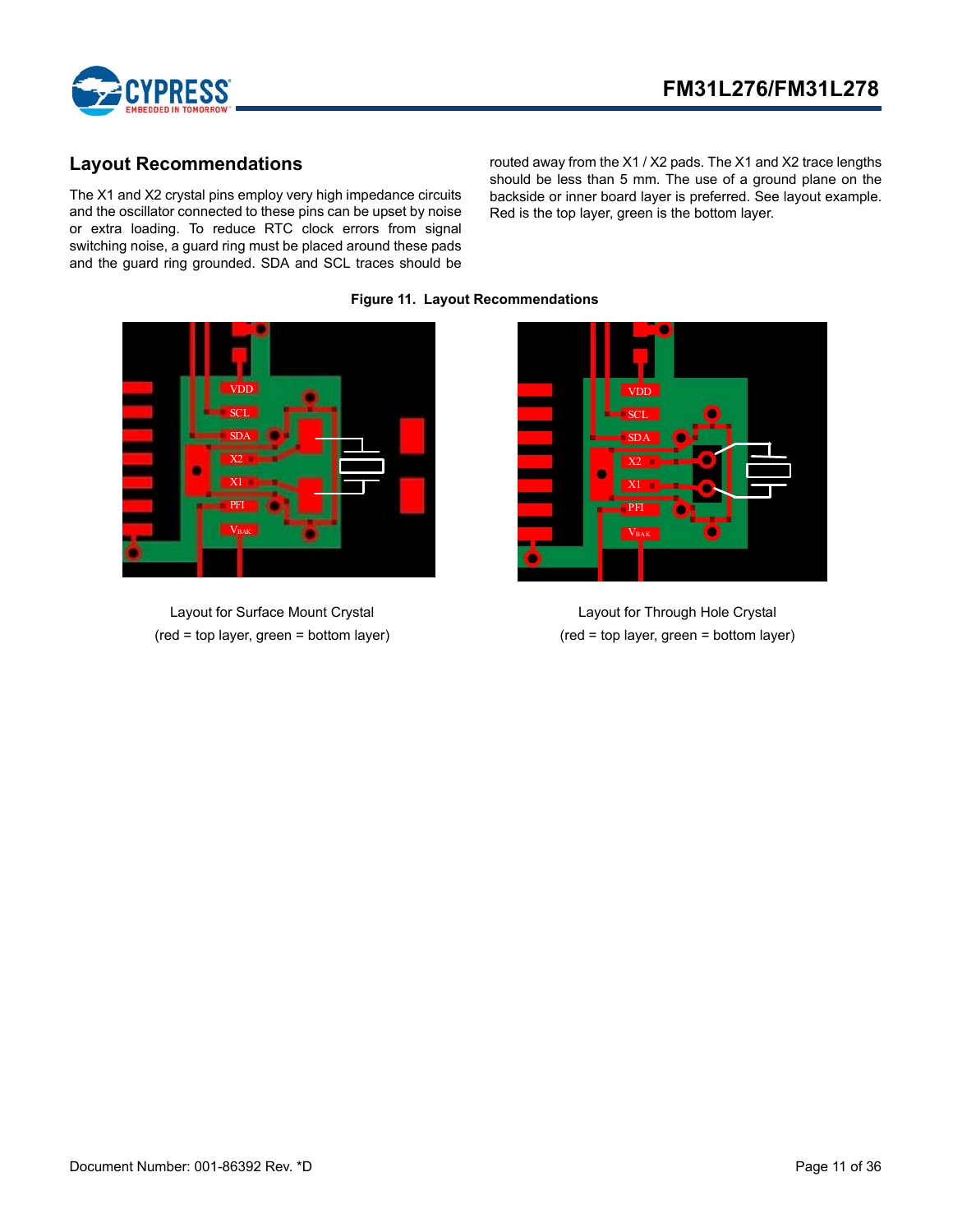

# **Table 3. Digital Calibration Adjustments**

| S.No.                                                                                      |            | <b>Measured Frequency Range</b> | Error Range (PPM) |                   | <b>Program Calibration Register to:</b> |  |  |  |
|--------------------------------------------------------------------------------------------|------------|---------------------------------|-------------------|-------------------|-----------------------------------------|--|--|--|
|                                                                                            | <b>Min</b> | <b>Max</b>                      | <b>Min</b>        | <b>Max</b>        |                                         |  |  |  |
| Positive Calibration for slow clocks: Calibration will achieve ±2.17 PPM after calibration |            |                                 |                   |                   |                                         |  |  |  |
| $\Omega$                                                                                   | 512.0000   | 511.9989                        | $\mathbf{0}$      | 2.17              | 000000                                  |  |  |  |
| $\mathbf{1}$                                                                               | 511.9989   | 511.9967                        | 2.18              | 6.51              | 100001                                  |  |  |  |
| $\overline{2}$                                                                             | 511.9967   | 511.9944                        | 6.52              | 10.85             | 100010                                  |  |  |  |
| 3                                                                                          | 511.9944   | 511.9922                        | 10.86             | 15.19             | 100011                                  |  |  |  |
| 4                                                                                          | 511.9922   | 511.9900                        | 15.20             | 19.53             | 100100                                  |  |  |  |
| $\mathbf 5$                                                                                | 511.9900   | 511.9878                        | 19.54             | 23.87             | 100101                                  |  |  |  |
| $\,6\,$                                                                                    | 511.9878   | 511.9856                        | 23.88             | 28.21             | 100110                                  |  |  |  |
| $\overline{7}$                                                                             | 511.9856   | 511.9833                        | 28.22             | 32.55             | 100111                                  |  |  |  |
| $\,8\,$                                                                                    | 511.9833   | 511.9811                        | 32.56             | 36.89             | 101000                                  |  |  |  |
| $\overline{9}$                                                                             | 511.9811   | 511.9789                        | 36.90             | 41.23             | 101001                                  |  |  |  |
| 10                                                                                         | 511.9789   | 511.9767                        | 41.24             | 45.57             | 101010                                  |  |  |  |
| $\overline{11}$                                                                            | 511.9767   | 511.9744                        | 45.58             | $\frac{49.91}{9}$ | 101011                                  |  |  |  |
| 12                                                                                         | 511.9744   | 511.9722                        | 49.92             | 54.25             | 101100                                  |  |  |  |
| 13                                                                                         | 511.9722   | 511.9700                        | 54.26             | 58.59             | 101101                                  |  |  |  |
| 14                                                                                         | 511.9700   | 511.9678                        | 58.60             | 62.93             | 101110                                  |  |  |  |
| 15                                                                                         | 511.9678   | 511.9656                        | 62.94             | 67.27             | 101111                                  |  |  |  |
| 16                                                                                         | 511.9656   | 511.9633                        | 67.28             | 71.61             | 110000                                  |  |  |  |
| $\overline{17}$                                                                            | 511.9633   | 511.9611                        | 71.62             | 75.95             | 110001                                  |  |  |  |
| 18                                                                                         | 511.9611   | 511.9589                        | 75.96             | 80.29             | 110010                                  |  |  |  |
| $\overline{19}$                                                                            | 511.9589   | 511.9567                        | 80.30             | 84.63             | 110011                                  |  |  |  |
| 20                                                                                         | 511.9567   | 511.9544                        | 84.64             | 88.97             | 110100                                  |  |  |  |
| 21                                                                                         | 511.9544   | 511.9522                        | 88.98             | 93.31             | 110101                                  |  |  |  |
| 22                                                                                         | 511.9522   | 511.9500                        | 93.32             | 97.65             | 110110                                  |  |  |  |
| 23                                                                                         | 511.9500   | 511.9478                        | 97.66             | 101.99            | 110111                                  |  |  |  |
| 24                                                                                         | 511.9478   | 511.9456                        | 102.00            | 106.33            | 111000                                  |  |  |  |
| 25                                                                                         | 511.9456   | 511.9433                        | 106.34            | 110.67            | 111001                                  |  |  |  |
| 26                                                                                         | 511.9433   | 511.9411                        | 110.68            | 115.01            | 111010                                  |  |  |  |
| 27                                                                                         | 511.9411   | 511.9389                        | 115.02            | 119.35            | 111011                                  |  |  |  |
| 28                                                                                         | 511.9389   | 511.9367                        | 119.36            | 123.69            | 111100                                  |  |  |  |
| $\overline{29}$                                                                            | 511.9367   | 511.9344                        | 123.70            | 128.03            | 111101                                  |  |  |  |
| 30                                                                                         | 511.9344   | 511.9322                        | 128.04            | 132.37            | 111110                                  |  |  |  |
| 31                                                                                         | 511.9322   | 511.9300                        | 132.38            | 136.71            | 111111                                  |  |  |  |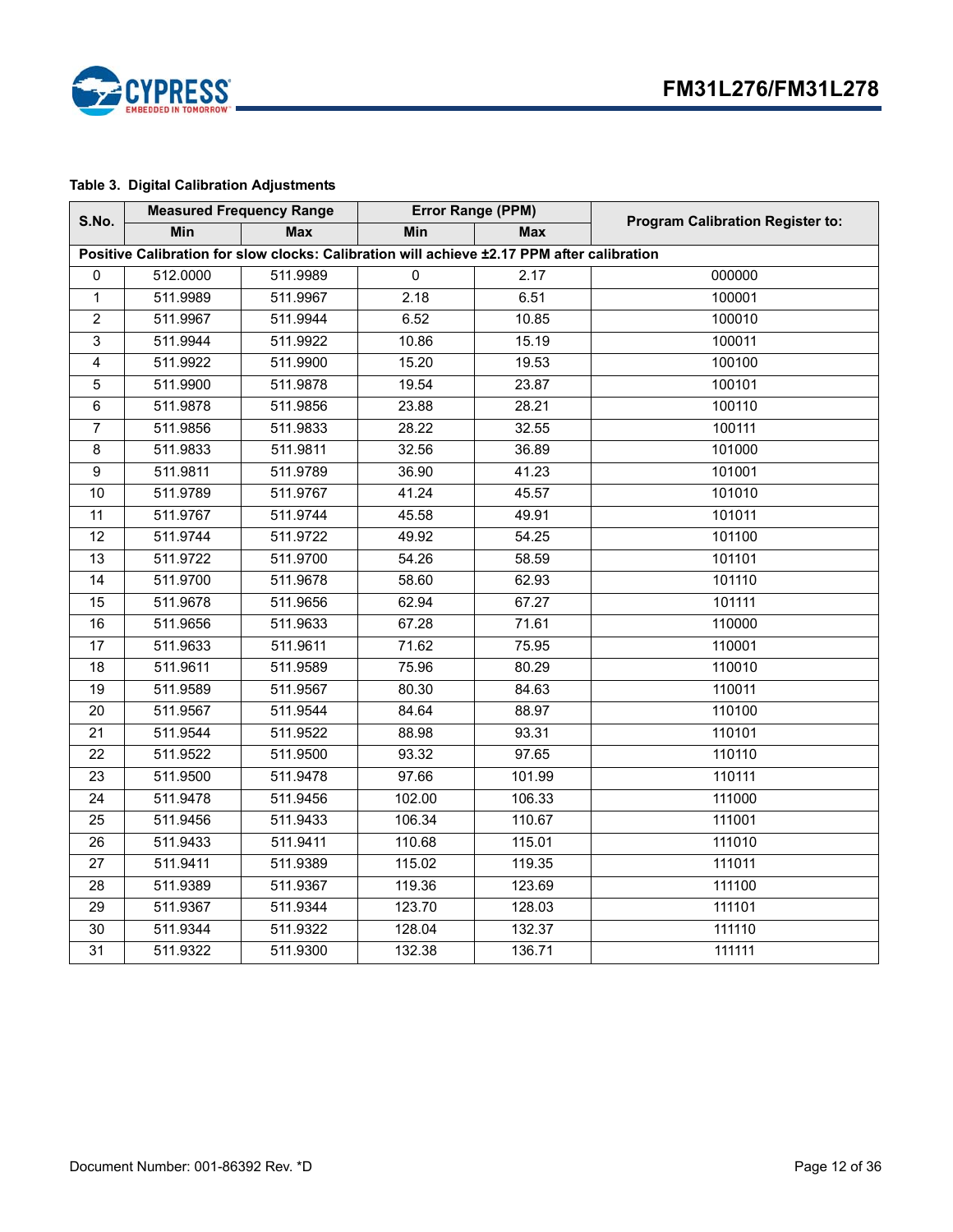

### **Table 3. Digital Calibration Adjustments** (continued)

| S.No.                                                                                      |            | <b>Measured Frequency Range</b> | Error Range (PPM) |            | <b>Program Calibration Register to:</b> |  |  |  |
|--------------------------------------------------------------------------------------------|------------|---------------------------------|-------------------|------------|-----------------------------------------|--|--|--|
|                                                                                            | <b>Min</b> | <b>Max</b>                      | <b>Min</b>        | <b>Max</b> |                                         |  |  |  |
| Negative Calibration for fast clocks: Calibration will achieve ±2.17 PPM after calibration |            |                                 |                   |            |                                         |  |  |  |
| $\Omega$                                                                                   | 512.0000   | 512.0011                        | $\overline{0}$    | 2.17       | 000000                                  |  |  |  |
| $\mathbf{1}$                                                                               | 512.0011   | 512.0033                        | 2.18              | 6.51       | 000001                                  |  |  |  |
| $\overline{2}$                                                                             | 512.0033   | 512.0056                        | 6.52              | 10.85      | 000010                                  |  |  |  |
| 3                                                                                          | 512.0056   | 512.0078                        | 10.86             | 15.19      | 000011                                  |  |  |  |
| $\overline{4}$                                                                             | 512.0078   | 512.0100                        | 15.20             | 19.53      | 000100                                  |  |  |  |
| $\mathbf 5$                                                                                | 512.0100   | 512.0122                        | 19.54             | 23.87      | 000101                                  |  |  |  |
| 6                                                                                          | 512.0122   | 512.0144                        | 23.88             | 28.21      | 000110                                  |  |  |  |
| 7                                                                                          | 512.0144   | 512.0167                        | 28.22             | 32.55      | 000111                                  |  |  |  |
| 8                                                                                          | 512.0167   | 512.0189                        | 32.56             | 36.89      | 001000                                  |  |  |  |
| 9                                                                                          | 512.0189   | 512.0211                        | 36.90             | 41.23      | 001001                                  |  |  |  |
| 10                                                                                         | 512.0211   | 512.0233                        | 41.24             | 45.57      | 001010                                  |  |  |  |
| 11                                                                                         | 512.0233   | 512.0256                        | 45.58             | 49.91      | 001011                                  |  |  |  |
| 12                                                                                         | 512.0256   | 512.0278                        | 49.92             | 54.25      | 001100                                  |  |  |  |
| 13                                                                                         | 512.0278   | 512.0300                        | 54.26             | 58.59      | 001101                                  |  |  |  |
| 14                                                                                         | 512.0300   | 512.0322                        | 58.60             | 62.93      | 001110                                  |  |  |  |
| 15                                                                                         | 512.0322   | 512.0344                        | 62.94             | 67.27      | 001111                                  |  |  |  |
| 16                                                                                         | 512.0344   | 512.0367                        | 67.28             | 71.61      | 010000                                  |  |  |  |
| 17                                                                                         | 512.0367   | 512.0389                        | 71.62             | 75.95      | 010001                                  |  |  |  |
| 18                                                                                         | 512.0389   | 512.0411                        | 75.96             | 80.29      | 010010                                  |  |  |  |
| 19                                                                                         | 512.0411   | 512.0433                        | 80.30             | 84.63      | 010011                                  |  |  |  |
| 20                                                                                         | 512.0433   | 512.0456                        | 84.64             | 88.97      | 010100                                  |  |  |  |
| 21                                                                                         | 512.0456   | 512.0478                        | 88.98             | 93.31      | 010101                                  |  |  |  |
| 22                                                                                         | 512.0478   | 512.0500                        | 93.32             | 97.65      | 010110                                  |  |  |  |
| $\overline{23}$                                                                            | 512.0500   | 512.0522                        | 97.66             | 101.99     | 010111                                  |  |  |  |
| 24                                                                                         | 512.0522   | 512.0544                        | 102.00            | 106.33     | 011000                                  |  |  |  |
| 25                                                                                         | 512.0544   | 512.0567                        | 106.34            | 110.67     | 011001                                  |  |  |  |
| $\overline{26}$                                                                            | 512.0567   | 512.0589                        | 110.68            | 115.01     | 011010                                  |  |  |  |
| $\overline{27}$                                                                            | 512.0589   | 512.0611                        | 115.02            | 119.35     | 011011                                  |  |  |  |
| 28                                                                                         | 512.0611   | 512.0633                        | 119.36            | 123.69     | 011100                                  |  |  |  |
| 29                                                                                         | 512.0633   | 512.0656                        | 123.70            | 128.03     | 011101                                  |  |  |  |
| 30                                                                                         | 512.0656   | 512.0678                        | 128.04            | 132.37     | 011110                                  |  |  |  |
| $\overline{31}$                                                                            | 512.0678   | 512.0700                        | 132.38            | 136.71     | 011111                                  |  |  |  |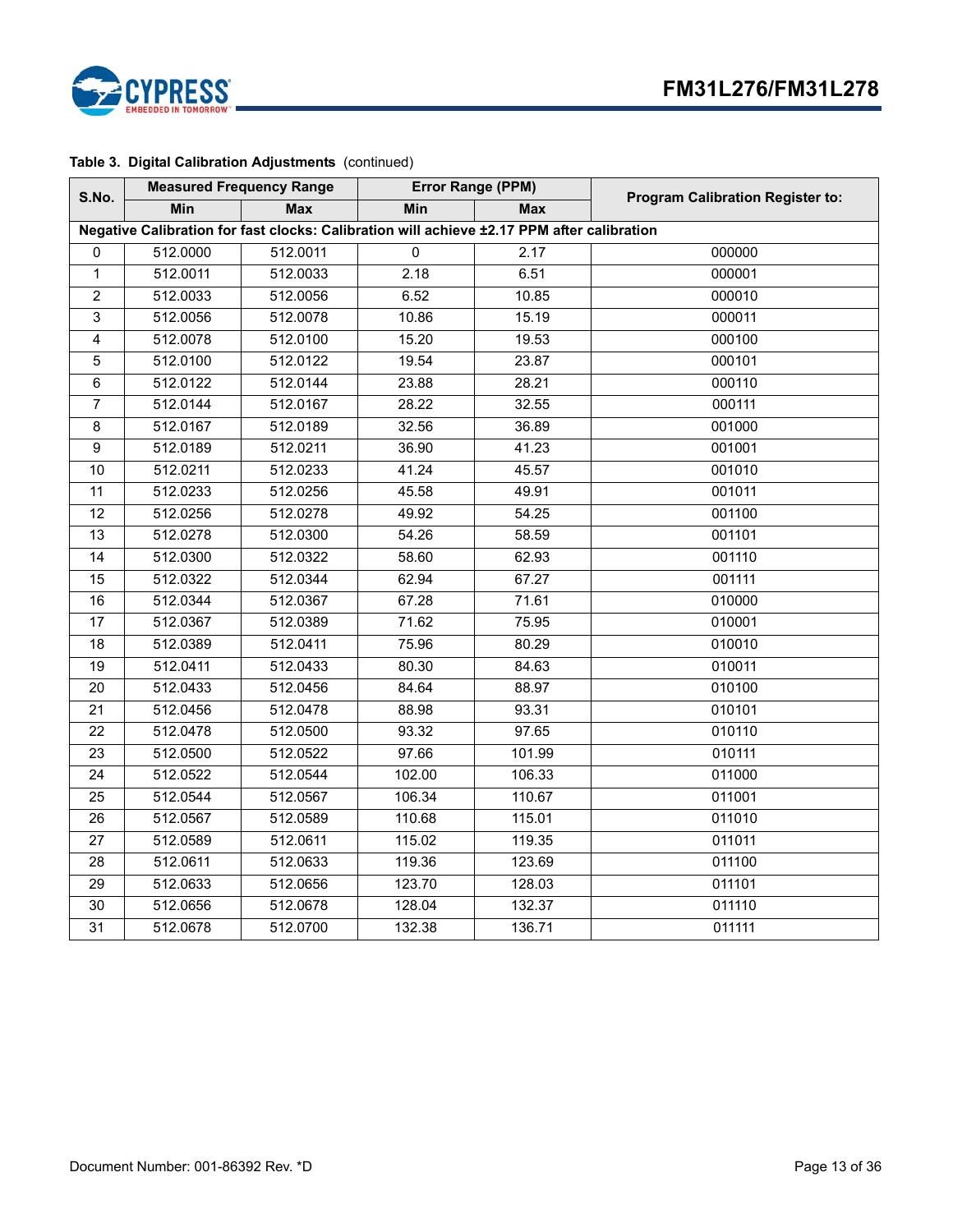

# <span id="page-13-0"></span>**Register Map**

The RTC and processor companion functions are accessed via 25 special function registers, which are mapped to a separate  $I^2C$ device ID. The interface protocol is described on [I2C Interface on page 21.](#page-20-0) The registers contain timekeeping data, control bits, and information flags. A description of each register follows the summary table.

### **Table 4. Register Map Summary Table**

Nonvolatile =  $\Box$  Battery-backed =  $\Box$ 

| <b>Address</b>  | <b>Data</b>                                        |                          |                          |                            |                             |                  |                  | <b>Function</b>            | Range                      |            |
|-----------------|----------------------------------------------------|--------------------------|--------------------------|----------------------------|-----------------------------|------------------|------------------|----------------------------|----------------------------|------------|
|                 | D7                                                 | D <sub>6</sub>           | D <sub>5</sub>           | D <sub>4</sub>             | D <sub>3</sub>              | D <sub>2</sub>   | D <sub>1</sub>   | D <sub>0</sub>             |                            |            |
| 18h             |                                                    | Serial Number Byte 7     |                          |                            |                             |                  |                  |                            | Serial Number 7            | FFh        |
| 17h             |                                                    |                          |                          |                            | Serial Number Byte 6        |                  |                  |                            | Serial Number 6            | FFh        |
| 16h             |                                                    |                          |                          |                            | <b>Serial Number Byte 5</b> |                  |                  |                            | Serial Number 5            | FFh        |
| 15h             |                                                    |                          |                          |                            | <b>Serial Number Byte 4</b> |                  |                  |                            | Serial Number 4            | FFh        |
| 14h             |                                                    |                          |                          |                            | <b>Serial Number Byte 3</b> |                  |                  |                            | Serial Number 3            | FFh        |
| 13h             |                                                    |                          |                          |                            | <b>Serial Number Byte 2</b> |                  |                  |                            | Serial Number 2            | FFh        |
| 12h             |                                                    |                          |                          |                            | <b>Serial Number Byte 1</b> |                  |                  |                            | Serial Number 1            | FFh        |
| 11h             |                                                    |                          |                          |                            | Serial Number Byte 0        |                  |                  |                            | Serial Number 0            | FFh        |
| 10h             |                                                    |                          |                          |                            | <b>Counter 2 MSB</b>        |                  |                  |                            | <b>Event Counter 2 MSB</b> | FFh        |
| 0Fh             | FFh<br><b>Counter 2 LSB</b><br>Event Counter 2 LSB |                          |                          |                            |                             |                  |                  |                            |                            |            |
| 0Eh             | <b>Counter 1 MSB</b>                               |                          |                          |                            |                             |                  |                  | <b>Event Counter 1 MSB</b> | FFh                        |            |
| 0 <sub>Dh</sub> |                                                    |                          |                          |                            | <b>Counter 1 LSB</b>        |                  |                  |                            | Event Counter 1 LSB        | <b>FFh</b> |
| 0Ch             |                                                    | $\overline{\phantom{0}}$ | $\overline{\phantom{0}}$ |                            | <b>RC</b>                   | CC               | C <sub>2</sub> P | C <sub>1</sub> P           | <b>Event Count Control</b> |            |
| 0Bh             | <b>SNL</b>                                         | $\overline{\phantom{0}}$ | <b>FC</b>                | WP1                        | WP <sub>0</sub>             | <b>VBC</b>       |                  | <b>VTP</b>                 | <b>Companion Control</b>   |            |
| 0Ah             | <b>WDE</b>                                         | $\overline{\phantom{0}}$ | $\overline{\phantom{0}}$ | WDT4                       | WDT3                        | WDT <sub>2</sub> | WDT1             | <b>WDT0</b>                | <b>Watchdog Control</b>    |            |
| 09h             | <b>WTR</b>                                         | <b>POR</b>               | LB                       | $\overline{\phantom{0}}$   | WR3                         | WR <sub>2</sub>  | WR1              | WR0                        | Watchdog Restart/Flags     |            |
| 08h             |                                                    | 10 years                 |                          |                            |                             |                  | years            |                            | Years                      | $00 - 99$  |
| 07h             | $\Omega$                                           | 0                        | $\Omega$                 | 10<br>months               |                             |                  | months           |                            | Month                      | $01 - 12$  |
| 06h             | $\mathbf 0$                                        | 0                        |                          | 10 date                    |                             |                  | date             |                            | Date                       | $01 - 31$  |
| 05h             | $\mathbf 0$                                        | $\overline{0}$           | $\Omega$                 | $\Omega$                   | $\mathbf{0}$<br>day         |                  |                  |                            | Day                        | $01 - 07$  |
| 04h             | $\Omega$                                           | 0                        |                          | 10 hours                   | hours                       |                  |                  |                            | Hours                      | $00 - 23$  |
| 03h             | $\mathbf 0$                                        |                          | 10 minutes               |                            | minutes                     |                  |                  |                            | <b>Minutes</b>             | $00 - 59$  |
| 02h             | $\mathbf 0$                                        |                          | 10 seconds               |                            |                             |                  | seconds          |                            | Seconds                    | $00 - 59$  |
| 01h             | <b>OSCEN</b>                                       | reserved                 | <b>CALS</b>              | CAL4                       | CAL <sub>3</sub>            | CAL <sub>2</sub> | CAL1             | <b>CAL0</b>                | <b>CAL Control</b>         |            |
| 00h             | reserved                                           | <b>CF</b>                |                          | reserved reserved reserved |                             | <b>CAL</b>       | W                | $\mathsf{R}$               | <b>RTC Control</b>         |            |

**Note** When the device is first powered up and programmed, all timekeeping registers must be written because the battery-backed register values cannot be guaranteed. The table below shows the default values of the non-volatile registers. All other register values should be treated as unknown.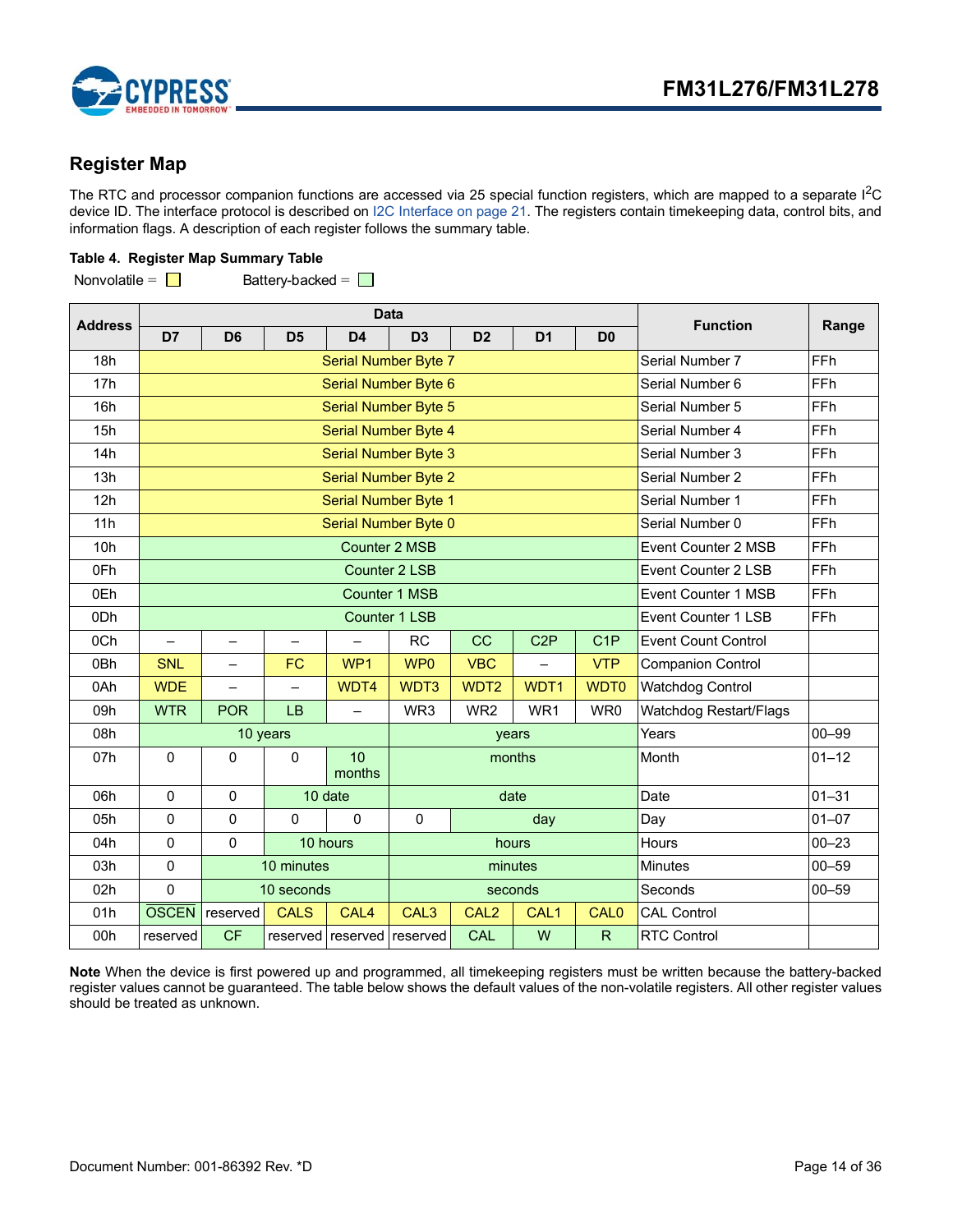

### **Table 5. Default Register Values**

| <b>Address</b>  | <b>Hex Value</b> | <b>Address</b>  | <b>Hex Value</b> |
|-----------------|------------------|-----------------|------------------|
| 18h             | 0x00             | 0Ah             | 0x1F             |
| 17 <sub>h</sub> | 0x00             | 08h             | 0x00             |
| 16h             | 0x00             | 07h             | 0x01             |
| 15h             | 0x00             | 06h             | 0x01             |
| 14h             | 0x00             | 05h             | 0x01             |
| 13h             | 0x00             | 04h             | 0x00             |
| 12h             | 0x00             | 03h             | 0x01             |
| 11h             | 0x00             | 02 <sub>h</sub> | 0x00             |
| 0Bh             | 0x00             | 01h             | 0x80             |

| <b>Value</b> | <b>Address</b> | <b>Hex Value</b> |
|--------------|----------------|------------------|
| <b>x00</b>   | 0Ah            | 0x1F             |
| x00          | 08h            | 0x00             |
| x00          | 07h            | 0x01             |
| <b>x00</b>   | 06h            | 0x01             |
| <b>x00</b>   | 05h            | 0x01             |
| <b>x00</b>   | 04h            | 0x00             |
| <b>x00</b>   | 03h            | 0x01             |
| <b>x00</b>   | 02h            | 0x00             |
| x00          | 01h            | 0x80             |
|              |                |                  |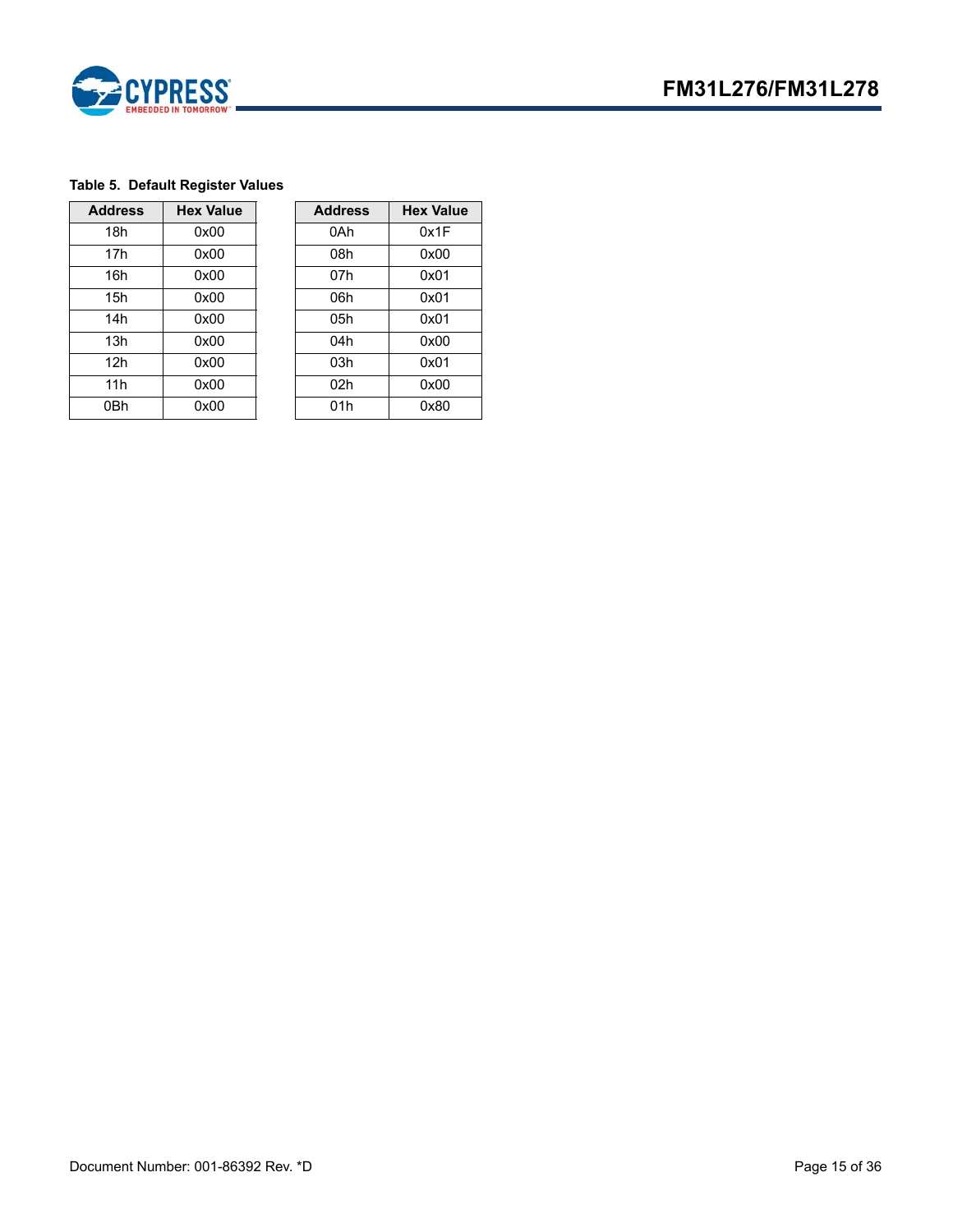

# <span id="page-15-0"></span>**Table 6. Register Description**

| <b>Address</b> |                             |                                                                                                          |                   | <b>Description</b>          |                |                   |                |                |  |  |
|----------------|-----------------------------|----------------------------------------------------------------------------------------------------------|-------------------|-----------------------------|----------------|-------------------|----------------|----------------|--|--|
| 18h            |                             |                                                                                                          |                   | <b>Serial Number Byte 7</b> |                |                   |                |                |  |  |
|                | D7                          | D <sub>6</sub>                                                                                           | D <sub>5</sub>    | D4                          | D <sub>3</sub> | D <sub>2</sub>    | D <sub>1</sub> | D <sub>0</sub> |  |  |
|                | <b>SN.63</b>                | <b>SN.62</b>                                                                                             | <b>SN.61</b>      | <b>SN.60</b>                | <b>SN.59</b>   | <b>SN.58</b>      | <b>SN.57</b>   | <b>SN.56</b>   |  |  |
|                |                             | Upper byte of the serial number. Read/write when $SNL = '0'$ , read-only when $SNL = '1'$ . Nonvolatile. |                   |                             |                |                   |                |                |  |  |
| 17h            |                             |                                                                                                          |                   | Serial Number Byte 6        |                |                   |                |                |  |  |
|                | D7                          | D <sub>6</sub>                                                                                           | D <sub>5</sub>    | D <sub>4</sub>              | D <sub>3</sub> | D <sub>2</sub>    | D <sub>1</sub> | D <sub>0</sub> |  |  |
|                | <b>SN.55</b>                | <b>SN.54</b>                                                                                             | <b>SN.53</b>      | <b>SN.52</b>                | <b>SN.51</b>   | <b>SN.50</b>      | <b>SN.49</b>   | <b>SN.48</b>   |  |  |
| 16h            |                             | Byte 6 of the serial number. Read/write when SNL = '0', read-only when SNL = '1'. Nonvolatile.           |                   |                             |                |                   |                |                |  |  |
|                | <b>Serial Number Byte 5</b> |                                                                                                          |                   |                             |                |                   |                |                |  |  |
|                | D7                          | D <sub>6</sub>                                                                                           | D <sub>5</sub>    | D4                          | D <sub>3</sub> | D <sub>2</sub>    | D <sub>1</sub> | D <sub>0</sub> |  |  |
|                | <b>SN.47</b>                | <b>SN.46</b>                                                                                             | <b>SN.45</b>      | <b>SN.44</b>                | <b>SN.43</b>   | <b>SN.42</b>      | <b>SN.41</b>   | <b>SN.40</b>   |  |  |
|                |                             | Byte 5 of the serial number. Read/write when SNL = '0', read-only when SNL = '1'. Nonvolatile.           |                   |                             |                |                   |                |                |  |  |
| 15h            |                             |                                                                                                          |                   | <b>Serial Number Byte 4</b> |                |                   |                |                |  |  |
|                | D7                          | D <sub>6</sub>                                                                                           | D <sub>5</sub>    | D4                          | D <sub>3</sub> | D <sub>2</sub>    | D <sub>1</sub> | D <sub>0</sub> |  |  |
|                | <b>SN.39</b>                | <b>SN.38</b>                                                                                             | <b>SN.37</b>      | <b>SN.36</b>                | <b>SN.35</b>   | <b>SN.34</b>      | <b>SN.33</b>   | <b>SN.32</b>   |  |  |
|                |                             | Byte 4 of the serial number. Read/write when SNL = '0', read-only when SNL = '1'. Nonvolatile.           |                   |                             |                |                   |                |                |  |  |
| 14h            | <b>Serial Number Byte 3</b> |                                                                                                          |                   |                             |                |                   |                |                |  |  |
|                | D7                          | D <sub>6</sub>                                                                                           | D <sub>5</sub>    | D4                          | D <sub>3</sub> | D <sub>2</sub>    | D <sub>1</sub> | D <sub>0</sub> |  |  |
|                | <b>SN.31</b>                | <b>SN.30</b>                                                                                             | <b>SN.29</b>      | <b>SN.28</b>                | <b>SN.27</b>   | <b>SN.26</b>      | <b>SN.25</b>   | <b>SN.24</b>   |  |  |
|                |                             | Byte 3 of the serial number. Read/write when SNL = '0', read-only when SNL = '1'. Nonvolatile.           |                   |                             |                |                   |                |                |  |  |
| 13h            | <b>Serial Number Byte 2</b> |                                                                                                          |                   |                             |                |                   |                |                |  |  |
|                | D7                          | D <sub>6</sub>                                                                                           | D <sub>5</sub>    | D4                          | D <sub>3</sub> | D <sub>2</sub>    | D <sub>1</sub> | D <sub>0</sub> |  |  |
|                | <b>SN.23</b>                | <b>SN.22</b>                                                                                             | <b>SN.21</b>      | <b>SN.20</b>                | <b>SN.19</b>   | <b>SN.18</b>      | <b>SN.17</b>   | <b>SN.16</b>   |  |  |
|                |                             | Byte 2 of the serial number. Read/write when SNL = '0', read-only when SNL = '1'. Nonvolatile.           |                   |                             |                |                   |                |                |  |  |
| 12h            |                             |                                                                                                          |                   | Serial Number Byte 1        |                |                   |                |                |  |  |
|                | D7                          | D <sub>6</sub>                                                                                           | D <sub>5</sub>    | D <sub>4</sub>              | D <sub>3</sub> | D <sub>2</sub>    | D <sub>1</sub> | D0             |  |  |
|                | <b>SN.15</b>                | <b>SN.14</b>                                                                                             | <b>SN.13</b>      | <b>SN.12</b>                | <b>SN.11</b>   | <b>SN.10</b>      | <b>SN.9</b>    | <b>SN.8</b>    |  |  |
|                |                             | Byte 1 of the serial number. Read/write when SNL = '0', read-only when SNL = '1'. Nonvolatile.           |                   |                             |                |                   |                |                |  |  |
| 11h            |                             |                                                                                                          |                   | Serial Number Byte 0        |                |                   |                |                |  |  |
|                | D7                          | D6                                                                                                       | D <sub>5</sub>    | D4                          | D <sub>3</sub> | D <sub>2</sub>    | D1             | D <sub>0</sub> |  |  |
|                | <b>SN.7</b>                 | <b>SN.6</b>                                                                                              | <b>SN.5</b>       | <b>SN.4</b>                 | <b>SN.3</b>    | <b>SN.2</b>       | <b>SN.1</b>    | <b>SN.0</b>    |  |  |
|                |                             | LSB of the serial number. Read/write when SNL = '0', read-only when SNL = '1'. Nonvolatile.              |                   |                             |                |                   |                |                |  |  |
| 10h            |                             |                                                                                                          |                   | <b>Counter 2 MSB</b>        |                |                   |                |                |  |  |
|                | D7                          | D6                                                                                                       | D <sub>5</sub>    | D4                          | D <sub>3</sub> | D <sub>2</sub>    | D1             | D <sub>0</sub> |  |  |
|                | C2.15                       | C2.14                                                                                                    | C <sub>2.13</sub> | C2.12                       | C2.11          | C <sub>2.10</sub> | C2.9           | C2.8           |  |  |
|                |                             | Event Counter 2 MSB. Increments on overflows from Counter 2 LSB. Battery-backed, read/write.             |                   |                             |                |                   |                |                |  |  |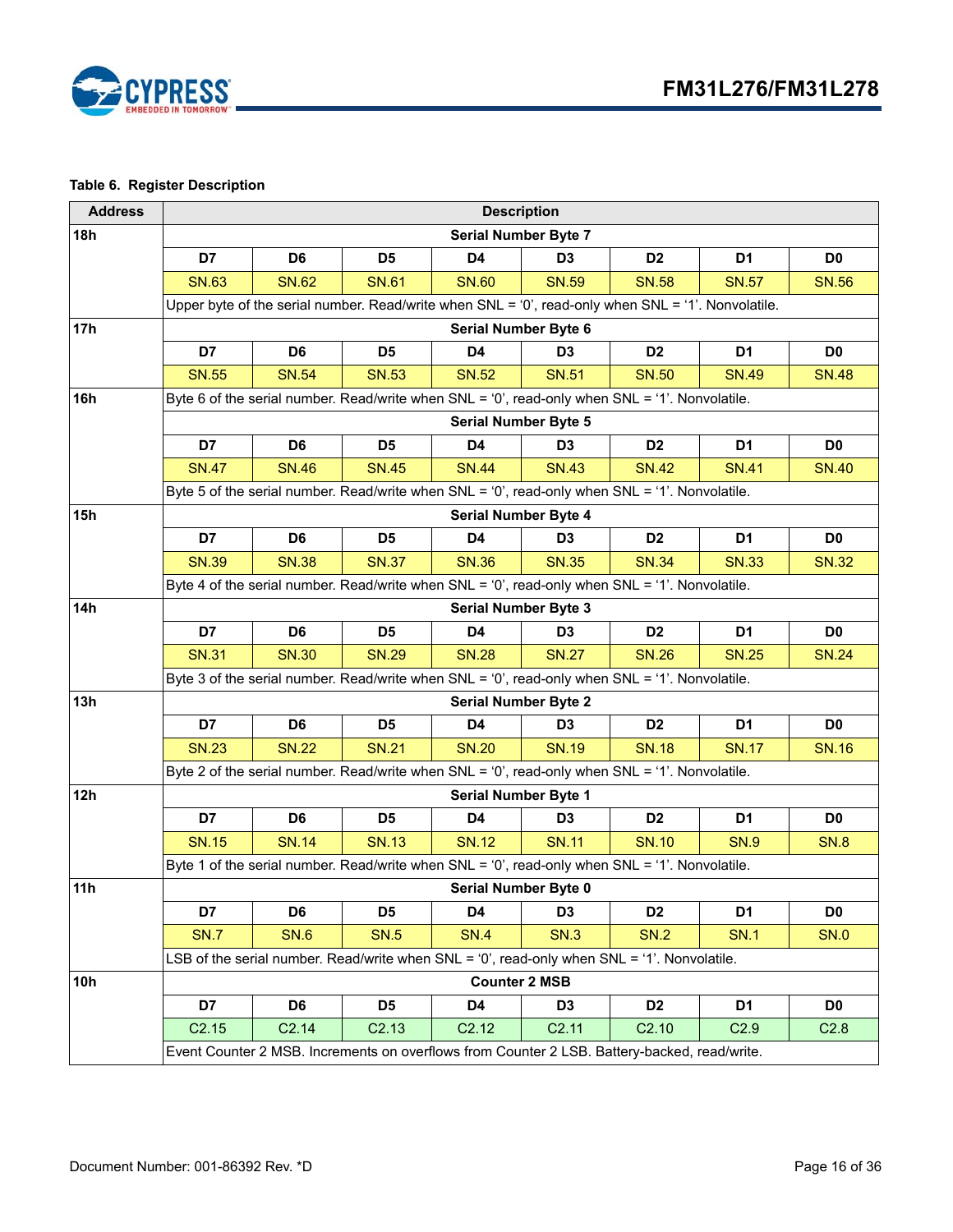

| <b>Address</b>   |                                                                                                                                                                                                                                                                                                                                                                                                             | <b>Description</b>                                                                                                                                     |                  |                                                                                                                                                                                                                                         |                  |                  |                  |                  |  |  |  |
|------------------|-------------------------------------------------------------------------------------------------------------------------------------------------------------------------------------------------------------------------------------------------------------------------------------------------------------------------------------------------------------------------------------------------------------|--------------------------------------------------------------------------------------------------------------------------------------------------------|------------------|-----------------------------------------------------------------------------------------------------------------------------------------------------------------------------------------------------------------------------------------|------------------|------------------|------------------|------------------|--|--|--|
| 0Fh              |                                                                                                                                                                                                                                                                                                                                                                                                             |                                                                                                                                                        |                  | <b>Counter 2 LSB</b>                                                                                                                                                                                                                    |                  |                  |                  |                  |  |  |  |
|                  | D7                                                                                                                                                                                                                                                                                                                                                                                                          | D <sub>6</sub>                                                                                                                                         | D <sub>5</sub>   | D4                                                                                                                                                                                                                                      | D <sub>3</sub>   | D <sub>2</sub>   | D <sub>1</sub>   | D <sub>0</sub>   |  |  |  |
|                  | C2.7                                                                                                                                                                                                                                                                                                                                                                                                        | C <sub>2.6</sub>                                                                                                                                       | C <sub>2.5</sub> | C <sub>2.4</sub>                                                                                                                                                                                                                        | C <sub>2.3</sub> | C <sub>2.2</sub> | C <sub>2.1</sub> | C <sub>2.0</sub> |  |  |  |
|                  |                                                                                                                                                                                                                                                                                                                                                                                                             | Event Counter 2 LSB. Increments on programmed edge event on CNT2 input or overflows from Counter 1 MSB when<br>$CC = '1'.$ Battery-backed, read/write. |                  |                                                                                                                                                                                                                                         |                  |                  |                  |                  |  |  |  |
| 0Eh              |                                                                                                                                                                                                                                                                                                                                                                                                             |                                                                                                                                                        |                  | <b>Counter 1 MSB</b>                                                                                                                                                                                                                    |                  |                  |                  |                  |  |  |  |
|                  | D7                                                                                                                                                                                                                                                                                                                                                                                                          | D <sub>6</sub>                                                                                                                                         | D <sub>5</sub>   | D <sub>4</sub>                                                                                                                                                                                                                          | D <sub>3</sub>   | D <sub>2</sub>   | D <sub>1</sub>   | D <sub>0</sub>   |  |  |  |
|                  | C1.15                                                                                                                                                                                                                                                                                                                                                                                                       | C1.14                                                                                                                                                  | C1.13            | C1.12                                                                                                                                                                                                                                   | C1.11            | C1.10            | C1.9             | C1.8             |  |  |  |
|                  | Event Counter 1MSB. Increments on overflows from Counter 1 LSB. Battery-backed, read/write.                                                                                                                                                                                                                                                                                                                 |                                                                                                                                                        |                  |                                                                                                                                                                                                                                         |                  |                  |                  |                  |  |  |  |
| 0Dh              | <b>Counter 1 LSB</b>                                                                                                                                                                                                                                                                                                                                                                                        |                                                                                                                                                        |                  |                                                                                                                                                                                                                                         |                  |                  |                  |                  |  |  |  |
|                  | D7                                                                                                                                                                                                                                                                                                                                                                                                          | D <sub>6</sub>                                                                                                                                         | D <sub>5</sub>   | D <sub>4</sub>                                                                                                                                                                                                                          | D <sub>3</sub>   | D <sub>2</sub>   | D <sub>1</sub>   | D <sub>0</sub>   |  |  |  |
|                  | C1.7                                                                                                                                                                                                                                                                                                                                                                                                        | C1.6                                                                                                                                                   | C1.5             | C1.4                                                                                                                                                                                                                                    | C <sub>1.3</sub> | C1.2             | C <sub>1.1</sub> | C1.0             |  |  |  |
|                  |                                                                                                                                                                                                                                                                                                                                                                                                             |                                                                                                                                                        |                  | Event Counter 1 LSB. Increments on programmed edge event on CNT1 input. Battery-backed, read/write.                                                                                                                                     |                  |                  |                  |                  |  |  |  |
| 0Ch              |                                                                                                                                                                                                                                                                                                                                                                                                             |                                                                                                                                                        |                  | <b>Event Counter Control</b>                                                                                                                                                                                                            |                  |                  |                  |                  |  |  |  |
|                  | D7                                                                                                                                                                                                                                                                                                                                                                                                          | D <sub>6</sub>                                                                                                                                         | D <sub>5</sub>   | D <sub>4</sub>                                                                                                                                                                                                                          | D <sub>3</sub>   | D <sub>2</sub>   | D <sub>1</sub>   | D <sub>0</sub>   |  |  |  |
|                  |                                                                                                                                                                                                                                                                                                                                                                                                             |                                                                                                                                                        |                  |                                                                                                                                                                                                                                         | <b>RC</b>        | <b>CC</b>        | C <sub>2</sub> P | C <sub>1</sub> P |  |  |  |
| RC               | Read Counter. Setting this bit to '1' takes a snapshot of the four counters bytes allowing the system to read the values<br>without missing count events. The RC bit will be automatically cleared.                                                                                                                                                                                                         |                                                                                                                                                        |                  |                                                                                                                                                                                                                                         |                  |                  |                  |                  |  |  |  |
| CC               | Counter Cascade. When CC = '0', the event counters operate independently according to the edge programmed by<br>C1P and C2P respectively. When CC = '1', the counters are cascaded to create one 32-bit counter. The registers of<br>Counter 2 represent the most significant 16-bits of the counter and CNT1 is the controlling input. Bit C2P is don't care<br>when CC = '1'. Battery-backed, read/write. |                                                                                                                                                        |                  |                                                                                                                                                                                                                                         |                  |                  |                  |                  |  |  |  |
| C <sub>2</sub> P |                                                                                                                                                                                                                                                                                                                                                                                                             |                                                                                                                                                        |                  | CNT2 detects falling edges when C2P = '0', rising edges when C2P = '1'. C2P is "don't care" when CC = '1'. The<br>value of Event Counter 2 may inadvertently increment if C2P is changed. Battery-backed, read/write.                   |                  |                  |                  |                  |  |  |  |
| C <sub>1</sub> P |                                                                                                                                                                                                                                                                                                                                                                                                             |                                                                                                                                                        |                  | CNT1 detects falling edges when C1P = '0', rising edges when C1P = '1'. The value of Event Counter 1 may<br>inadvertently increment if C1P is changed. Battery-backed, read/write.                                                      |                  |                  |                  |                  |  |  |  |
| 0Bh              |                                                                                                                                                                                                                                                                                                                                                                                                             | <b>Companion Control</b>                                                                                                                               |                  |                                                                                                                                                                                                                                         |                  |                  |                  |                  |  |  |  |
|                  | D7                                                                                                                                                                                                                                                                                                                                                                                                          | D <sub>6</sub>                                                                                                                                         | D <sub>5</sub>   | D <sub>4</sub>                                                                                                                                                                                                                          | D <sub>3</sub>   | D <sub>2</sub>   | D1               | D <sub>0</sub>   |  |  |  |
|                  | <b>SNL</b>                                                                                                                                                                                                                                                                                                                                                                                                  |                                                                                                                                                        | FC               | WP1                                                                                                                                                                                                                                     | WP <sub>0</sub>  | <b>VBC</b>       |                  | <b>VTP</b>       |  |  |  |
| SNL              | cleared once set to '1'. Nonvolatile, read/write.                                                                                                                                                                                                                                                                                                                                                           |                                                                                                                                                        |                  | Serial Number Lock: Setting to a '1' makes registers 11h to 18h and SNL permanently read-only. SNL cannot be                                                                                                                            |                  |                  |                  |                  |  |  |  |
| <b>FC</b>        |                                                                                                                                                                                                                                                                                                                                                                                                             |                                                                                                                                                        |                  | Fast Charge: Setting FC to '1' (and VBC = '1') causes a ~1 mA trickle charge current to be supplied on V <sub>BAK</sub> . Clearing<br>VBC to '0' disables the charge current. Nonvolatile, read/write.                                  |                  |                  |                  |                  |  |  |  |
| WP(1:0)          |                                                                                                                                                                                                                                                                                                                                                                                                             |                                                                                                                                                        |                  | Write Protect. These bits control the write protection of the memory array. Nonvolatile, read/write.                                                                                                                                    |                  |                  |                  |                  |  |  |  |
|                  | Write protect address                                                                                                                                                                                                                                                                                                                                                                                       |                                                                                                                                                        | WP1              | WP <sub>0</sub>                                                                                                                                                                                                                         |                  |                  |                  |                  |  |  |  |
|                  | None                                                                                                                                                                                                                                                                                                                                                                                                        |                                                                                                                                                        | 0                | 0                                                                                                                                                                                                                                       |                  |                  |                  |                  |  |  |  |
|                  | Bottom 1/4                                                                                                                                                                                                                                                                                                                                                                                                  |                                                                                                                                                        | 0                |                                                                                                                                                                                                                                         |                  |                  |                  |                  |  |  |  |
|                  | Bottom 1/2                                                                                                                                                                                                                                                                                                                                                                                                  |                                                                                                                                                        |                  | 0                                                                                                                                                                                                                                       |                  |                  |                  |                  |  |  |  |
|                  | Full array                                                                                                                                                                                                                                                                                                                                                                                                  |                                                                                                                                                        |                  |                                                                                                                                                                                                                                         |                  |                  |                  |                  |  |  |  |
| <b>VBC</b>       |                                                                                                                                                                                                                                                                                                                                                                                                             |                                                                                                                                                        |                  | V <sub>BAK</sub> Charger Control. Setting VBC to '1' (and FC = '0') causes a 80 μA (1 mA if FC = '1') trickle charge current to<br>be supplied on $V_{BAK}$ . Clearing VBC to '0' disables the charge current. Nonvolatile, read/write. |                  |                  |                  |                  |  |  |  |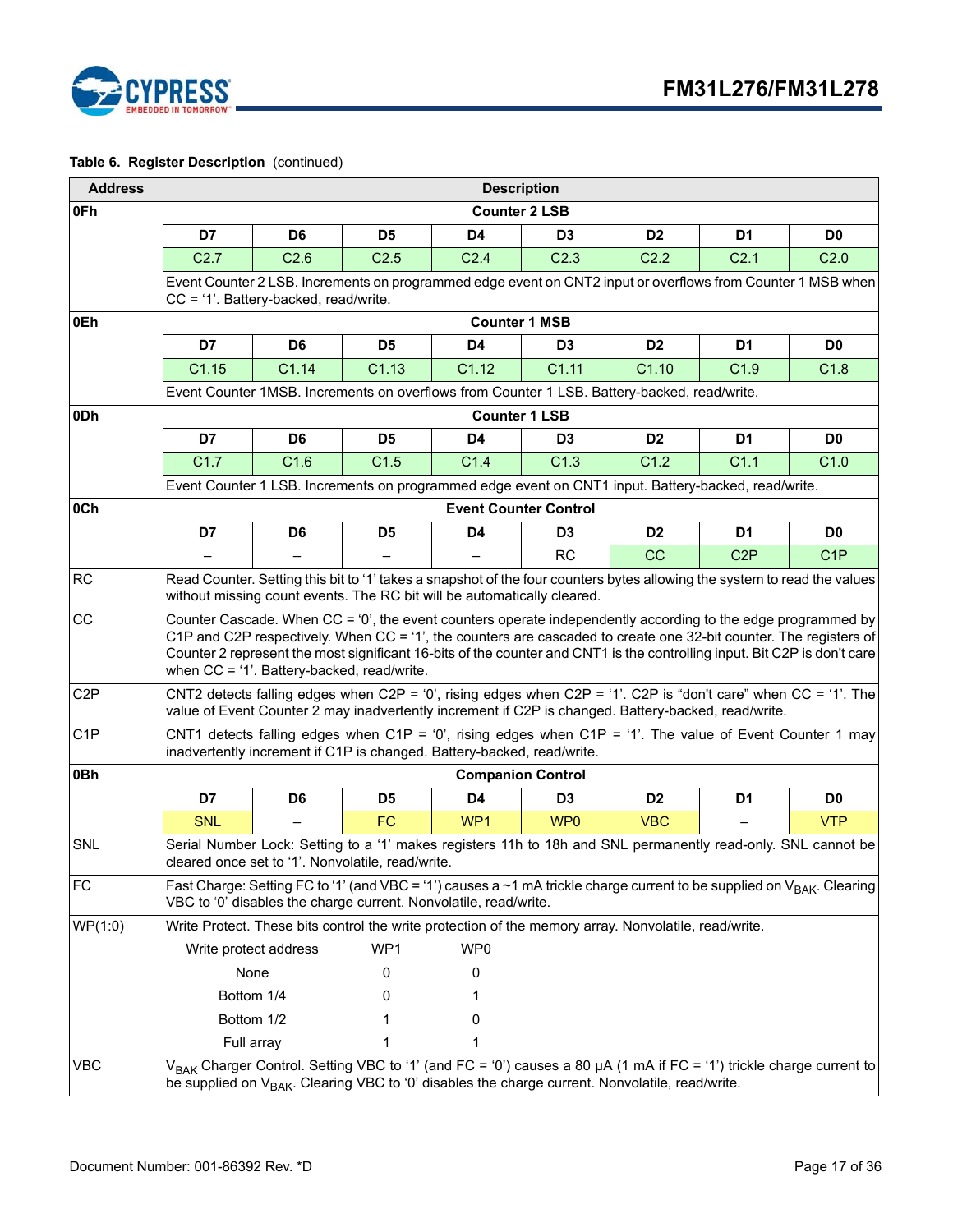

| <b>Address</b> |                          |                |                                                   | <b>Description</b>                                                                                                     |                  |                  |                                                                                                                                                                                                                                                                                                                                                              |                  |
|----------------|--------------------------|----------------|---------------------------------------------------|------------------------------------------------------------------------------------------------------------------------|------------------|------------------|--------------------------------------------------------------------------------------------------------------------------------------------------------------------------------------------------------------------------------------------------------------------------------------------------------------------------------------------------------------|------------------|
| <b>VTP</b>     |                          |                |                                                   | VTP Select. This bit control the reset trip point for the low V <sub>DD</sub> reset function. Nonvolatile, read/write. |                  |                  |                                                                                                                                                                                                                                                                                                                                                              |                  |
|                | <b>Trip Voltage</b>      | <b>VTP</b>     |                                                   |                                                                                                                        |                  |                  |                                                                                                                                                                                                                                                                                                                                                              |                  |
|                | 2.60 V                   | 0              |                                                   |                                                                                                                        |                  |                  |                                                                                                                                                                                                                                                                                                                                                              |                  |
|                | 2.90 V                   | 1              |                                                   |                                                                                                                        |                  |                  |                                                                                                                                                                                                                                                                                                                                                              |                  |
| 0Ah            |                          |                |                                                   | <b>Watchdog Control</b>                                                                                                |                  |                  |                                                                                                                                                                                                                                                                                                                                                              |                  |
|                | D7                       | D <sub>6</sub> | D <sub>5</sub>                                    | D <sub>4</sub>                                                                                                         | D <sub>3</sub>   | D <sub>2</sub>   | D <sub>1</sub>                                                                                                                                                                                                                                                                                                                                               | D <sub>0</sub>   |
|                | <b>WDE</b>               |                |                                                   | WDT4                                                                                                                   | WDT3             | WDT <sub>2</sub> | WDT1                                                                                                                                                                                                                                                                                                                                                         | WDT <sub>0</sub> |
| <b>WDE</b>     |                          |                | timeout interval occurs. Nonvolatile, read/write. |                                                                                                                        |                  |                  | Watchdog Enable. When WDE = '1', a watchdog timer fault will cause the RST signal to go active. When WDE = '0'<br>the timer runs but has no effect on RST, however the WTR flag will be set when a fault occurs. Note as the timer is<br>free-running, users should restart the timer using WR(3:0) prior to setting WDE = '1'. This assures a full watchdog |                  |
| WDT(4:0)       |                          |                |                                                   |                                                                                                                        |                  |                  | Watchdog Timeout. Indicates the minimum watchdog timeout interval with 100 ms resolution. New watchdog timeouts<br>are loaded when the timer is restarted by writing the 1010b pattern to WR(3:0). Nonvolatile, read/write.                                                                                                                                  |                  |
|                | Watchdog Timeout         |                | WDT4                                              | WDT3                                                                                                                   | WDT <sub>2</sub> | WDT1             | WDT0                                                                                                                                                                                                                                                                                                                                                         |                  |
|                | Invalid - default 100 ms |                | 0                                                 | 0                                                                                                                      | 0                | 0                | 0                                                                                                                                                                                                                                                                                                                                                            |                  |
|                | 100 ms                   |                | 0                                                 | 0                                                                                                                      | 0                | 0                |                                                                                                                                                                                                                                                                                                                                                              |                  |
|                | 200 ms                   |                | 0                                                 | 0                                                                                                                      | 0                |                  | 0                                                                                                                                                                                                                                                                                                                                                            |                  |
|                | 300 ms                   |                | 0                                                 | 0                                                                                                                      | 0                | 1                | 1                                                                                                                                                                                                                                                                                                                                                            |                  |
|                | 2000 ms                  |                | 1                                                 | 0                                                                                                                      |                  | 0                | 0                                                                                                                                                                                                                                                                                                                                                            |                  |
|                | 2100 ms                  |                | 1                                                 | 0                                                                                                                      |                  | 0                | 1                                                                                                                                                                                                                                                                                                                                                            |                  |
|                | 2200 ms                  |                | 1                                                 | 0                                                                                                                      | 1                | 1                | 0                                                                                                                                                                                                                                                                                                                                                            |                  |
|                |                          |                |                                                   |                                                                                                                        |                  |                  |                                                                                                                                                                                                                                                                                                                                                              |                  |
|                | 2900 ms                  |                | 1                                                 | 1                                                                                                                      |                  | 0                |                                                                                                                                                                                                                                                                                                                                                              |                  |
|                | 3000 ms                  |                | 1                                                 | 1                                                                                                                      |                  |                  | 0                                                                                                                                                                                                                                                                                                                                                            |                  |
|                | Disable Counter          |                | 1                                                 | 1                                                                                                                      |                  | 1                | 1                                                                                                                                                                                                                                                                                                                                                            |                  |
| 09h            |                          |                |                                                   | <b>Watchdog Restart and Flags</b>                                                                                      |                  |                  |                                                                                                                                                                                                                                                                                                                                                              |                  |
|                | D7                       | D <sub>6</sub> | D <sub>5</sub>                                    | D <sub>4</sub>                                                                                                         | D <sub>3</sub>   | D <sub>2</sub>   | D1                                                                                                                                                                                                                                                                                                                                                           | D <sub>0</sub>   |
|                | <b>WTR</b>               | <b>POR</b>     | <b>LB</b>                                         |                                                                                                                        | WR3              | WR <sub>2</sub>  | WR1                                                                                                                                                                                                                                                                                                                                                          | WR0              |
| <b>WTR</b>     |                          |                |                                                   | cleared by the user. Battery-backed. Read/Write (internally set, user can clear bit).                                  |                  |                  | Watchdog Timer Reset Flag: When a watchdog timer fault occurs, the WTR bit will be set to '1'. It must be cleared<br>by the user. Note that both WTR and POR could be set if both reset sources have occurred since the flags were                                                                                                                           |                  |
| <b>POR</b>     |                          |                |                                                   | cleared by the user. Battery-backed. Read/Write (internally set, user can clear bit).                                  |                  |                  | Power-on Reset Flag: When the RST pin is activated by $V_{DD} < V_{TP}$ , the POR bit will be set to '1'. It must be cleared<br>by the user. Note that both WTR and POR could be set if both reset sources have occurred since the flags were                                                                                                                |                  |
| LB             |                          |                | Read/Write (internally set, user can clear bit).  |                                                                                                                        |                  |                  | Low Backup Flag: On power up, if the V <sub>BAK</sub> source is below the minimum voltage to operate the RTC and event<br>counters, this bit will be set to '1'. The user should clear it to '0' when initializing the system. Battery-backed.                                                                                                               |                  |
| WR(3:0)        |                          |                |                                                   |                                                                                                                        |                  |                  | Watchdog Restart: Writing a pattern 1010b to WR(3:0) restarts the watchdog timer. The upper nibble contents do not<br>affect this operation. Writing any pattern other than 1010b to WR(3:0) has no effect on the timer. This allows users<br>to clear the WTR, POR, and LB flags without affecting the watchdog timer. Battery-backed, Write-only.          |                  |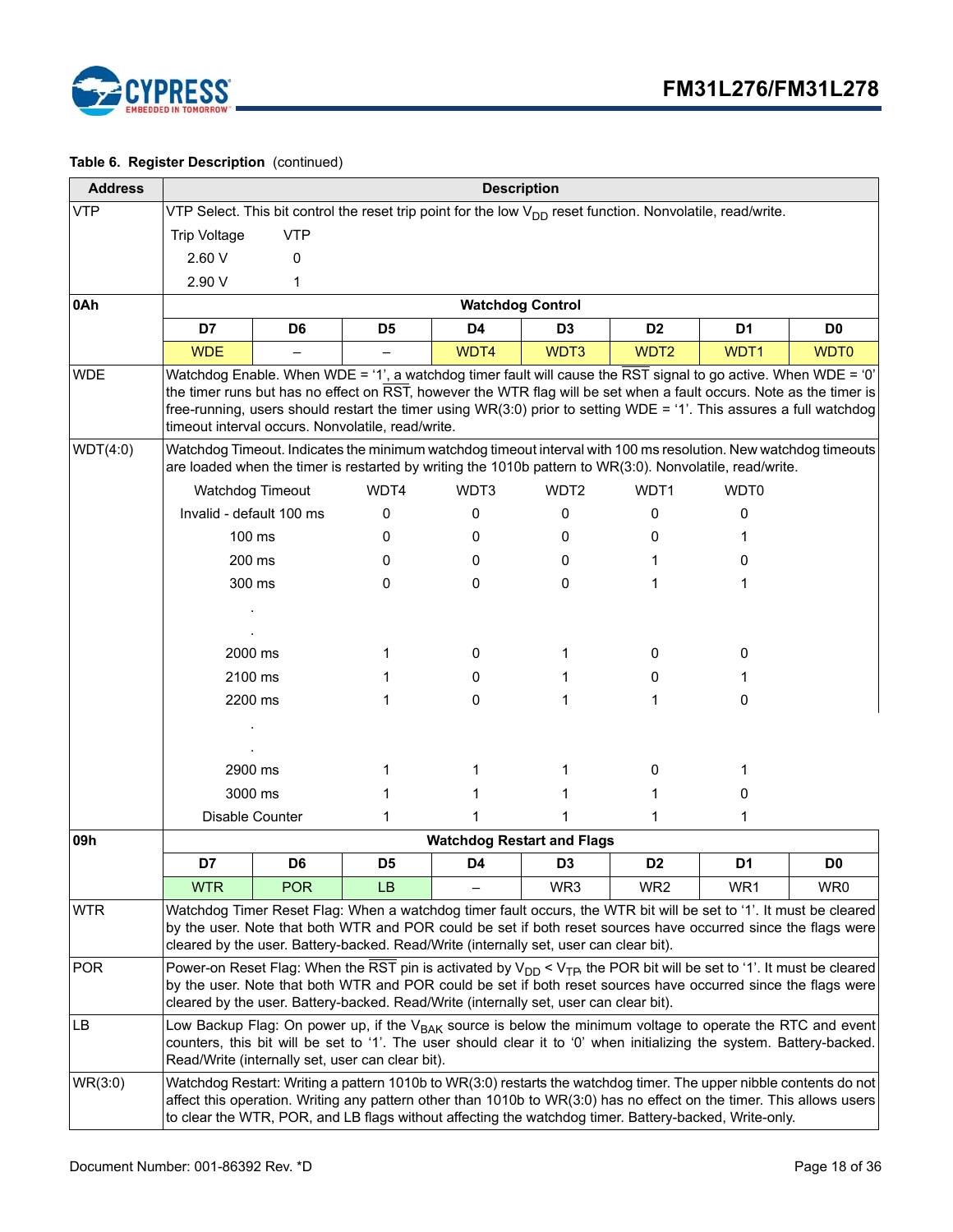

| <b>Address</b> |                                                                                                                                                                                                                                                                     |                                                                                                                                                                                                                                                                             |                |                | <b>Description</b>                                                                                                                                                                                                                    |                    |                |                |  |  |
|----------------|---------------------------------------------------------------------------------------------------------------------------------------------------------------------------------------------------------------------------------------------------------------------|-----------------------------------------------------------------------------------------------------------------------------------------------------------------------------------------------------------------------------------------------------------------------------|----------------|----------------|---------------------------------------------------------------------------------------------------------------------------------------------------------------------------------------------------------------------------------------|--------------------|----------------|----------------|--|--|
| 08h            |                                                                                                                                                                                                                                                                     |                                                                                                                                                                                                                                                                             |                |                | <b>Timekeeping - Years</b>                                                                                                                                                                                                            |                    |                |                |  |  |
|                | D7                                                                                                                                                                                                                                                                  | D <sub>6</sub>                                                                                                                                                                                                                                                              | D <sub>5</sub> | D4             | D <sub>3</sub>                                                                                                                                                                                                                        | D <sub>2</sub>     | D <sub>1</sub> | D <sub>0</sub> |  |  |
|                | 10 year.3                                                                                                                                                                                                                                                           | 10 year.2                                                                                                                                                                                                                                                                   | 10 year.1      | 10 year.0      | Year <sub>.3</sub>                                                                                                                                                                                                                    | Year <sub>.2</sub> | Year.1         | Year.0         |  |  |
|                | Contains the lower two BCD digits of the year. Lower nibble contains the value for years; upper nibble contains the<br>value for 10s of years. Each nibble operates from 0 to 9. The range for the register is 0-99. Battery-backed, read/write.                    |                                                                                                                                                                                                                                                                             |                |                |                                                                                                                                                                                                                                       |                    |                |                |  |  |
| 07h            |                                                                                                                                                                                                                                                                     |                                                                                                                                                                                                                                                                             |                |                | <b>Timekeeping - Months</b>                                                                                                                                                                                                           |                    |                |                |  |  |
|                | D7                                                                                                                                                                                                                                                                  | D6                                                                                                                                                                                                                                                                          | D5             | D4             | D <sub>3</sub>                                                                                                                                                                                                                        | D <sub>2</sub>     | D <sub>1</sub> | D <sub>0</sub> |  |  |
|                | $\mathbf 0$<br>$\mathbf{0}$<br>$\mathbf 0$<br>10 Month<br>Month.3<br>Month.2<br>Month.1<br>Month.0                                                                                                                                                                  |                                                                                                                                                                                                                                                                             |                |                |                                                                                                                                                                                                                                       |                    |                |                |  |  |
|                | Contains the BCD digits for the month. Lower nibble contains the lower digit and operates from 0 to 9; upper nibble<br>(one bit) contains the upper digit and operates from 0 to 1. The range for the register is 1-12. Battery-backed,<br>read/write.              |                                                                                                                                                                                                                                                                             |                |                |                                                                                                                                                                                                                                       |                    |                |                |  |  |
| 06h            |                                                                                                                                                                                                                                                                     |                                                                                                                                                                                                                                                                             |                |                | Timekeeping - Date of the month                                                                                                                                                                                                       |                    |                |                |  |  |
|                | D7                                                                                                                                                                                                                                                                  | D <sub>6</sub>                                                                                                                                                                                                                                                              | D <sub>5</sub> | D4             | D <sub>3</sub>                                                                                                                                                                                                                        | D <sub>2</sub>     | D <sub>1</sub> | D <sub>0</sub> |  |  |
|                | $\mathbf 0$                                                                                                                                                                                                                                                         | $\mathbf{0}$                                                                                                                                                                                                                                                                | 10 date.1      | $10$ date. $0$ | Date.3                                                                                                                                                                                                                                | Date.2             | Date.1         | Date.0         |  |  |
|                | Contains the BCD digits for the date of the month. Lower nibble contains the lower digit and operates from 0 to 9;<br>upper nibble contains the upper digit and operates from 0 to 3. The range for the register is 1-31. Battery-backed,<br>read/write.            |                                                                                                                                                                                                                                                                             |                |                |                                                                                                                                                                                                                                       |                    |                |                |  |  |
| 05h            | Timekeeping - Day of the week                                                                                                                                                                                                                                       |                                                                                                                                                                                                                                                                             |                |                |                                                                                                                                                                                                                                       |                    |                |                |  |  |
|                | D7                                                                                                                                                                                                                                                                  | D <sub>6</sub>                                                                                                                                                                                                                                                              | D <sub>5</sub> | D <sub>4</sub> | D <sub>3</sub>                                                                                                                                                                                                                        | D <sub>2</sub>     | D <sub>1</sub> | D <sub>0</sub> |  |  |
|                | 0                                                                                                                                                                                                                                                                   | 0                                                                                                                                                                                                                                                                           | $\mathbf 0$    | 0              | 0                                                                                                                                                                                                                                     | Day.2              | Day.1          | Day.0          |  |  |
|                |                                                                                                                                                                                                                                                                     | Lower nibble contains a value that correlates to day of the week. Day of the week is a ring counter that counts from<br>1 to 7 then returns to 1. The user must assign meaning to the day value, as the day is not integrated with the date.<br>Battery-backed, read/write. |                |                |                                                                                                                                                                                                                                       |                    |                |                |  |  |
| 04h            |                                                                                                                                                                                                                                                                     |                                                                                                                                                                                                                                                                             |                |                | <b>Timekeeping - Hours</b>                                                                                                                                                                                                            |                    |                |                |  |  |
|                | D7                                                                                                                                                                                                                                                                  | D <sub>6</sub>                                                                                                                                                                                                                                                              | D <sub>5</sub> | D <sub>4</sub> | D <sub>3</sub>                                                                                                                                                                                                                        | D <sub>2</sub>     | D <sub>1</sub> | D <sub>0</sub> |  |  |
|                | 0                                                                                                                                                                                                                                                                   | $\mathbf{0}$                                                                                                                                                                                                                                                                | 10 hours.1     | 10 hours.0     | Hours.3                                                                                                                                                                                                                               | Hours.2            | Hours.1        | Hours.0        |  |  |
|                | Contains the BCD value of hours in 24-hour format. Lower nibble contains the lower digit and operates from 0 to 9;<br>upper nibble (two bits) contains the upper digit and operates from 0 to 2. The range for the register is 0-23.<br>Battery-backed, read/write. |                                                                                                                                                                                                                                                                             |                |                |                                                                                                                                                                                                                                       |                    |                |                |  |  |
| 03h            |                                                                                                                                                                                                                                                                     |                                                                                                                                                                                                                                                                             |                |                | <b>Timekeeping - Minutes</b>                                                                                                                                                                                                          |                    |                |                |  |  |
|                | D7                                                                                                                                                                                                                                                                  | D <sub>6</sub>                                                                                                                                                                                                                                                              | D <sub>5</sub> | D4             | D <sub>3</sub>                                                                                                                                                                                                                        | D <sub>2</sub>     | D <sub>1</sub> | D <sub>0</sub> |  |  |
|                | 0                                                                                                                                                                                                                                                                   | 10 min.2                                                                                                                                                                                                                                                                    | 10 min.1       | 10 min.0       | Min.3                                                                                                                                                                                                                                 | Min.2              | Min.1          | Min.0          |  |  |
|                | read/write.                                                                                                                                                                                                                                                         |                                                                                                                                                                                                                                                                             |                |                | Contains the BCD value of minutes. Lower nibble contains the lower digit and operates from 0 to 9; upper nibble<br>contains the upper minutes digit and operates from 0 to 5. The range for the register is 0-59. Battery-backed,     |                    |                |                |  |  |
| 02h            |                                                                                                                                                                                                                                                                     |                                                                                                                                                                                                                                                                             |                |                | <b>Timekeeping - Seconds</b>                                                                                                                                                                                                          |                    |                |                |  |  |
|                | D7                                                                                                                                                                                                                                                                  | D6                                                                                                                                                                                                                                                                          | D <sub>5</sub> | D4             | D <sub>3</sub>                                                                                                                                                                                                                        | D <sub>2</sub>     | D1             | D <sub>0</sub> |  |  |
|                | 0                                                                                                                                                                                                                                                                   | 10 sec.2                                                                                                                                                                                                                                                                    | 10 sec.1       | $10$ sec. $0$  | Seconds.3                                                                                                                                                                                                                             | Seconds.2          | Seconds.1      | Seconds.0      |  |  |
|                |                                                                                                                                                                                                                                                                     |                                                                                                                                                                                                                                                                             |                |                | Contains the BCD value of seconds. Lower nibble contains the lower digit and operates from 0 to 9; upper nibble<br>contains the upper digit and operates from 0 to 5. The range for the register is 0-59. Battery-backed, read/write. |                    |                |                |  |  |
| 01h            |                                                                                                                                                                                                                                                                     |                                                                                                                                                                                                                                                                             |                |                | <b>CAL/Control</b>                                                                                                                                                                                                                    |                    |                |                |  |  |
|                | D7                                                                                                                                                                                                                                                                  | D6                                                                                                                                                                                                                                                                          | D <sub>5</sub> | D4             | D <sub>3</sub>                                                                                                                                                                                                                        | D <sub>2</sub>     | D1             | D0             |  |  |
|                | <b>OSCEN</b>                                                                                                                                                                                                                                                        | Reserved                                                                                                                                                                                                                                                                    | <b>CALS</b>    | CAL.4          | CAL.3                                                                                                                                                                                                                                 | CAL.2              | CAL.1          | CAL.0          |  |  |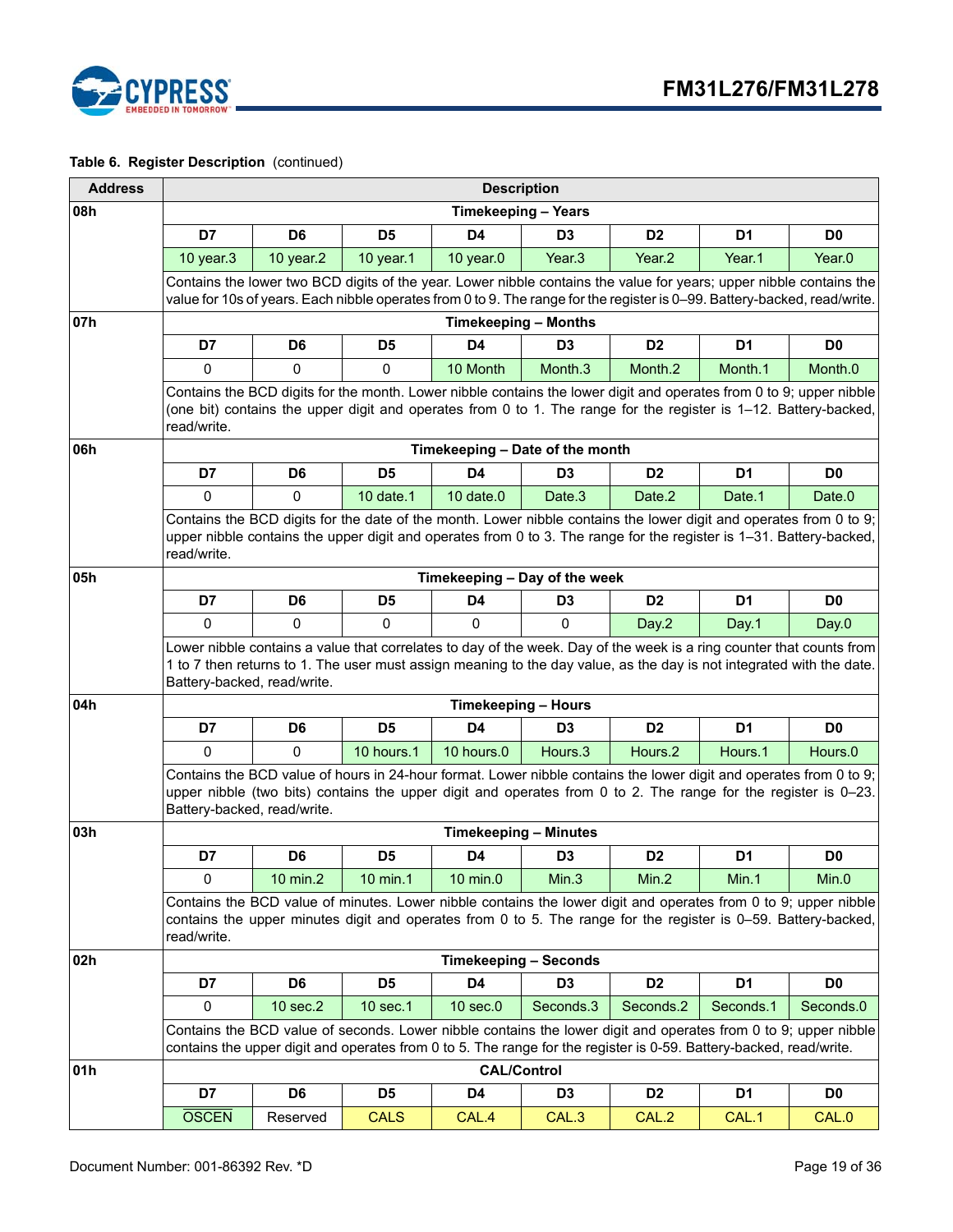

| <b>Address</b> |                 |                                                                                                                                                                                                                                                                                                             |                                                      | <b>Description</b> |                |                |                                                                                                                                                                                                                                                                                                                                                                   |                |  |  |  |
|----------------|-----------------|-------------------------------------------------------------------------------------------------------------------------------------------------------------------------------------------------------------------------------------------------------------------------------------------------------------|------------------------------------------------------|--------------------|----------------|----------------|-------------------------------------------------------------------------------------------------------------------------------------------------------------------------------------------------------------------------------------------------------------------------------------------------------------------------------------------------------------------|----------------|--|--|--|
| <b>OSCEN</b>   |                 | Oscillator Enable. When set to '1', the oscillator is halted. When set to '0', the oscillator runs after t <sub>OSC</sub> time. Disabling<br>the oscillator can save battery power during storage. On a power-up without battery, this bit is set to '1'.<br>Battery-backed, read/write.                    |                                                      |                    |                |                |                                                                                                                                                                                                                                                                                                                                                                   |                |  |  |  |
| Reserved       |                 | Reserved bits. Do not use. Should remain set to '0'.                                                                                                                                                                                                                                                        |                                                      |                    |                |                |                                                                                                                                                                                                                                                                                                                                                                   |                |  |  |  |
| CALS           |                 | Calibration Sign: Determines if the calibration adjustment is applied as an addition to or as a subtraction from the<br>time-base. This bit can be written only when CAL = '1'. Nonvolatile, read/write.                                                                                                    |                                                      |                    |                |                |                                                                                                                                                                                                                                                                                                                                                                   |                |  |  |  |
| CAL(4:0)       |                 | Calibration Setting: These five bits control the calibration of the clock. These bits can be written only when CAL = '1'.<br>Nonvolatile, read/write.                                                                                                                                                       |                                                      |                    |                |                |                                                                                                                                                                                                                                                                                                                                                                   |                |  |  |  |
| 00h            |                 |                                                                                                                                                                                                                                                                                                             |                                                      | <b>RTC Control</b> |                |                |                                                                                                                                                                                                                                                                                                                                                                   |                |  |  |  |
|                | D7              | D <sub>6</sub>                                                                                                                                                                                                                                                                                              | D <sub>5</sub>                                       | D4                 | D <sub>3</sub> | D <sub>2</sub> | D <sub>1</sub>                                                                                                                                                                                                                                                                                                                                                    | D <sub>0</sub> |  |  |  |
|                | Reserved        | <b>CF</b>                                                                                                                                                                                                                                                                                                   | Reserved                                             | Reserved           | Reserved       | CAL            | W                                                                                                                                                                                                                                                                                                                                                                 | R.             |  |  |  |
| <b>CF</b>      | Battery-backed. |                                                                                                                                                                                                                                                                                                             |                                                      |                    |                |                | Century Overflow Flag. This bit is set to a '1' when the values in the years register overflows from 99 to 00. This<br>indicates a new century, such as going from 1999 to 2000 or 2099 to 2100. The user should record the new century<br>information as needed. This bit is cleared to '0' when the Flag register is read. It is read-only for the user.        |                |  |  |  |
| CAL            |                 |                                                                                                                                                                                                                                                                                                             |                                                      |                    |                |                | Calibration Setting. When set to '1', the clock enters calibration mode. When CAL is set to '0', the clock operates<br>normally, and the CAL/PFO pin is controlled by the power fail comparator. Battery-backed, read/write.                                                                                                                                      |                |  |  |  |
| W              |                 | Write Time. Setting the W bit to '1' freezes the clock. The user can then write the timekeeping registers with updated<br>values. Resetting the W bit to '0' causes the contents of the time registers to be transferred to the timekeeping counters<br>and restarts the clock. Battery-backed, read/write. |                                                      |                    |                |                |                                                                                                                                                                                                                                                                                                                                                                   |                |  |  |  |
| lR.            | read/write.     |                                                                                                                                                                                                                                                                                                             |                                                      |                    |                |                | Read Time. Setting the R bit to '1' copies a static image of the timekeeping core and place it into the user registers.<br>The user can then read them without concerns over changing values causing system errors. The R bit going from '0'<br>to '1' causes the timekeeping capture, so the bit must be returned to '0' prior to reading again. Battery-backed, |                |  |  |  |
| Reserved       |                 |                                                                                                                                                                                                                                                                                                             | Reserved bits. Do not use. Should remain set to '0'. |                    |                |                |                                                                                                                                                                                                                                                                                                                                                                   |                |  |  |  |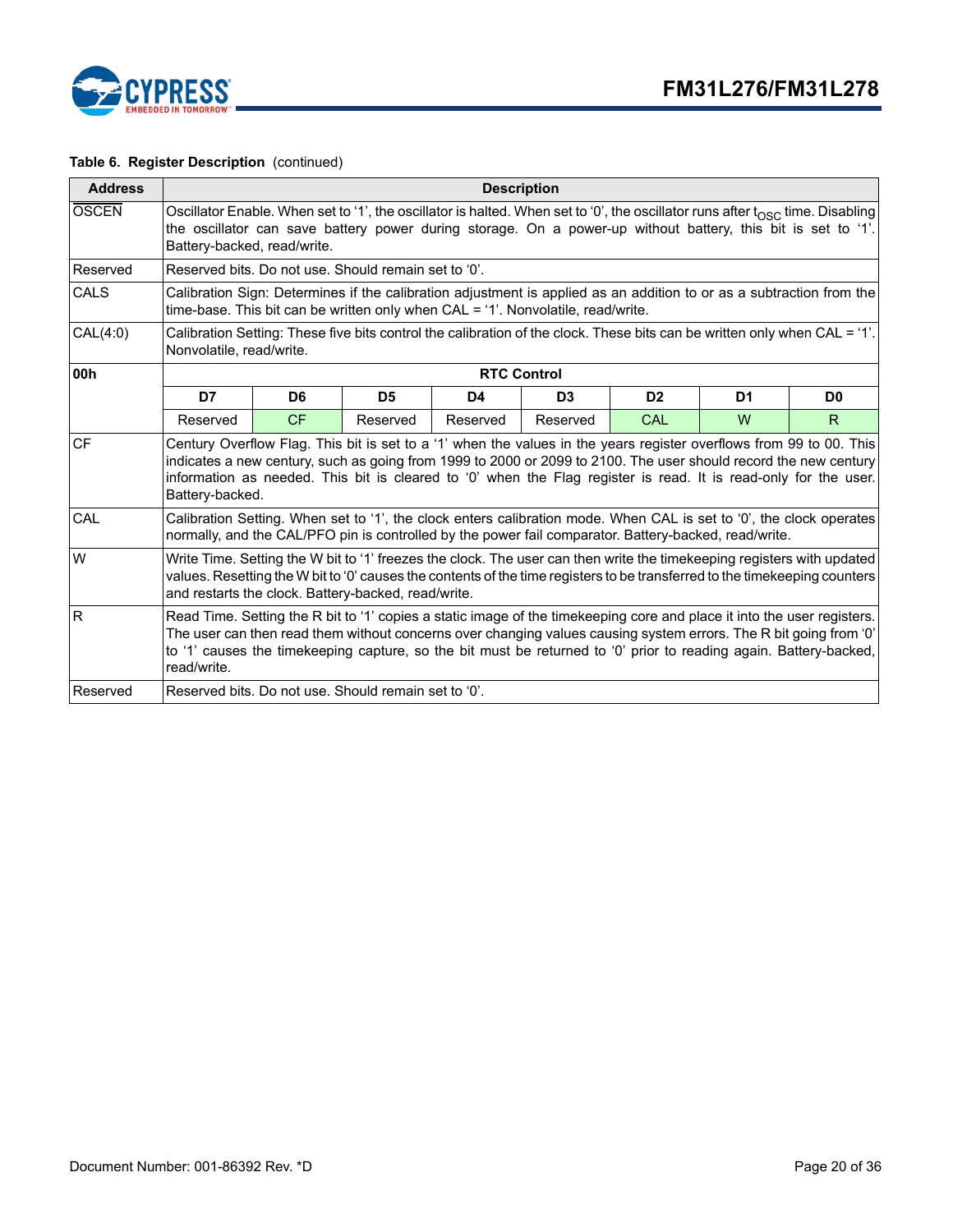

# <span id="page-20-0"></span>**I 2C Interface**

The FM31L276/FM31L278 employs an industry standard I<sup>2</sup>C bus that is familiar to many users. This product is unique since it incorporates two logical devices in one chip. Each logical device can be accessed individually. Although monolithic, it appears to the system software to be two separate products. One is a memory device. It has a Slave Address (Slave ID = 1010b) that operates the same as a stand-alone memory device. The second device is a real-time clock and processor companion which have a unique Slave Address (Slave ID = 1101b).

By convention, any device that is sending data onto the bus is the transmitter while the target device for this data is the receiver. The device that is controlling the bus is the master. The master is responsible for generating the clock signal for all operations. Any device on the bus that is being controlled is a slave. The FM31L276/FM31L278 is always a slave device.

<span id="page-20-4"></span>The bus protocol is controlled by transition states in the SDA and SCL signals. There are four conditions including START, STOP, data bit, or acknowledge. [Figure 12](#page-20-4) and [Figure 13](#page-20-5) illustrates the signal conditions that specify the four states. Detailed timing diagrams are shown in the electrical specifications section.

### <span id="page-20-1"></span>**STOP Condition (P)**

A STOP condition is indicated when the bus master drives SDA from LOW to HIGH while the SCL signal is HIGH. All operations using the FM31L276/FM31L278 should end with a STOP condition. If an operation is in progress when a STOP is asserted, the operation will be aborted. The master must have control of SDA in order to assert a STOP condition.

### <span id="page-20-2"></span>**START Condition (S)**

A START condition is indicated when the bus master drives SDA from HIGH to LOW while the SCL signal is HIGH. All commands should be preceded by a START condition. An operation in progress can be aborted by asserting a START condition at any time. Aborting an operation using the START condition will ready the FM31L276/FM31L278 for a new operation.

If during operation the power supply drops below the specified  $V_{\text{TP}}$  minimum, any  $1^2C$  transaction in progress will be aborted and the system should issue a START condition prior to performing another operation.



### <span id="page-20-3"></span>**Data/Address Transfer**

All data transfers (including addresses) take place while the SCL signal is HIGH. Except under the three conditions described above, the SDA signal should not change while SCL is HIGH.

<span id="page-20-5"></span>

#### **Figure 13. Data Transfer on the I2C Bus**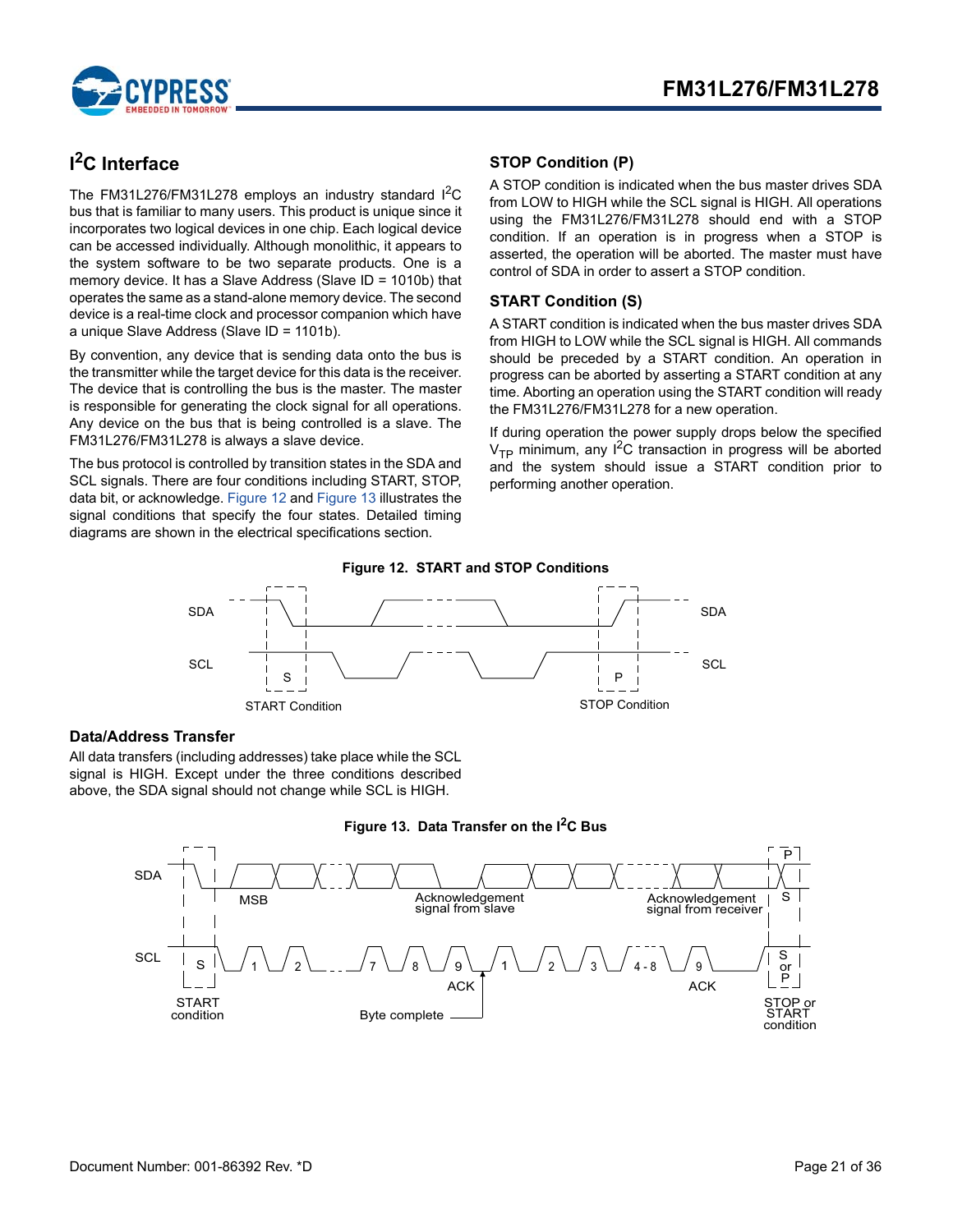

### <span id="page-21-0"></span>**Acknowledge/No-acknowledge**

The acknowledge takes place after the 8th data bit has been transferred in any transaction. During this state the transmitter should release the SDA bus to allow the receiver to drive it. The receiver drives the SDA signal LOW to acknowledge receipt of the byte. If the receiver does not drive SDA LOW, the condition is a no-acknowledge and the operation is aborted.

The receiver would fail to acknowledge for two distinct reasons. First is that a byte transfer fails. In this case, the no-acknowledge ceases the current operation so that the device can be addressed again. This allows the last byte to be recovered in the event of a communication error.

Second and most common, the receiver does not acknowledge to deliberately end an operation. For example, during a read operation, the FM31L276/FM31L278 will continue to place data onto the bus as long as the receiver sends acknowledges (and clocks). When a read operation is complete and no more data is needed, the receiver must not acknowledge the last byte. If the receiver acknowledges the last byte, this will cause the FM31L276/FM31L278 to attempt to drive the bus on the next clock while the master is sending a new command such as STOP.



#### <span id="page-21-1"></span>**Slave Address**

The first byte that the FM31L276/FM31L278 expects after a START condition is the slave address. As shown in [Figure 15](#page-21-3) and [Figure 16](#page-21-2), the slave address contains the device type or slave ID, the device select address bits, and a bit that specifies if the transaction is a read or a write.

The FM31L276/FM31L278 has two Slave Addresses (Slave IDs) associated with two logical devices. Bits 7–4 are the device type (slave ID) and should be set to 1010b for the memory device. The other logical device within the FM31L276/FM31L278 is the real-time clock and companion. Bits 7–4 are the device type (slave ID) and should be set to 1101b for the RTC and companion. A bus transaction with this slave address will not affect the memory in any way. The figures below illustrate the two Slave Addresses.

Bits 2-1 are the device select address bits. They must match the corresponding value on the external address pins to select the device. Up to four FM31L276/FM31L278 devices can reside on the same  $I^2C$  bus by assigning a different address to each. Bit 0

is the read/write bit (R/W). R/ $\overline{W}$  = '1' indicates a read operation and  $R/\overline{W}$  = '0' indicates a write operation.

#### <span id="page-21-3"></span>**Figure 15. Memory Slave Device Address**



#### <span id="page-21-2"></span>**Figure 16. Companion Slave Device Address**

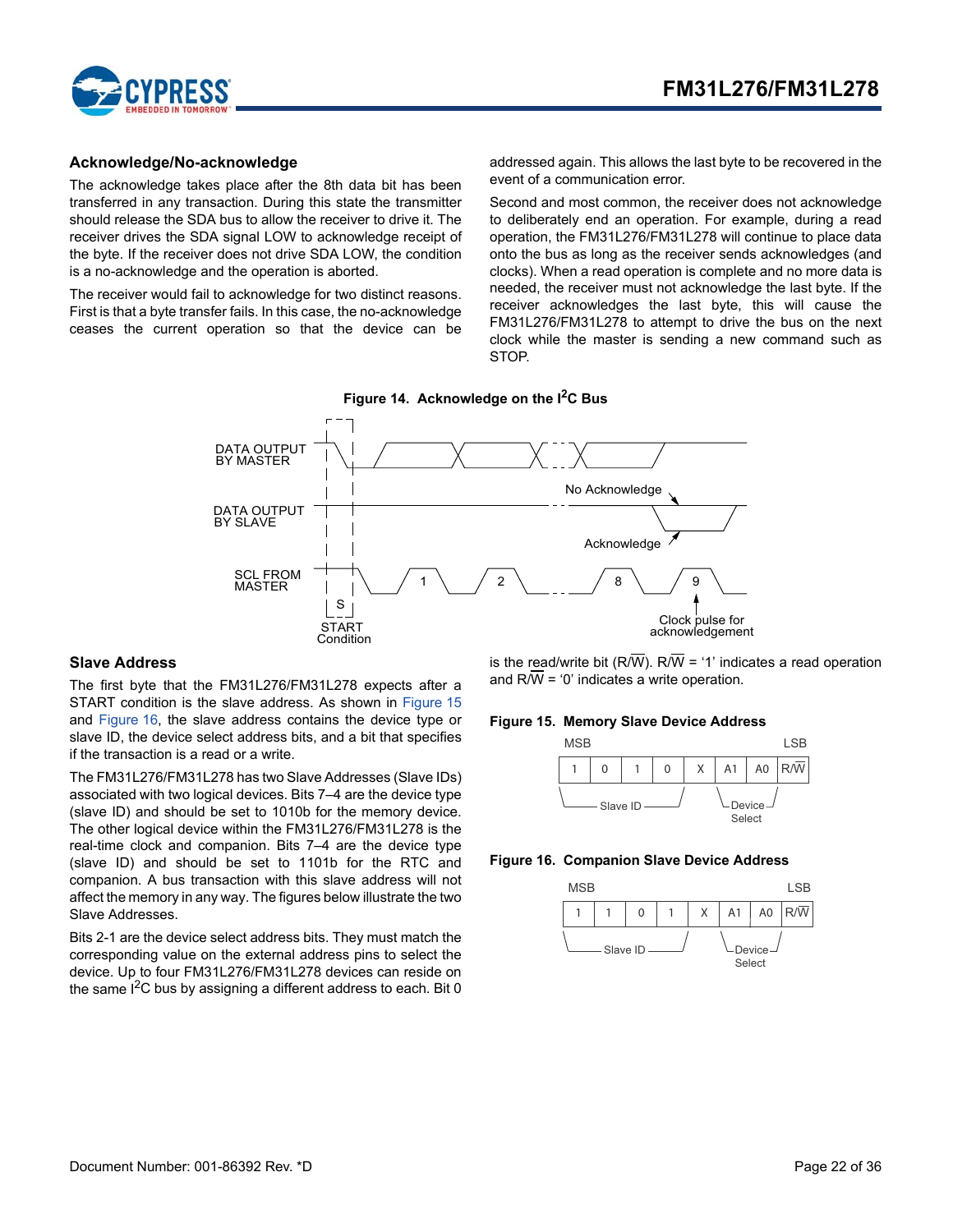

### <span id="page-22-0"></span>**Addressing Overview - Memory**

After the FM31L276/FM31L278 (as receiver) acknowledges the slave address, the master can place the memory address on the bus for a write operation. The address requires two bytes. The complete 15-bit address is latched internally. Each access causes the latched address value to be incremented automatically. The current address is the value that is held in the latch; either a newly written value or the address following the last access. The current address will be held for as long as  $V_{DD}$  >  $V_{TP}$  or until a new value is written. Reads always use the current address. A random read address can be loaded by beginning a write operation as explained below.

After transmission of each data byte, just prior to the acknowledge, the FM31L276/FM31L278 increments the internal address latch. This allows the next sequential byte to be accessed with no additional addressing. After the last address (7FFFh) is reached, the address latch will roll over to 0000h. There is no limit to the number of bytes that can be accessed with a single read or write operation.

### <span id="page-22-1"></span>**Addressing Overview - RTC & Companion**

The RTC and Processor Companion operate in a similar manner to the memory, except that it uses only one byte of address. Addresses 00h to 18h correspond to special function registers. Attempting to load addresses above 18h is an illegal condition; the FM31L276/FM31L278 will return a NACK and abort the  $I^2C$ transaction.

### <span id="page-22-2"></span>**Data Transfer**

After the address bytes have been transmitted, data transfer between the bus master and the FM31L276/FM31L278 can begin. For a read operation the FM31L276/FM31L278 will place 8 data bits on the bus then wait for an acknowledge from the master. If the acknowledge occurs, the FM31L276/FM31L278 will transfer the next sequential byte. If the acknowledge is not sent, the FM31L276/FM31L278 will end the read operation. For a write operation, the FM31L276/FM31L278 will accept 8 data bits from the master then send an acknowledge. All data transfer occurs MSB (most significant bit) first.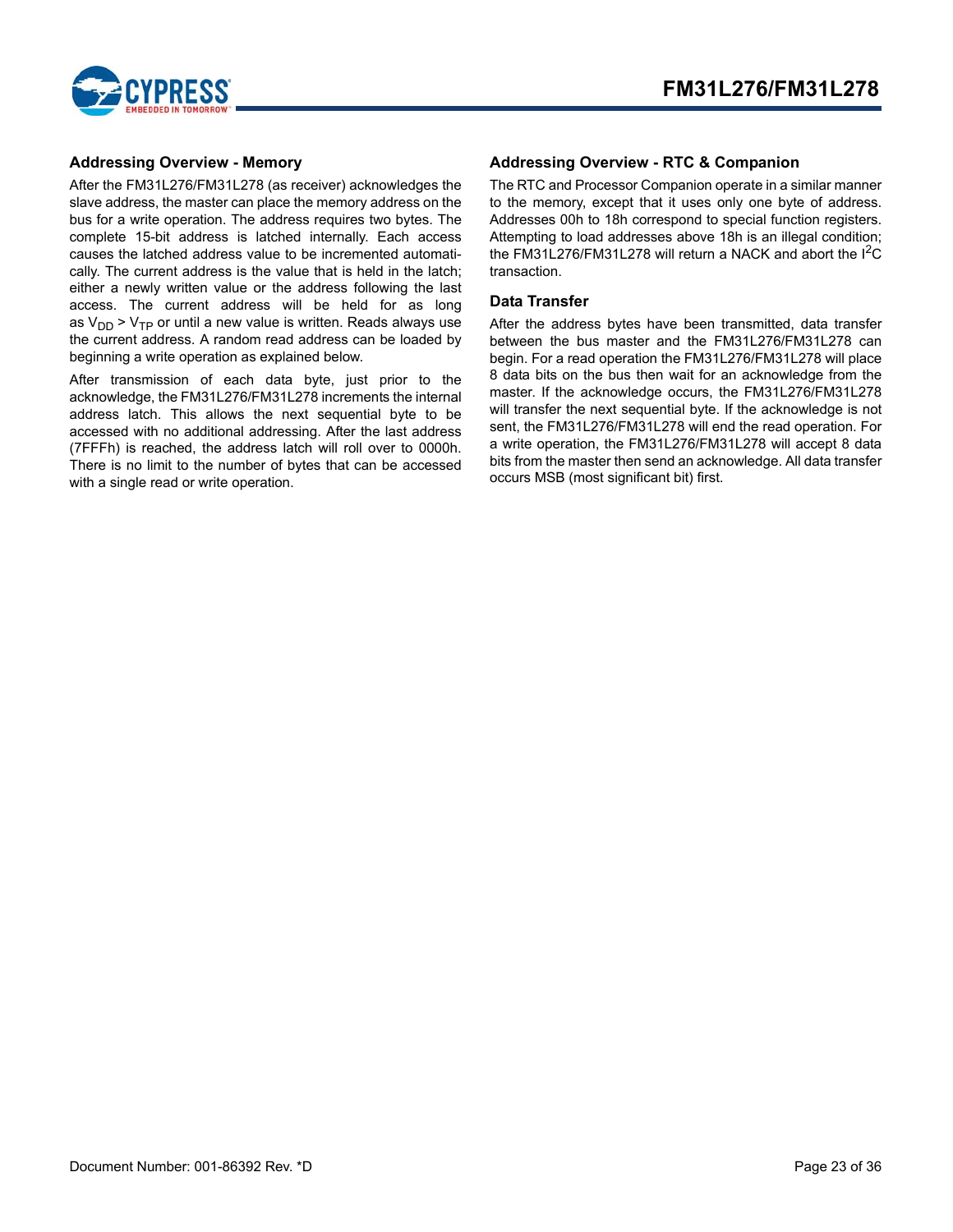

# <span id="page-23-0"></span>**Memory Operation**

The FM31L276/FM31L278 is designed to operate in a manner very similar to other  $I^2C$  interface memory products. The major differences result from the higher performance write capability of F-RAM technology. These improvements result in some differences between the FM31L276/FM31L278 and a similar configuration EEPROM during writes. The complete operation for both writes and reads is explained below.

The memory address for FM31L276 range from 0x0000 to 0x1FFFF, and for FM31L278, they range from 0x0000 to 0x7FFF. Memory functionality is described with respect to FM31L278 in the following sections.

### <span id="page-23-1"></span>**Memory Write Operation**

All writes begin with a slave address, then a memory address. The bus master indicates a write operation by setting the LSB of the slave address (R/W bit) to a '0'. After addressing, the bus master sends each byte of data to the memory and the memory generates an acknowledge condition. Any number of sequential

bytes may be written. If the end of the address range is reached internally, the address counter will wrap from 7FFFh to 0000h.

Unlike other nonvolatile memory technologies, there is no effective write delay with F-RAM. Since the read and write access times of the underlying memory are the same, the user experiences no delay through the bus. The entire memory cycle occurs in less time than a single bus clock. Therefore, any operation including read or write can occur immediately following a write. Acknowledge polling, a technique used with EEPROMs to determine if a write is complete is unnecessary and will always return a ready condition.

Internally, an actual memory write occurs after the 8th data bit is transferred. It will be complete before the acknowledge is sent. Therefore, if the user desires to abort a write without altering the memory contents, this should be done using START or STOP condition prior to the 8th data bit. The FM31L276/FM31L278 uses no page buffering.

[Figure 17](#page-23-2) and [Figure 18](#page-23-3) below illustrate a single-byte and multiple-byte write cycles.

<span id="page-23-3"></span><span id="page-23-2"></span>

#### **Figure 17. Single-Byte Write**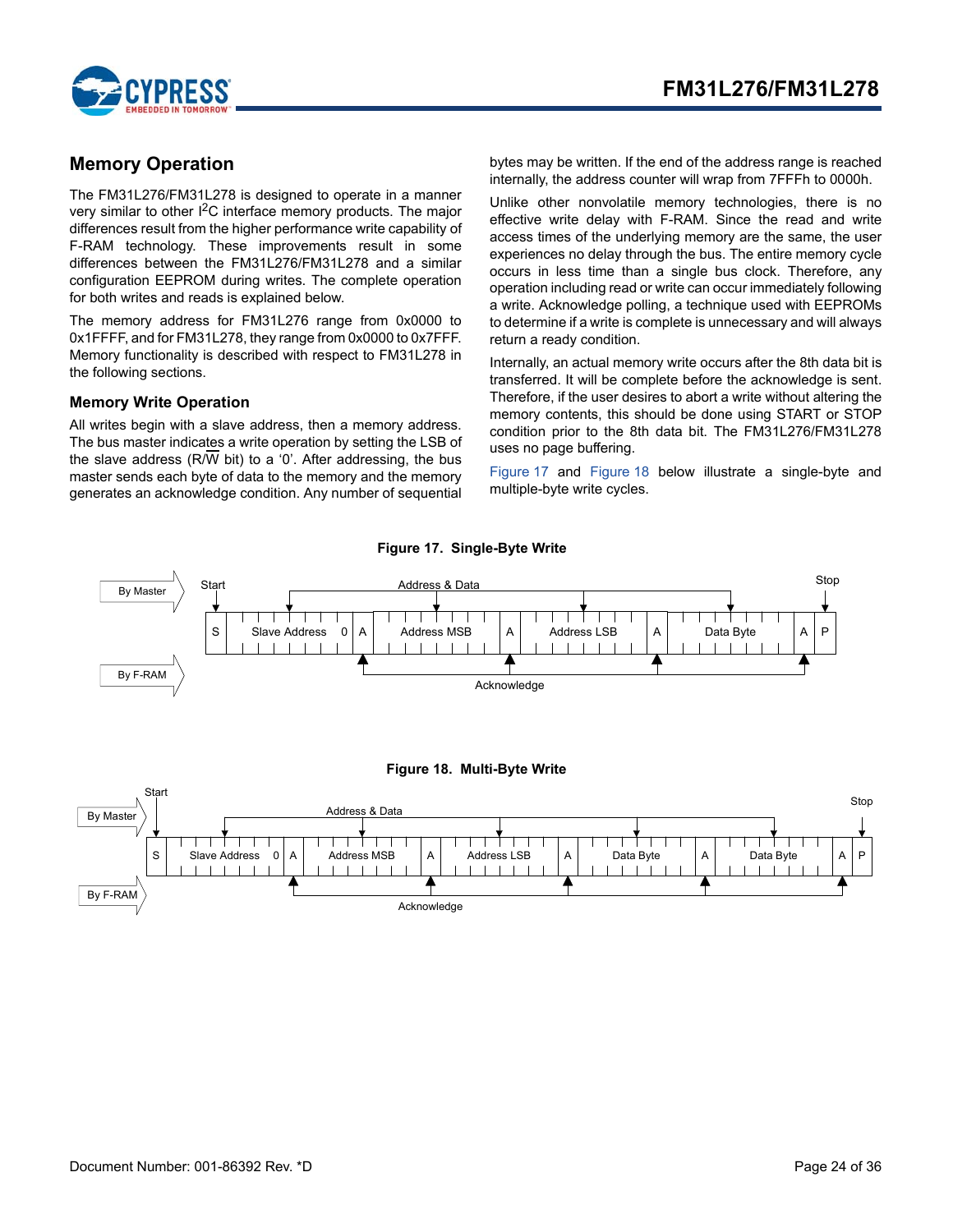

### <span id="page-24-0"></span>**Memory Read Operation**

There are two basic types of read operations. They are current address read and selective address read. In a current address read, the FM31L276/FM31L278 uses the internal address latch to supply the address. In a selective read, the user performs a procedure to set the address to a specific value.

#### *Current Address & Sequential Read*

As mentioned above the FM31L276/FM31L278 uses an internal latch to supply the address for a read operation. A current address read uses the existing value in the address latch as a starting place for the read operation. The system reads from the address immediately following that of the last operation.

To perform a current address read, the bus master supplies a slave address with the LSB set to a '1'. This indicates that a read operation is requested. After receiving the complete slave address, the FM31L276/FM31L278 will begin shifting out data from the current address on the next clock. The current address is the value held in the internal address latch.

<span id="page-24-1"></span>Beginning with the current address, the bus master can read any number of bytes. Thus, a sequential read is simply a current address read with multiple byte transfers. After each byte the internal address counter will be incremented.

**Note** Each time the bus master acknowledges a byte, this indicates that the FM31L276/FM31L278 should read out the next sequential byte.

There are four ways to properly terminate a read operation. Failing to properly terminate the read will most likely create a bus contention as the FM31L276/FM31L278 attempts to read out additional data onto the bus. The four valid methods are:

- 1. The bus master issues a no-acknowledge in the 9th clock cycle and a STOP in the 10th clock cycle. This is illustrated in the diagrams below. This is preferred.
- 2. The bus master issues a no-acknowledge in the 9th clock cycle and a START in the 10th.
- 3. The bus master issues a STOP in the 9th clock cycle.
- 4. The bus master issues a START in the 9th clock cycle.

If the internal address reaches 7FFFh, it will wrap around to 0000h on the next read cycle. [Figure 19](#page-24-1) and [Figure 20](#page-24-2) below show the proper operation for current address reads.

<span id="page-24-2"></span>

#### **Figure 19. Current Address Read**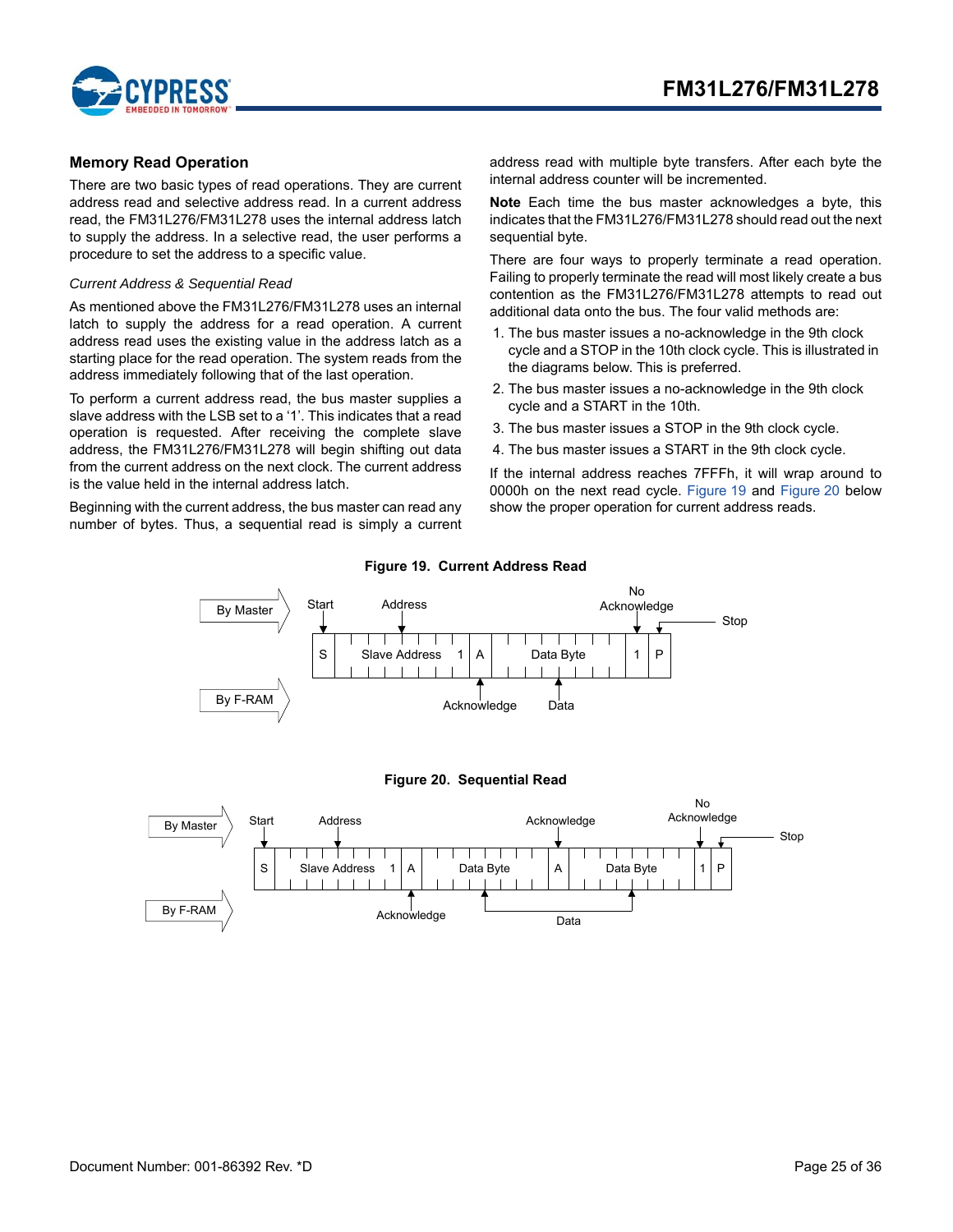

#### *Selective (Random) Read*

There is a simple technique that allows a user to select a random address location as the starting point for a read operation. This involves using the first three bytes of a write operation to set the internal address followed by subsequent read operations.

To perform a selective read, the bus master sends out the slave address with the LSB (R/W) set to '0'. This specifies a write operation. According to the write protocol, the bus master then sends the address bytes that are loaded into the internal address latch. After the FM31L276/FM31L278 acknowledges the address, the bus master issues a START condition. This simultaneously aborts the write operation and allows the read command to be issued with the slave address LSB set to a '1'. The operation is now a current address read.





### <span id="page-25-0"></span>**RTC/Companion Write Operation**

<span id="page-25-3"></span>All RTC and Companion writes operate in a similar manner to memory writes. The distinction is that a different device ID is used and only one byte address is needed instead of two byte address. [Figure 22](#page-25-3) illustrates a single byte write to this device.

**Note** Although not required, it is recommended that A5-A7 in the register address byte are zeros in order to preserve compatibility with future devices.



#### <span id="page-25-1"></span>**RTC/Companion Read Operation**

As with writes, a read operation begins with the Slave Address. To perform a register read, the bus master supplies a Slave Address with the LSB set to '1'. This indicates that a read operation is requested. After receiving the complete Slave Address, the FM31L276/FM31L278 will begin shifting data out from the current register address on the next clock. Auto-increment operates for the special function registers as with the memory address. A current address read for the registers look exactly like the memory except that the device ID is different.

The FM31L276/FM31L278 contains two separate address registers, one for the memory address and the other for the register address. This allows the contents of one address register to be modified without affecting the current address of the other register. For example, this would allow an interrupted read to the memory while still providing fast access to an RTC register. A subsequent memory read will then continue from the memory address where it previously left off, without requiring the load of a new memory address. However, a write sequence always requires an address to be supplied.

### <span id="page-25-2"></span>**Addressing FRAM Array in the FM31L276/FM31L278 Family**

The FM31L276/FM31L278 family includes 64-Kbit and 256-Kbit memory densities. The following 2-byte address field is shown for each density.

| <b>Part Number</b> | 1 <sup>st</sup> Address Byte |     |                 |                 |     |                 |    |                | 2 <sup>nd</sup> Address Byte |    |    |    |                |                |                      |                |
|--------------------|------------------------------|-----|-----------------|-----------------|-----|-----------------|----|----------------|------------------------------|----|----|----|----------------|----------------|----------------------|----------------|
| FM31L276           | v                            |     |                 | A <sub>12</sub> | A11 | A <sub>10</sub> | A9 | A8             | A7                           | A6 | A5 | A4 | A <sub>3</sub> | A <sub>2</sub> | $\mathsf{A}^{\cdot}$ | A <sub>0</sub> |
| FM31L278           | $\checkmark$                 | A14 | A <sub>13</sub> | A12             | A11 | A10             | A9 | A <sub>8</sub> | A7                           | A6 | A5 | A4 | A3             | A <sub>2</sub> | A.                   | A <sub>0</sub> |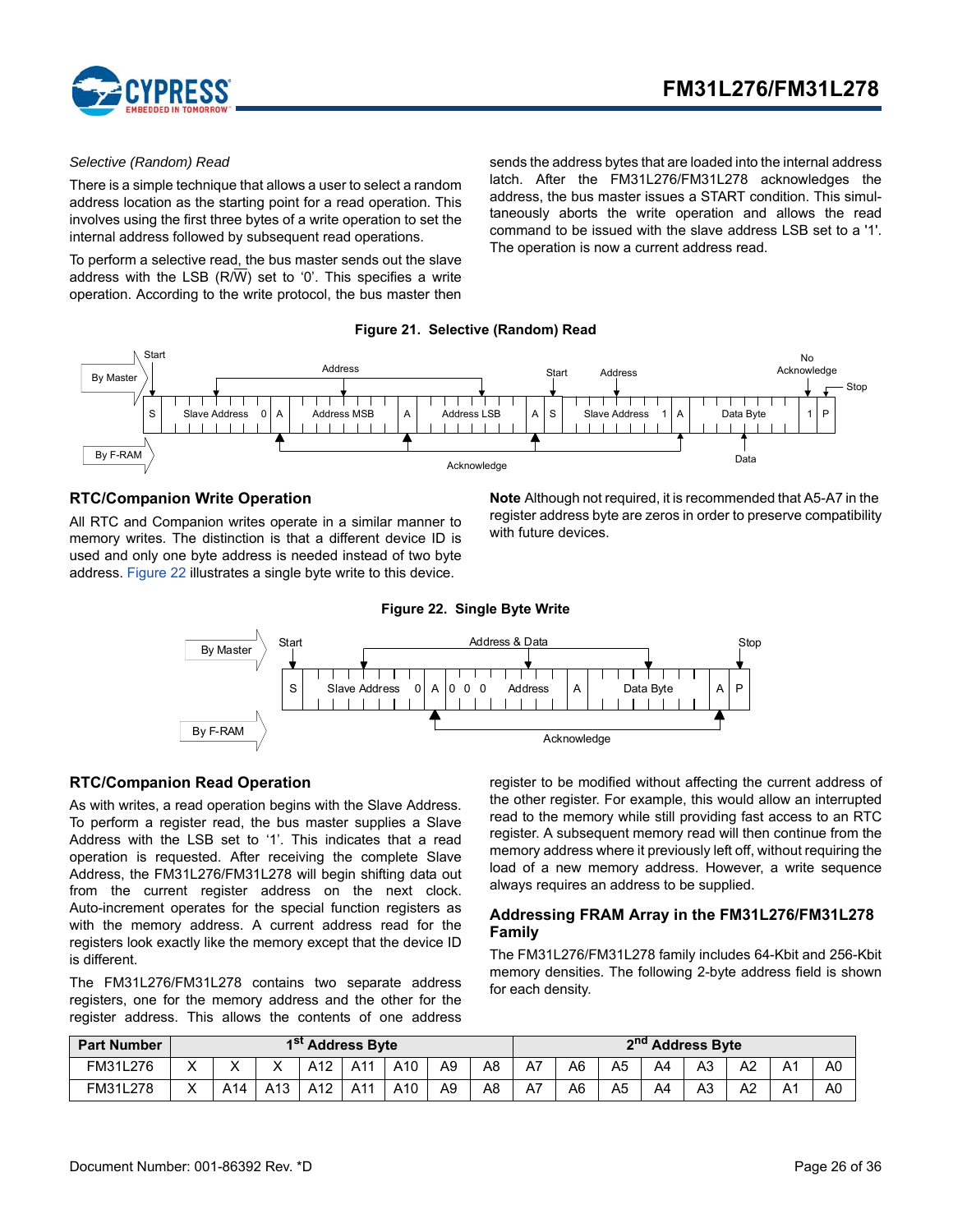



# <span id="page-26-0"></span>**Maximum Ratings**

Exceeding maximum ratings may shorten the useful life of the device. These user guidelines are not tested.

| <b>Ambient Temperature</b>                                                                |
|-------------------------------------------------------------------------------------------|
| Supply voltage on $V_{DD}$ relative to $V_{SS}$ -1.0 V to +5.0 V                          |
| Input voltage  -1.0 V to +5.0 V and V <sub>IN</sub> < V <sub>DD</sub> + 1.0 V             |
|                                                                                           |
| DC voltage applied to outputs                                                             |
| Transient voltage (< 20 ns)<br>on any pin to ground potential  -2.0 V to $V_{DD}$ + 2.0 V |
| Package power dissipation capability                                                      |

| Surface mount lead soldering temperature                                                                                             |
|--------------------------------------------------------------------------------------------------------------------------------------|
| DC output current                                                                                                                    |
| Electrostatic Discharge Voltage<br>Charged Device Model (AEC-Q100-011 Rev. B)  1.25 kV<br>Machine Model (AEC-Q100-003 Rev. E)  100 V |
|                                                                                                                                      |
| <b>Note</b> PFI input voltage must not exceed 4.5 V. The<br>" $V_{IN}$ < $V_{DD}$ + 1.0 V" restriction does not apply to the SCL and |

# <span id="page-26-1"></span>**Operating Range**

| Range      | Ambient Temperature $(T_A)$ | חח             |
|------------|-----------------------------|----------------|
| Hndustrial | $-40$ °C to +85 °C          | 2.7 V to 3.6 V |

SDA inputs which do not employ a diode to  $\mathsf{V}_{\textsf{DD}}.$ 

# <span id="page-26-2"></span>**DC Electrical Characteristics**

Over the [Operating Range](#page-26-1)

| <b>Parameter</b>    | <b>Description</b>                             |                                                                                                 | <b>Test Conditions</b>               | <b>Min</b>        | Typ $^{[1]}$             | <b>Max</b> | <b>Unit</b> |
|---------------------|------------------------------------------------|-------------------------------------------------------------------------------------------------|--------------------------------------|-------------------|--------------------------|------------|-------------|
| $V_{DD}^{[2]}$      | Power supply                                   |                                                                                                 |                                      | 2.7               |                          | 3.6        | $\vee$      |
| $I_{DD}$            | Average V <sub>DD</sub> current                | SCL toggling between $f_{SCL}$ = 100 kHz                                                        |                                      |                   | —                        | 500        | μA          |
|                     |                                                | $V_{DD}$ – 0.3 V and V <sub>SS</sub> , $V_{SCL}$ = 400 kHz<br>other inputs                      |                                      | $\qquad \qquad -$ | —                        | 900        | μA          |
|                     |                                                | $V_{SS}$ or $V_{DD}$ – 0.3 V. $f_{SCL}$ = 1 MHz                                                 |                                      |                   | —                        | 1500       | μA          |
| $I_{SB}$            | V <sub>DD</sub> standby current                | $SCL = SDA = VDD$ .<br>All other inputs<br>$V_{SS}$ or $V_{DD}$ .<br>Stop<br>command<br>issued. |                                      |                   |                          | 120        | μA          |
| $\rm V_{BAK}^{[3]}$ | RTC backup voltage                             |                                                                                                 | $T_A$ = +25 °C to +85 °C             | 1.55              | $\overline{\phantom{0}}$ | 3.75       | $\vee$      |
|                     |                                                |                                                                                                 | $T_A = -40$ °C to +25 °C             | 1.90              | $\overline{\phantom{0}}$ | 3.75       | $\vee$      |
| <b>I</b> BAK        | RTC backup current                             | $V_{BAK}$ = 3.0 V,<br>$V_{DD}$ < 2.4 V,                                                         | $T_A = +25 °C,$<br>$V_{BAK}$ = 3.0 V |                   |                          | 1.4        | μA          |
|                     |                                                | oscillator running,<br>CNT1, CNT2 at $V_{BAK}$ . $V_{BAK}$ = 3.0 V                              | $T_A = +85 °C,$                      |                   |                          | 2.1        | μA          |
|                     |                                                |                                                                                                 | $T_A = +25 °C,$<br>$V_{BAK}$ = 2.0 V |                   |                          | 1.15       | μA          |
|                     |                                                |                                                                                                 | $T_A = +85 °C,$<br>$V_{BAK}$ = 2.0 V |                   |                          | 1.75       | μA          |
| $I_{BAKTC}^{[4]}$   | Trickle charge current with<br>$V_{BAK} = 0 V$ |                                                                                                 | Fast Charge Off<br>$(FC = '0')$      | 50                |                          | 120        | μA          |
|                     |                                                |                                                                                                 | Fast Charge On<br>$(FC = '1')$       | 200               |                          | 2500       | μA          |

**Notes**

<span id="page-26-3"></span>1. Typical values are at 25 °C,  $V_{DD} = V_{DD}(typ)$ . Not 100% tested.

<span id="page-26-4"></span>2. Full complete operation. Supervisory circuits, RTC, etc operate to lower voltages as specified.

<span id="page-26-5"></span>3. The  $V_{BAK}$  trickle charger automatically regulates the maximum voltage on this pin for capacitor backup applications.

<span id="page-26-6"></span>4.  $V_{BAK}$  will source current when trickle charge is enabled (VBC bit = '1'),  $V_{DD} > V_{BAK}$ , and  $V_{BAK} < V_{BAK}$  max.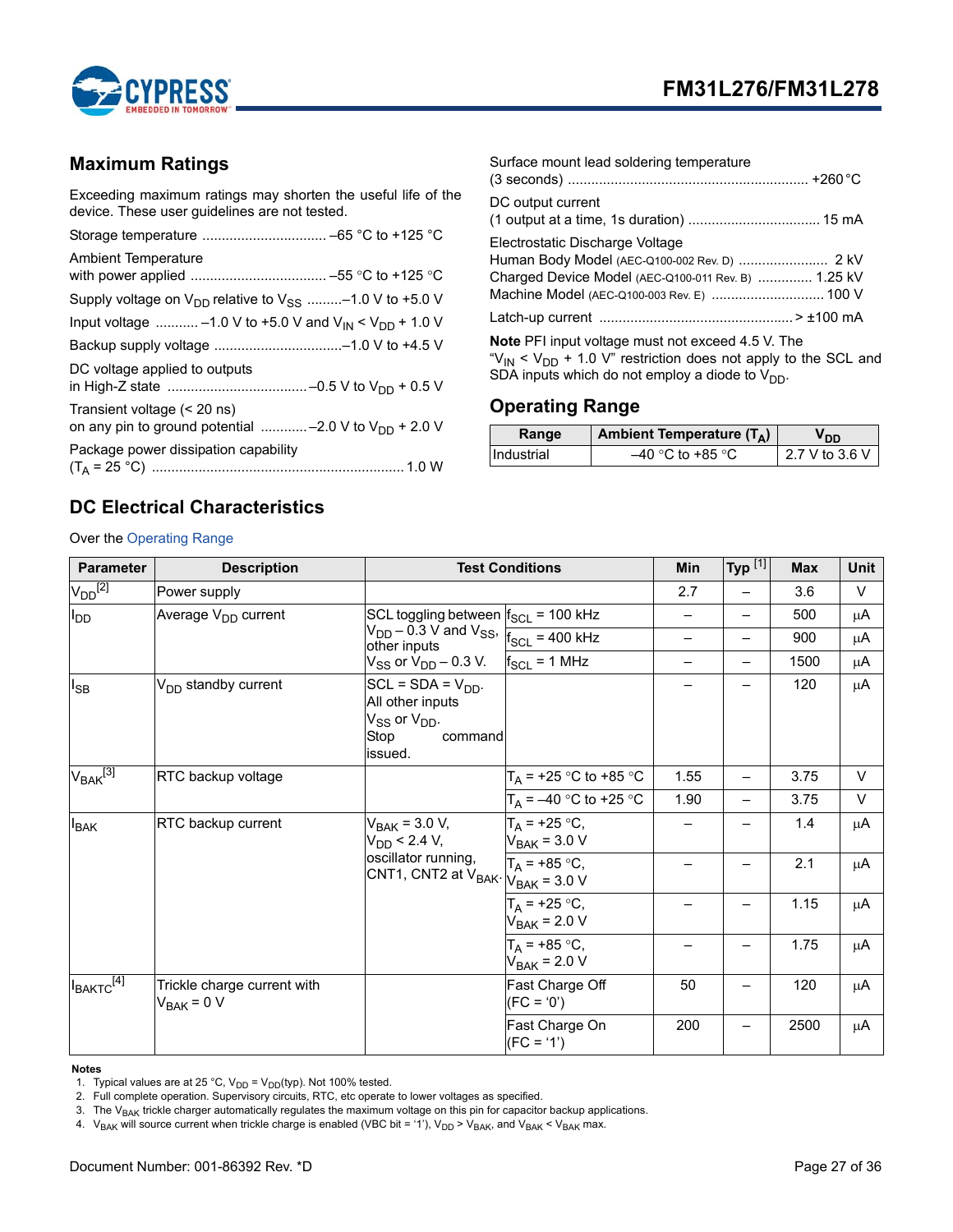

# **DC Electrical Characteristics** (continued)

### Over the Operating Range

| Parameter                       | <b>Description</b>                            | <b>Test Conditions</b>                               | Min                                                            | Typ $^{[1]}$        | <b>Max</b>               | Unit                     |           |
|---------------------------------|-----------------------------------------------|------------------------------------------------------|----------------------------------------------------------------|---------------------|--------------------------|--------------------------|-----------|
| V <sub>TP1</sub>                | $V_{DD}$ trip point voltage, VTP = 0          | RST is asserted active<br>when $V_{DD}$ < $V_{TP}$ . |                                                                | 2.55                | 2.60                     | 2.70                     | $\vee$    |
| V <sub>TP2</sub>                | $V_{DD}$ trip point voltage, VTP = 1          | RST is asserted active<br>when $V_{DD}$ < $V_{TP}$   |                                                                | 2.85                | 2.90                     | 3.00                     | $\vee$    |
| $V_{\text{RST}}$ <sup>[5]</sup> | V <sub>DD</sub> for valid RST                 | $I_{OL}$ = 80 µA at $V_{OL}$                         | $V_{BAK}$ > $V_{BAK}$ min                                      | 0                   |                          | $\qquad \qquad -$        | $\vee$    |
|                                 |                                               |                                                      | $V_{BAK}$ < $V_{BAK}$ min                                      | 1.6                 | $\overline{\phantom{0}}$ | $\overline{\phantom{0}}$ | $\vee$    |
| ILI.                            | Input leakage current                         | PFI, RST, or X2                                      | $V_{SS} \leq V_{IN} \leq V_{DD}$ Does not apply to A0, A1, X1, |                     | —                        | ±1                       | $\mu$ A   |
| $I_{LO}$                        | Output leakage current                        | or X2                                                | $V_{SS} \leq V_{OUT} \leq V_{DD}$ . Does not apply to RST, X1, | $\qquad \qquad -$   | $\overline{\phantom{0}}$ | ±1                       | $\mu$ A   |
| $V_{\parallel}$ [6]             | Input LOW voltage                             |                                                      | All inputs except as<br>listed below                           | $-0.3$              | $\qquad \qquad -$        | $0.3 \times V_{DD}$      | $\vee$    |
|                                 |                                               |                                                      | CNT1, CNT2<br>battery-backed<br>$(V_{DD}$ < 2.5 V)             | $-0.3$              |                          | 0.5                      | V         |
|                                 |                                               |                                                      | CNT1, CNT2<br>$(V_{DD} > 2.5 V)$                               | $-0.3$              |                          | 0.8                      | $\vee$    |
| $V_{\text{IH}}$                 | Input HIGH voltage                            |                                                      | All inputs except as<br>listed below                           | $0.7 \times V_{DD}$ |                          | $V_{DD}$ + 0.3           | $\vee$    |
|                                 |                                               |                                                      | CNT1, CNT2<br>battery-backed<br>$(V_{DD}$ < 2.5 V)             | $V_{BAK}$ – 0.5     |                          | $V_{BAK}$ + 0.3          | $\vee$    |
|                                 |                                               |                                                      | CNT1, CNT2<br>$(V_{DD} > 2.5 V)$                               | $0.7 \times V_{DD}$ |                          | $V_{DD}$ + 0.3           | $\vee$    |
|                                 |                                               |                                                      | PFI (comparator input)                                         | $\qquad \qquad -$   | $\overline{\phantom{0}}$ | 3.75                     | $\vee$    |
| $V_{OH}$                        | Output HIGH voltage                           | $I_{OH} = -2$ mA                                     |                                                                | 2.4                 |                          | $\equiv$                 | $\vee$    |
| $V_{OL}$                        | Output LOW voltage                            | $I_{OL} = 3 mA$                                      |                                                                |                     | —                        | 0.4                      | $\vee$    |
| $R_{\mathsf{RST}}$              | Pull-up resistance for RST<br>inactive        |                                                      |                                                                | 50                  | —                        | 400                      | $k\Omega$ |
| $R_{in}$                        | Input resistance (A1-A0)                      | For $V_{IN} = V_{II}$ (Max)                          |                                                                | 20                  | $\overline{\phantom{0}}$ | $\equiv$                 | $k\Omega$ |
|                                 |                                               | For $V_{IN} = V_{IH}(Min)$                           |                                                                | $\mathbf{1}$        |                          |                          | $M\Omega$ |
| V <sub>PFI</sub>                | Power fail input reference voltage            |                                                      |                                                                | 1.175               | 1.20                     | 1.225                    | V         |
| V <sub>HYS</sub>                | Power fail input (PFI) hysteresis<br>(rising) |                                                      |                                                                |                     |                          | 100                      | mV        |

- <span id="page-27-1"></span><span id="page-27-0"></span>
- **Notes**<br>5. The minimum V<sub>DD</sub> to guarantee the level of <del>RST</del> remains a valid V<sub>OL</sub> level.<br>6. Includes RST input detection of external reset condition to trigger driving of RST signal by FM31L276/FM31L278.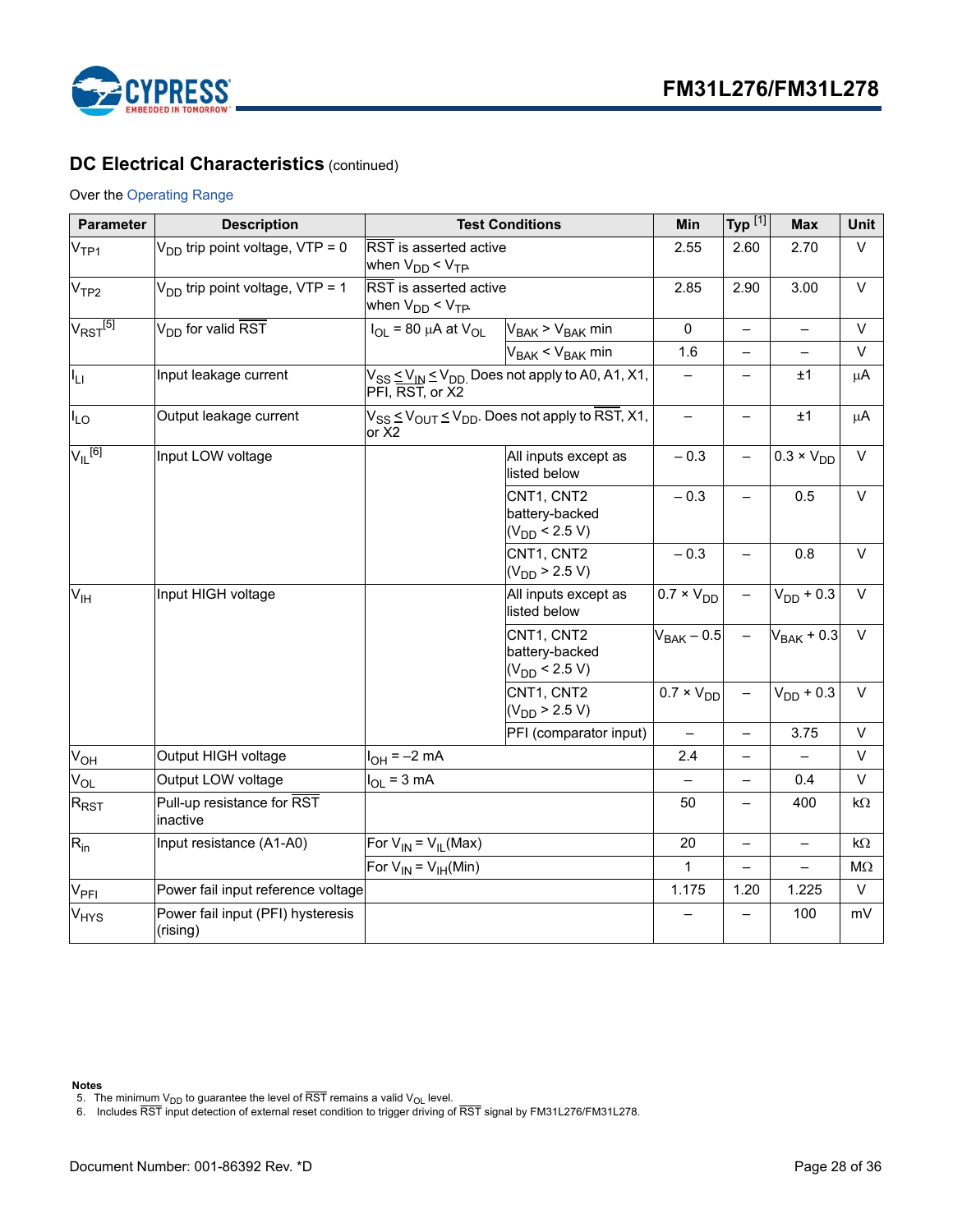

# <span id="page-28-0"></span>**Data Retention and Endurance**

| <b>Parameter</b> | <b>Description</b> | <b>Test condition</b>      | Min       | <b>Max</b>               | Unit   |
|------------------|--------------------|----------------------------|-----------|--------------------------|--------|
| $T_{DR}$         | IData retention    | $T_A = 85 °C$              | 10        | $\overline{\phantom{0}}$ | Years  |
|                  |                    | $T_A$ = 75 °C              | 38        |                          |        |
|                  |                    | $T_A = 65 °C$              | 151       |                          |        |
| N <sub>C</sub>   | IEndurance         | Over operating temperature | $10^{14}$ |                          | Cycles |

# <span id="page-28-1"></span>**Capacitance**

| Parameter <sup>[7]</sup> | <b>Description</b>             | <b>Test Conditions</b>                                                     | <b>Typ</b>               | <b>Max</b> | Unit |
|--------------------------|--------------------------------|----------------------------------------------------------------------------|--------------------------|------------|------|
| $C_{10}$                 | Input/Output pin capacitance   | $\Gamma_A = 25 \text{ °C}, f = 1 \text{ MHz}, V_{DD} = V_{DD}(\text{typ})$ | $\overline{\phantom{0}}$ |            | pF   |
| $C_{XTL}$ <sup>[8]</sup> | X1, X2 crystal pin capacitance |                                                                            | $\sim$                   |            | pF   |

# <span id="page-28-2"></span>**Thermal Resistance**

| Parameter <sup>[7]</sup> | <b>Description</b>                          | <b>Test Conditions</b>                                                                                             | 14-pin SOIC | Unit          |
|--------------------------|---------------------------------------------|--------------------------------------------------------------------------------------------------------------------|-------------|---------------|
| $\Theta_{JA}$            | Thermal resistance<br>(junction to ambient) | Test conditions follow standard<br>methods<br>test<br>and<br>procedures for measuring thermal impedance, per EIA / | 80          | $\degree$ C/W |
| $ \Theta_{\text{JC}} $   | Thermal resistance<br>(junction to case)    | IJESD51.                                                                                                           | 29          | $\degree$ C/W |

# <span id="page-28-7"></span><span id="page-28-3"></span>**AC Test Loads and Waveforms**





# <span id="page-28-4"></span>**AC Test Conditions**

#### **Notes**

<span id="page-28-5"></span>7. This parameter is characterized and not 100% tested.

<span id="page-28-6"></span>8. The crystal attached to the X1/X2 pins must be rated as 6 pF/12.5 pF.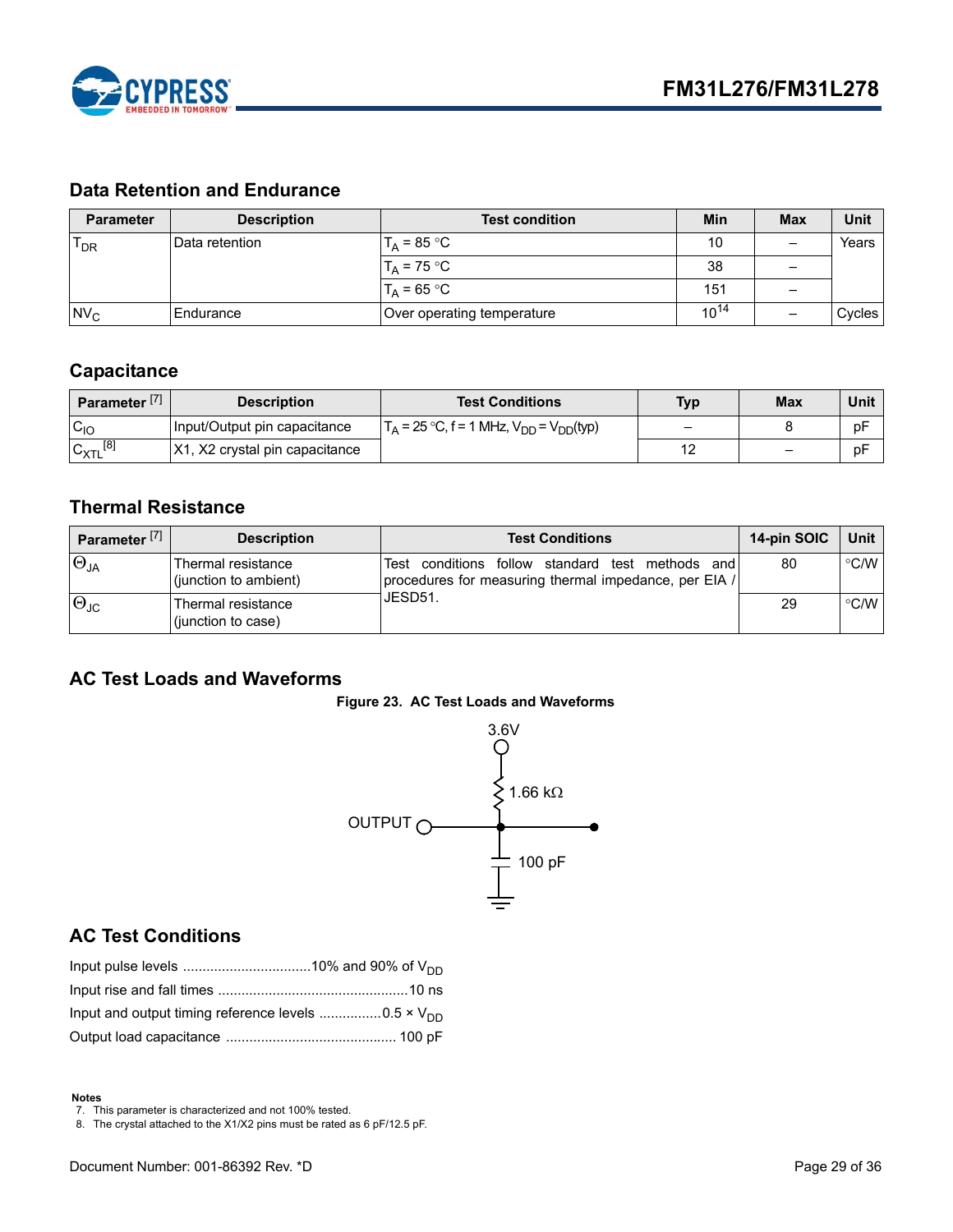

# <span id="page-29-0"></span>**Supervisor Timing**

# Over the [Operating Range](#page-26-1)

| <b>Parameter</b>           | <b>Description</b>                                                                        | Min              | <b>Max</b>         | <b>Units</b> |
|----------------------------|-------------------------------------------------------------------------------------------|------------------|--------------------|--------------|
| t <sub>RPU</sub>           | $\overline{\text{RST}}$ active (LOW) after $V_{DD}$ > $V_{TP}$                            | 100              | 200                | ms           |
| $t_{RNR}$ <sup>[9]</sup>   | $\overline{\text{RST}}$ response time to $V_{\text{DD}}$ < $V_{\text{TP}}$ (noise filter) | 10               | 25                 | $\mu$ s      |
| $t_{VR}^{[9, 10]}$         | $V_{DD}$ power-up ramp rate                                                               | 50               |                    | $\mu$ s/V    |
| $t_{\rm VF}$ [9, 10]       | V <sub>DD</sub> power-down ramp rate                                                      | 100              |                    | $\mu$ s/V    |
| $t_{WDP}$ [11]             | Pulse width of RST for watchdog reset                                                     | 100              | 200                | ms           |
| $t_{WDOG}$ <sup>[11]</sup> | Timeout of watchdog                                                                       | t <sub>DOG</sub> | $2 \times t_{DOG}$ | ms           |
| $f_{\text{CNT}}$           | Frequency of event counters                                                               | $\Omega$         | 10                 | <b>MHz</b>   |
| tosc                       | <b>RTC Oscillator time to start</b>                                                       |                  | 2                  | s            |

**Figure 24. RST Timing**



### **Notes**

<span id="page-29-1"></span>9. This parameter is characterized and not 100% tested.

<span id="page-29-2"></span>10. Slope measured at any point on  $\mathsf{V}_{\mathsf{DD}}$  waveform.

<span id="page-29-3"></span>11.  $t_{\text{DOG}}$  is the programmed time in register in register 0Ah,  $\mathsf{V}_{\text{DD}}$  >  $\mathsf{V}_{\text{TP}}$ , and  $t_{\mathsf{RPU}}$  satisfied.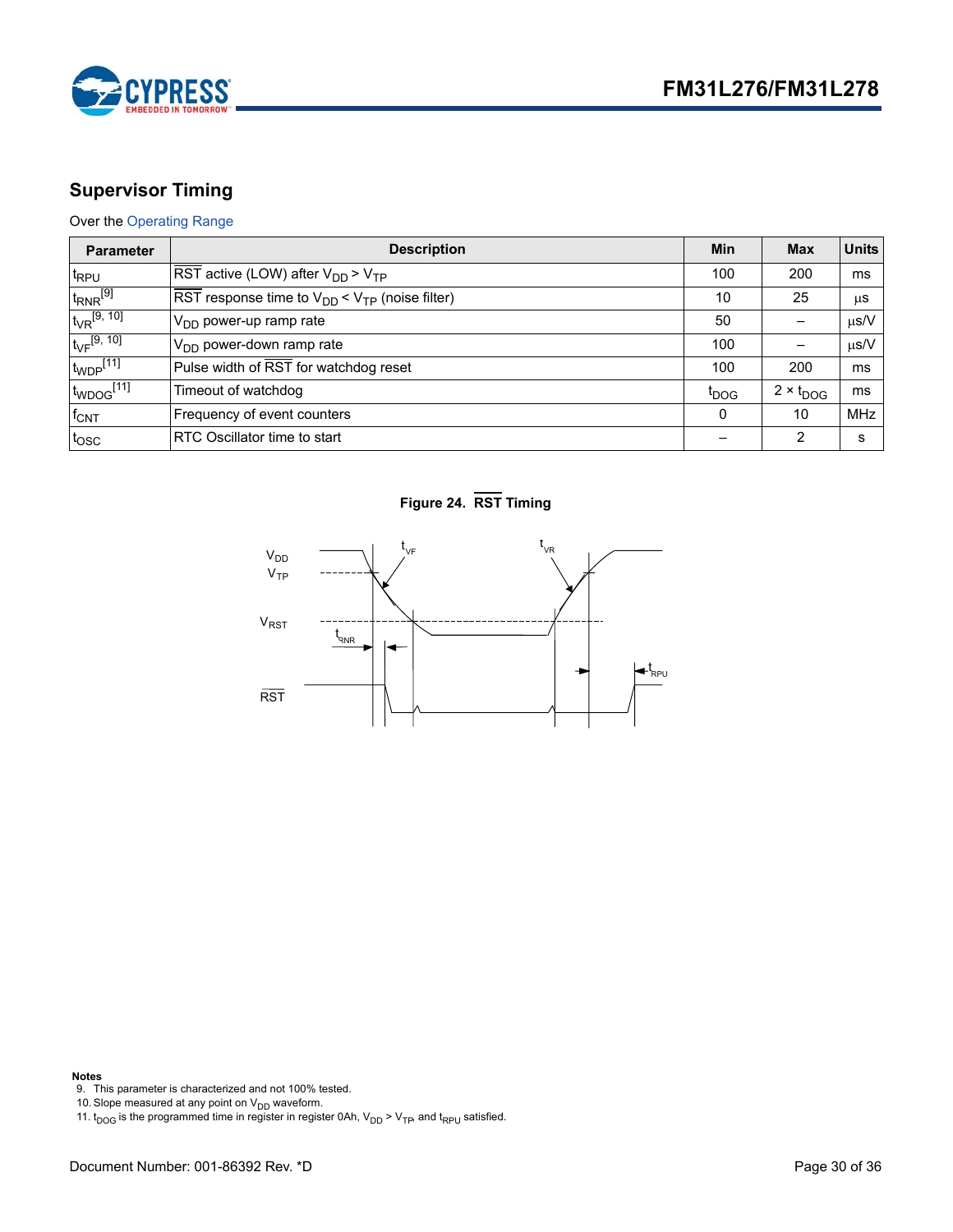

# <span id="page-30-0"></span>**AC Switching Characteristics**

### Over the [Operating Range](#page-26-1)

| Parameter <sup>[12]</sup>          |                          |                                                         |     |            |                          |                          |                          |            |         |
|------------------------------------|--------------------------|---------------------------------------------------------|-----|------------|--------------------------|--------------------------|--------------------------|------------|---------|
| <b>Cypress</b><br><b>Parameter</b> | Alt.<br><b>Parameter</b> | <b>Description</b>                                      |     | <b>Max</b> | <b>Min</b>               | <b>Max</b>               | <b>Min</b>               | <b>Max</b> | Unit    |
| $f_{\rm SCL}$                      |                          | SCL clock frequency                                     | 0   | 100        | 0                        | 400                      | $\Omega$                 | 1000       | kHz     |
| $t_{\text{SU};\; \text{STA}}$      |                          | Start condition setup for repeated Start                | 4.7 | —          | 0.6                      | —                        | 0.25                     |            | μS      |
| <sup>t</sup> HD;STA                |                          | Start condition hold time                               | 4.0 | —          | 0.6                      | —                        | 0.25                     |            | μS      |
| t <sub>LOW</sub>                   |                          | Clock LOW period                                        | 4.7 | -          | 1.3                      | $\overline{\phantom{0}}$ | 0.6                      |            | μS      |
| <sup>T</sup> HIGH                  |                          | Clock HIGH period                                       | 4.0 | —          | 0.6                      | —                        | 0.4                      |            | μS      |
| t <sub>SU;DAT</sub>                | <sup>I</sup> SU:DATA     | Data in setup                                           | 250 | —          | 100                      |                          | 100                      |            | ns      |
| <sup>t</sup> HD;DAT                | <sup>I</sup> HD;DATA     | Data in hold                                            | 0   | -          | 0                        | —                        | $\Omega$                 |            | ns      |
| $t_{DH}$                           |                          | 0<br>0<br>Data output hold (from SCL $@V_{\text{II}}$ ) |     |            | $\Omega$                 |                          | ns                       |            |         |
| $t_R$ [13]                         | $t_r$                    | Input rise time                                         | —   | 1000       | $\overline{\phantom{0}}$ | 300                      | $\overline{\phantom{0}}$ | 300        | ns      |
| $t_F$ [13]                         | $t_f$                    | Input fall time                                         | —   | 300        | -                        | 300                      | $\overline{\phantom{0}}$ | 100        | ns      |
| $t_{\text{SU;STO}}$                |                          | STOP condition setup                                    | 4   | —          | 0.6                      |                          | 0.25                     |            | μS      |
| $t_{AA}$                           | <sup>t</sup> VD:DATA     | <b>SCL LOW to SDA Data Out Valid</b>                    |     | 3          |                          | 0.9                      |                          | 0.55       | μS      |
| $t_{\text{BUF}}$                   |                          | Bus free before new transmission                        | 4.7 | -          | 1.3                      | —                        | 0.5                      |            | $\mu$ s |
| $t_{SP}$                           |                          | Noise suppression time constant on SCL, SDA             |     | 50         |                          | 50                       |                          | 50         | ns      |

**Figure 25. Read Bus Timing Diagram**





#### **Notes**

<span id="page-30-1"></span>12. Test conditions assume a signal transition time of 10 ns or less, timing reference levels of 0.5 × V<sub>DD</sub>, input pulse levels of 10% to 90% of V<sub>DD</sub>, and output loading of the specified  $I_{OL}/I_{OH}$  and 100 pF load capacitance shown in [Figure 23 on page 29](#page-28-7).

<span id="page-30-2"></span>13. This parameter is characterized and not 100% tested.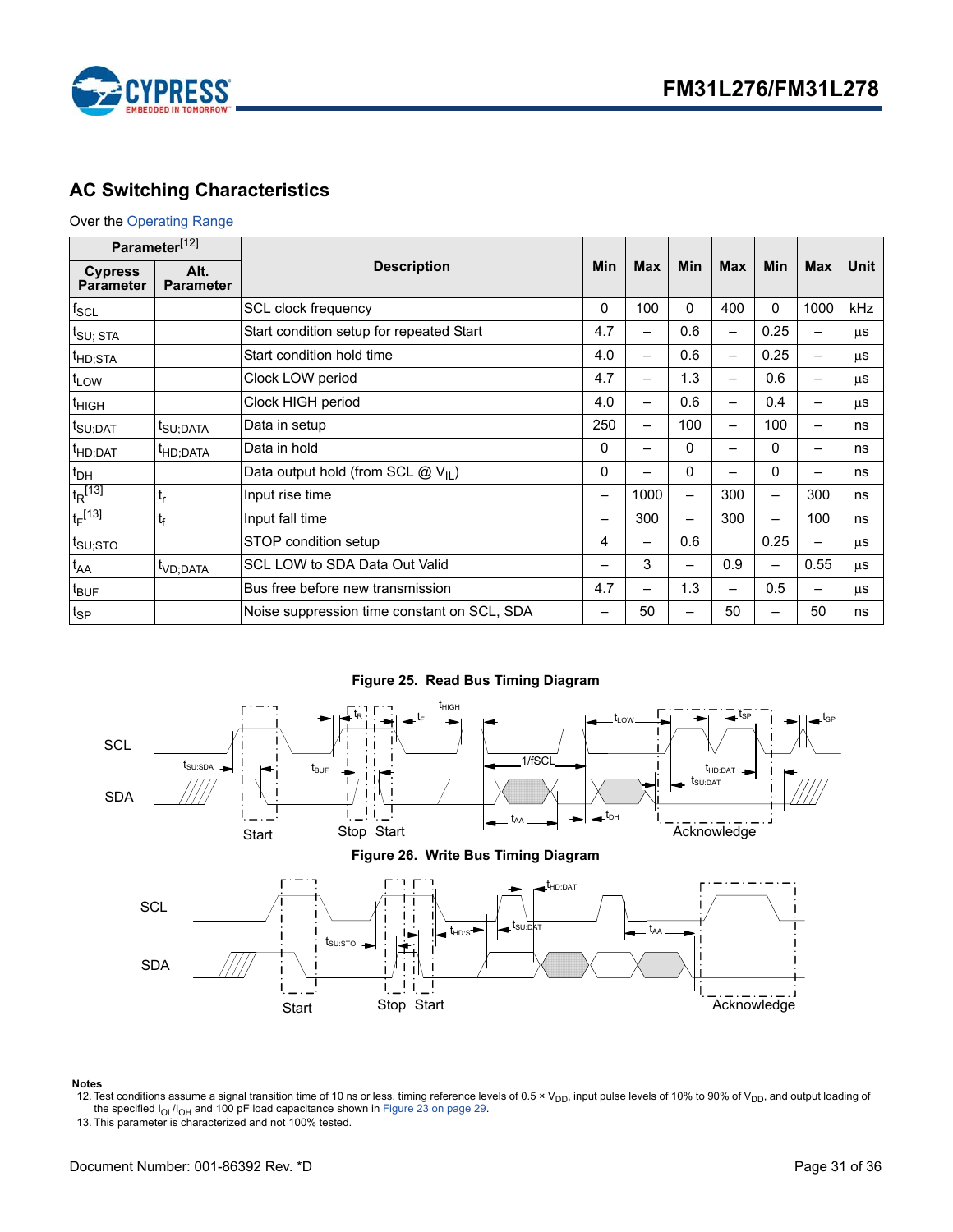

# <span id="page-31-0"></span>**Ordering Information**

| <b>Ordering Code</b> | Package<br><b>Diagram</b> | Package Type | Operating<br>Range |
|----------------------|---------------------------|--------------|--------------------|
| <b>FM31L276-G</b>    | 51-85067                  | 14-pin SOIC  | Industrial         |
| IFM31L276-GTR        | 51-85067                  | 14-pin SOIC  |                    |
| FM31L278-G           | 51-85067                  | 14-pin SOIC  |                    |
| IFM31L278-GTR        | 51-85067                  | 14-pin SOIC  |                    |

All these parts are Pb-free. Contact your local Cypress sales representative for availability of these parts.

### <span id="page-31-1"></span>**Ordering Code Definitions**

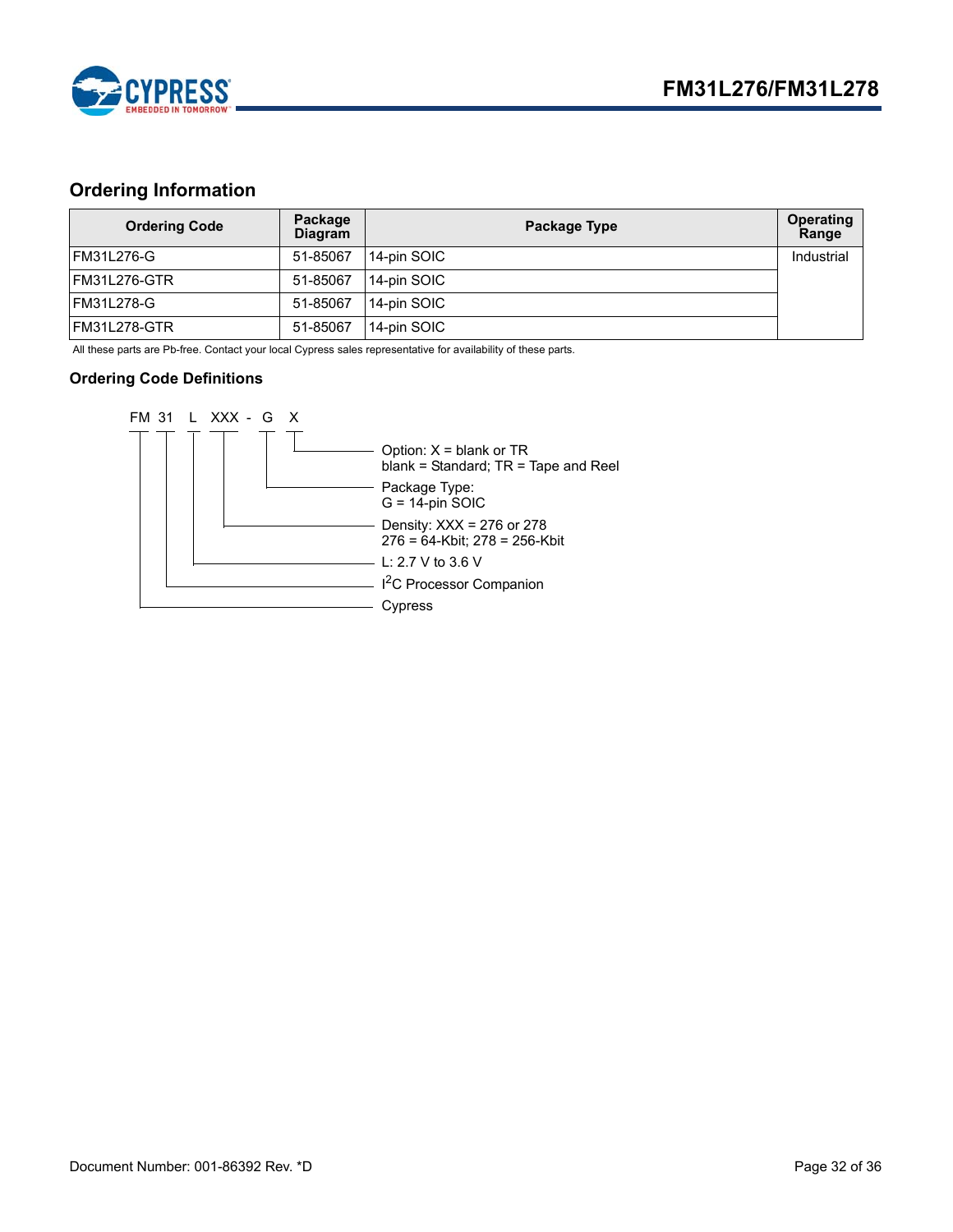



# <span id="page-32-0"></span>**Package Diagram**

**Figure 27. 14-pin SOIC (150 Mils) Package Outline, 51-85067**



DIMENSIONS IN INCHESIMMJ MIN. MAX. REFERENCE JEDEC MS-012

| PART<br>. #         |                         |  |  |  |
|---------------------|-------------------------|--|--|--|
| S <sub>14</sub> .15 | ISTANDARD PKG.          |  |  |  |
|                     | SZ14.15 ILEAD FREE PKG. |  |  |  |



51-85067 \*E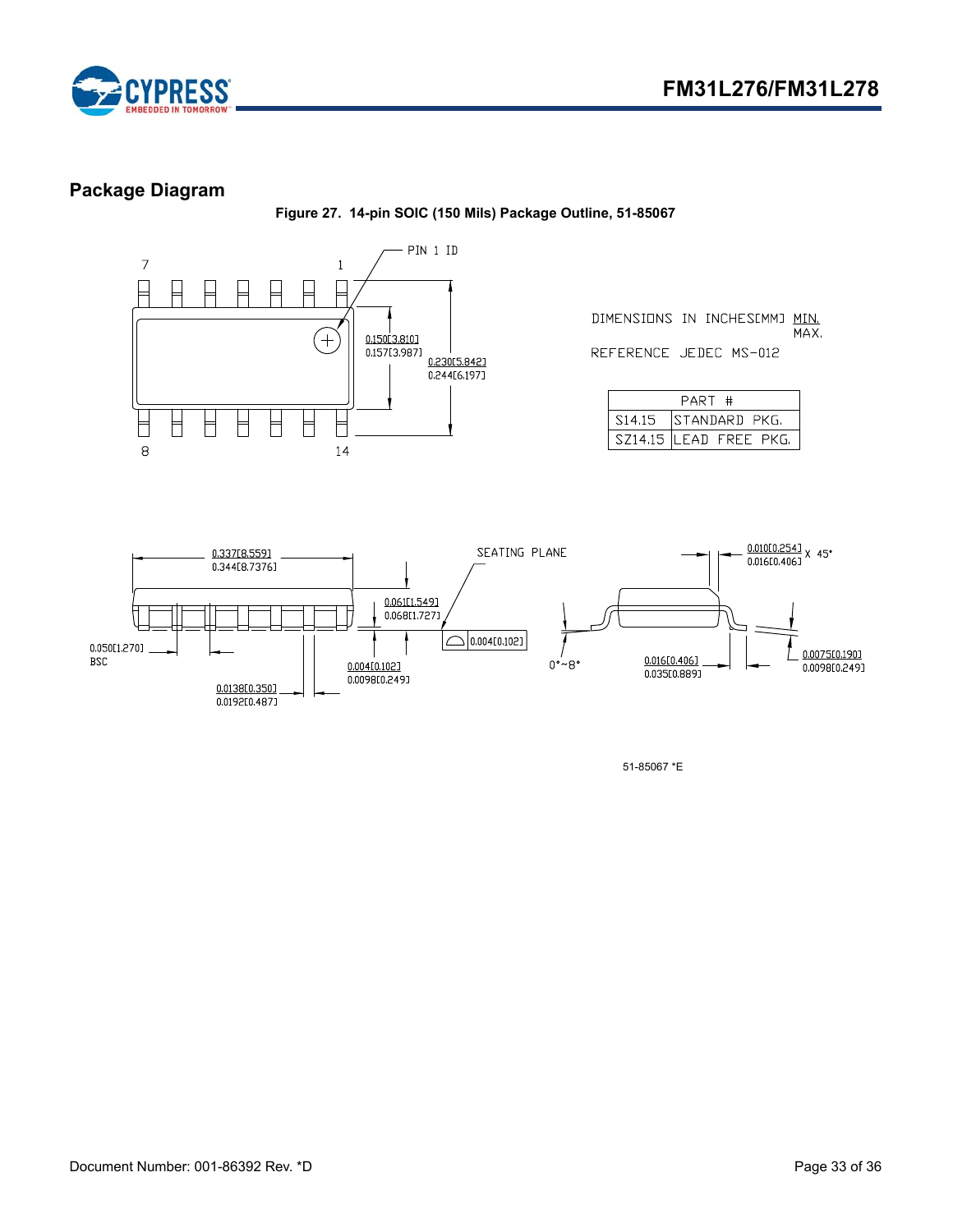

| <b>Acronym</b> | <b>Description</b>                                     |
|----------------|--------------------------------------------------------|
| EEPROM         | Electrically Erasable Programmable Read-Only<br>Memory |
| FIA            | Flectronic Industries Alliance                         |
| F-RAM          | Ferroelectric Random Access Memory                     |
| $I^2C$         | Inter-Integrated Circuit                               |
| 1/O            | Input/Output                                           |
| JEDEC          | Joint Electron Devices Engineering Council             |
| JESD           | JEDEC Standards                                        |
| I SB           | Least Significant Bit                                  |
| MSB            | Most Significant Bit                                   |
| NMI            | Non Maskable interrupt                                 |
| RoHS           | Restriction of Hazardous Substances                    |
| SOIC           | <b>Small Outline Integrated Circuit</b>                |

# <span id="page-33-0"></span>**Acronyms Document Conventions**

### <span id="page-33-2"></span><span id="page-33-1"></span>**Units of Measure**

| <b>Symbol</b> | <b>Unit of Measure</b> |
|---------------|------------------------|
| $^{\circ}$ C  | degree Celsius         |
| Hz            | hertz                  |
| kHz           | kilohertz              |
| $k\Omega$     | kilohm                 |
| Mbit          | megabit                |
| <b>MHz</b>    | megahertz              |
| μA            | microampere            |
| $\mu$ F       | microfarad             |
| $\mu$ s       | microsecond            |
| mA            | milliampere            |
| ms            | millisecond            |
| ns            | nanosecond             |
| Ω             | ohm                    |
| %             | percent                |
| pF            | picofarad              |
| V             | volt                   |
| W             | watt                   |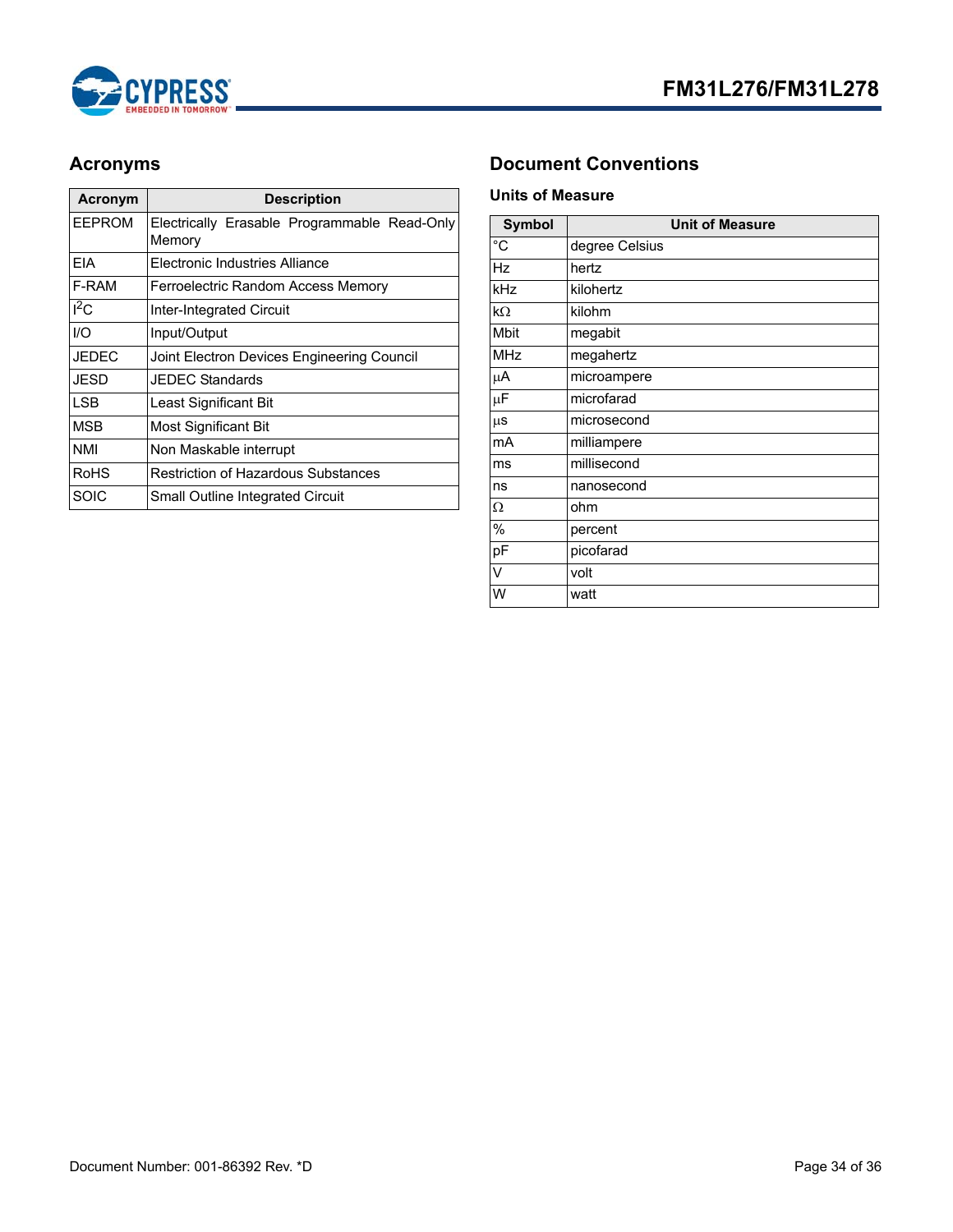

# <span id="page-34-0"></span>**Document History Page**

| Document Title: FM31L276/FM31L278, 64-Kbit/256-Kbit Integrated Processor Companion with F-RAM<br>Document Number: 001-86392 |         |                    |                                  |                                                                                                                                                                                                                                                                                                                                                                                                                                                                                                                                                                                                                                                                                                                                                                                                                                                                                                                                                                                                                                                                                                                                                                                                                                                                                                                                                                  |  |  |
|-----------------------------------------------------------------------------------------------------------------------------|---------|--------------------|----------------------------------|------------------------------------------------------------------------------------------------------------------------------------------------------------------------------------------------------------------------------------------------------------------------------------------------------------------------------------------------------------------------------------------------------------------------------------------------------------------------------------------------------------------------------------------------------------------------------------------------------------------------------------------------------------------------------------------------------------------------------------------------------------------------------------------------------------------------------------------------------------------------------------------------------------------------------------------------------------------------------------------------------------------------------------------------------------------------------------------------------------------------------------------------------------------------------------------------------------------------------------------------------------------------------------------------------------------------------------------------------------------|--|--|
| Rev.                                                                                                                        | ECN No. | Orig. of<br>Change | <b>Submission</b><br><b>Date</b> | <b>Description of Change</b>                                                                                                                                                                                                                                                                                                                                                                                                                                                                                                                                                                                                                                                                                                                                                                                                                                                                                                                                                                                                                                                                                                                                                                                                                                                                                                                                     |  |  |
| $\star\star$                                                                                                                | 3916894 | <b>GVCH</b>        | 02/28/2013                       | New spec.                                                                                                                                                                                                                                                                                                                                                                                                                                                                                                                                                                                                                                                                                                                                                                                                                                                                                                                                                                                                                                                                                                                                                                                                                                                                                                                                                        |  |  |
| $^{\star}$ A                                                                                                                | 4333096 | <b>GVCH</b>        | 05/05/2014                       | <b>Updated Real-time Clock Operation:</b><br><b>Updated Crystal Oscillator:</b><br>Updated description (Added use of 6 pF crystal).<br><b>Updated Maximum Ratings:</b><br>Removed "Package Moisture Sensitivity Level" and its corresponding details.<br>Added "Maximum junction temperature" and its corresponding details.<br>Added "DC voltage applied to outputs in High-Z state" and its corresponding<br>details.<br>Added "Transient voltage (< 20 ns) on any pin to ground potential" and its<br>corresponding details.<br>Added "Package power dissipation capability $(T_A = 25 \degree C)^n$ and its<br>corresponding details.<br>Added "DC output current (1 output at a time, 1s duration)" and its<br>corresponding details.<br>Added "Latch-up current" and its corresponding details.<br><b>Updated Data Retention and Endurance:</b><br>Updated details corresponding to T <sub>DR</sub> parameter (Removed details<br>corresponding to Test Condition " $T_A$ = 80 °C"; added details corresponding to<br>Test Condition " $T_A = 65 °C$ ").<br>Added NV <sub>C</sub> parameter and its details.<br><b>Updated Capacitance:</b><br>Changed typical value of $C_{XTL}$ parameter from 25 pF to 12 pF.<br><b>Added Thermal Resistance.</b><br><b>Updated Package Diagram:</b><br>Removed Package Marking Scheme.<br>Updated to Cypress template. |  |  |
| *B                                                                                                                          | 4562106 | <b>GVCH</b>        | 11/05/2014                       | <b>Updated Functional Description:</b><br>Added "For a complete list of related documentation, click here." at the end.                                                                                                                                                                                                                                                                                                                                                                                                                                                                                                                                                                                                                                                                                                                                                                                                                                                                                                                                                                                                                                                                                                                                                                                                                                          |  |  |
| $^\star \text{C}$                                                                                                           | 6083685 | <b>GVCH</b>        | 02/28/2018                       | <b>Updated Register Map:</b><br><b>Updated Table 6:</b><br>Removed "VTP1" bit from bit 1 corresponding to address "0Bh".<br>Replaced "VTP0" with "VTP" in bit 0 corresponding to address "0Bh".<br>Updated details in "Description" column corresponding to OSCEN (to add t <sub>OSC</sub><br>time in the 01h register).<br><b>Updated Maximum Ratings:</b><br>Removed "Maximum junction temperature" and its corresponding details.<br>Added "Ambient Temperature with power applied" and its corresponding<br>details.<br><b>Updated Supervisor Timing:</b><br>Added $t_{\rm OSC}$ parameter and its corresponding details.<br><b>Updated Package Diagram:</b><br>spec 51-85067 - Changed revision from *D to *E.<br>Updated to new template.                                                                                                                                                                                                                                                                                                                                                                                                                                                                                                                                                                                                                  |  |  |
| *D                                                                                                                          | 6388437 | <b>GVCH</b>        | 11/19/2018                       | <b>Updated Maximum Ratings:</b><br>Replaced "-55 °C to +125 °C" with "-65 °C to +125 °C" in ratings corresponding<br>to "Storage temperature".<br>Updated to new template.                                                                                                                                                                                                                                                                                                                                                                                                                                                                                                                                                                                                                                                                                                                                                                                                                                                                                                                                                                                                                                                                                                                                                                                       |  |  |